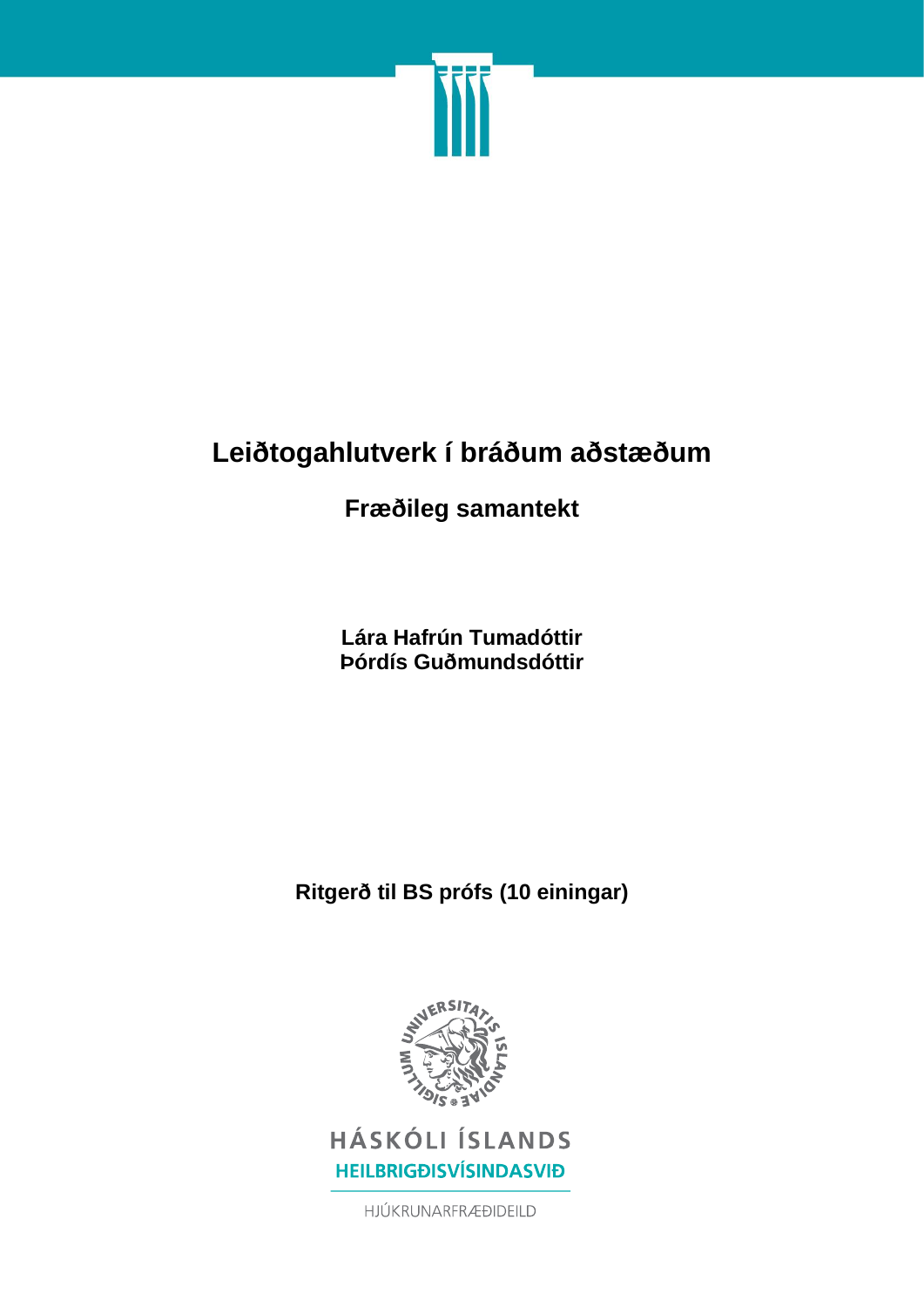## **Leiðtogahlutverk í bráðum aðstæðum** *Fræðileg samantekt*

Lára Hafrún Tumadóttir Þórdís Guðmundsdóttir

Ritgerð til BS prófs í hjúkrunarfræði Leiðbeinendur: Ásdís Guðmundsdóttir og Þorsteinn Jónsson

> Hjúkrunarfræðideild Heilbrigðisvísindasvið Háskóla Íslands Júní 2021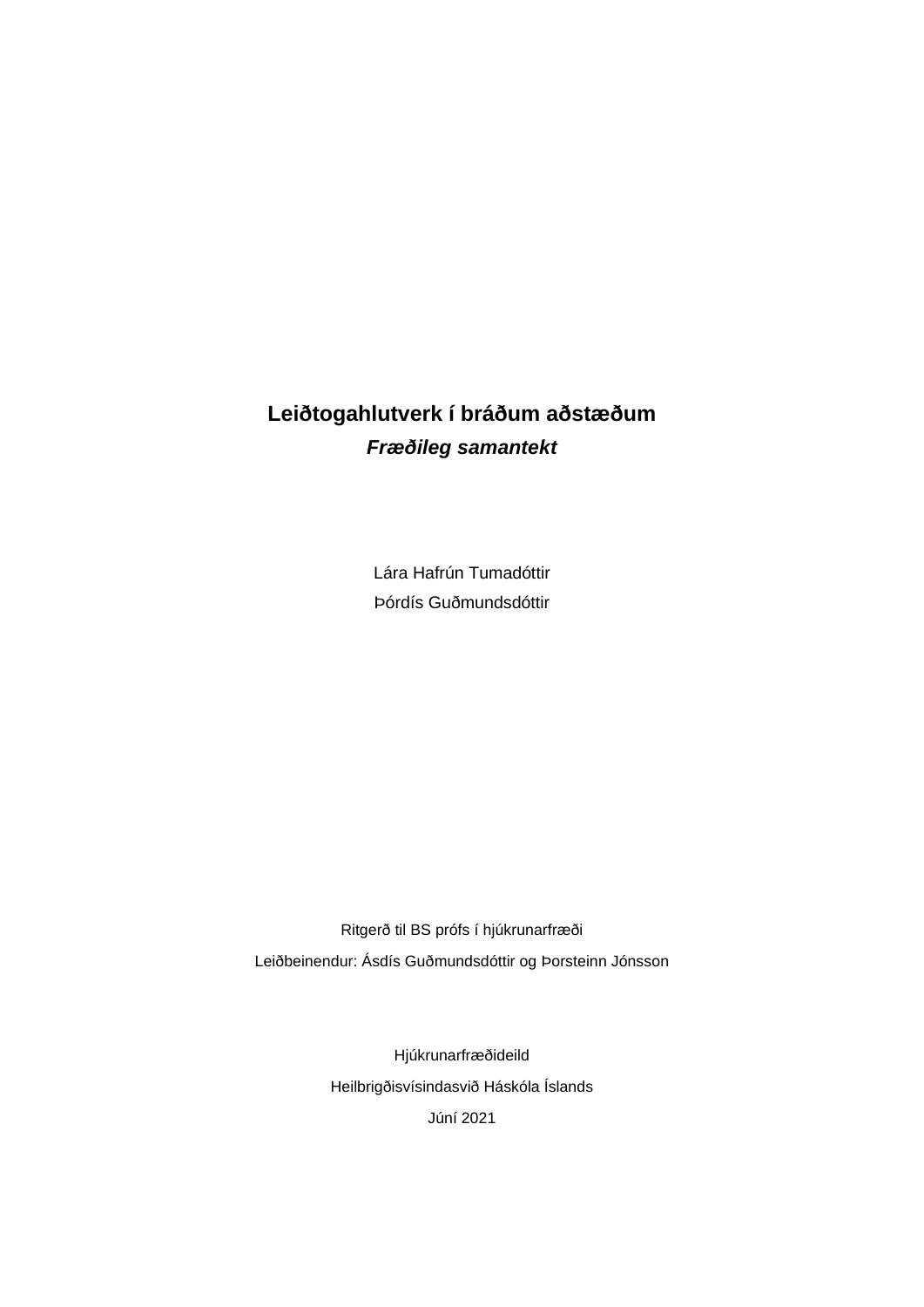## **Leadership role in emergency care** *A systematic review*

Lára Hafrún Tumadóttir Þórdís Guðmundsdóttir

Thesis for the degree of Bachelor of Science Supervisor/s: Ásdís Guðmundsdóttir og Þorsteinn Jónsson

> Faculty of Nursing School of Health Sciences June 2021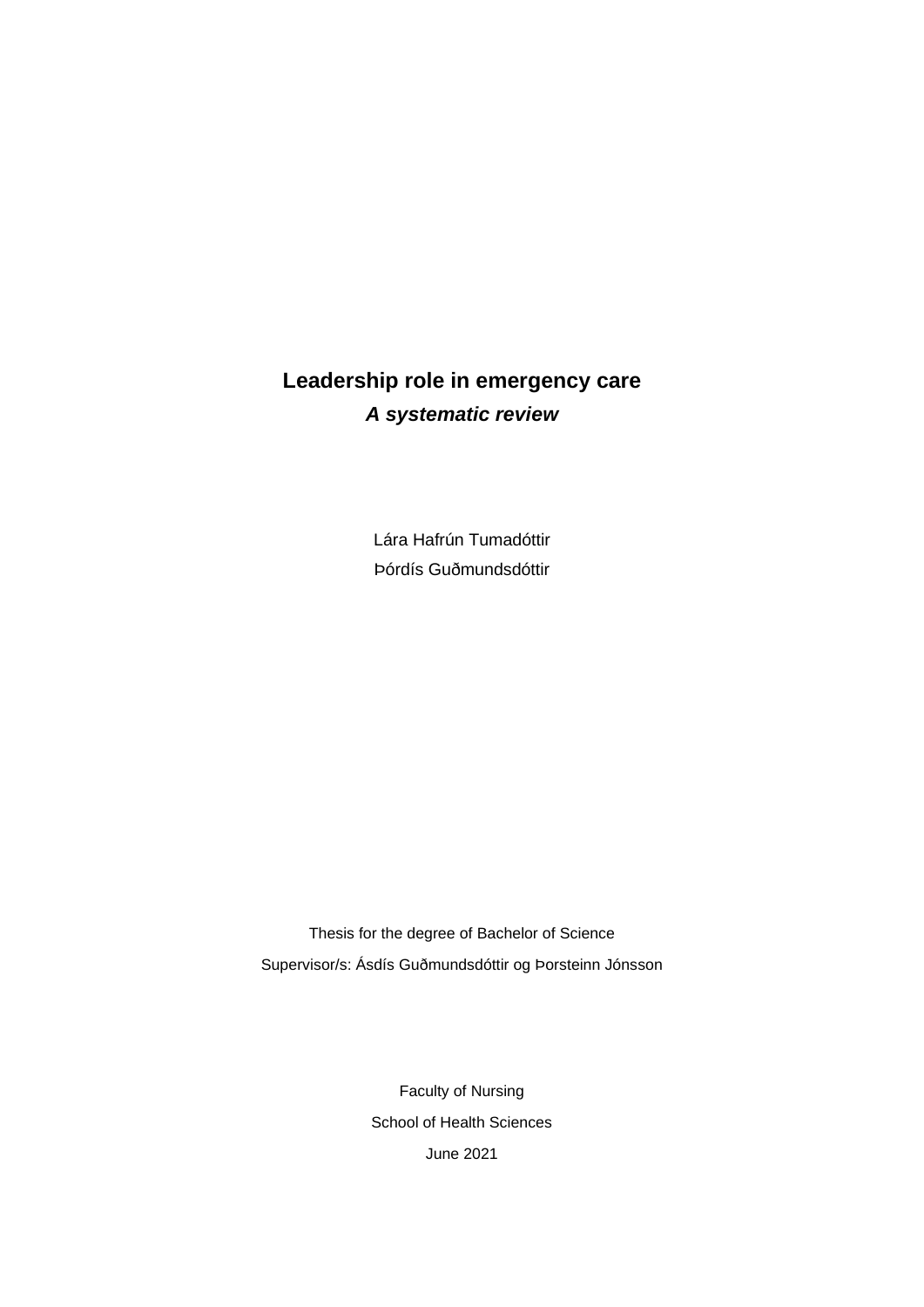Ritgerð þessi er til BS prófs í hjúkrunarfræði og er óheimilt að afrita ritgerðina á nokkurn hátt nema með leyfi rétthafa.

© Lára Hafrún Tumadóttir og Þórdís Guðmundsdóttir

Prentun: Háskólaprent Reykjavík, Ísland 2021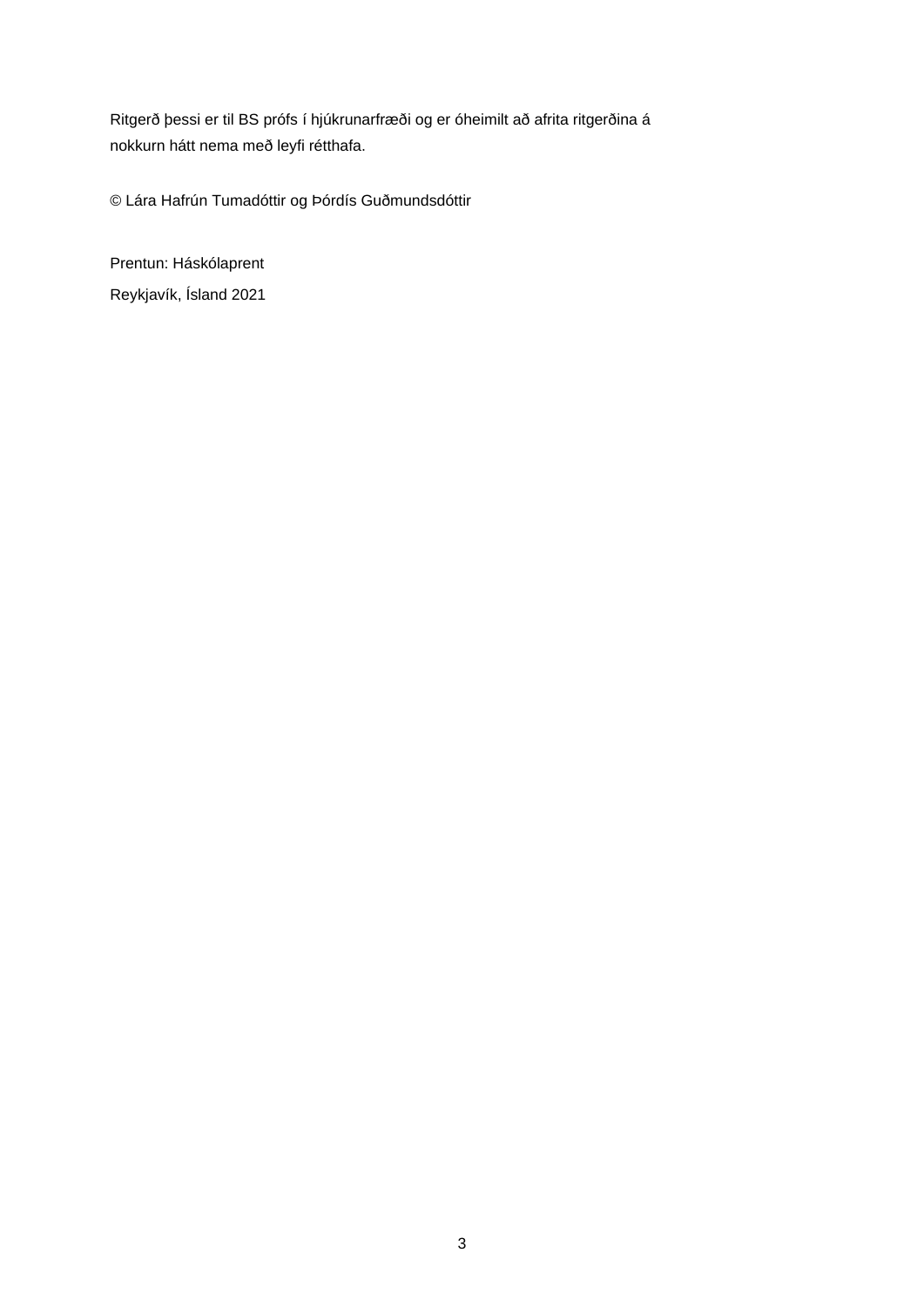## **Ágrip**

<span id="page-4-0"></span>**Bakgrunnur:** Leiðtogi er víðtækt hugtak sem vísar meðal annars í hegðun, atferli og persónueiginleika. Hugtakið felur í sér að leiðtogi leiði hóp einstaklinga. Leiðtogar þurfa að hafa skýrar hugmyndir um eigin gildi, viðhorf og færni ásamt því að þessir þættir ættu að endurspeglast í viðmóti hjá viðkomandi. Áhrifarík leiðtogafærni er ekki meðfædd heldur mótast af þekkingu og reynslu.

**Tilgangur:** Megintilgangur verkefnisins er samþætting rannsókna um leiðtoga í bráðum aðstæðum. Leitast var eftir að svara eftirfarandi rannsóknarspurningum: Hvaða eiginleikum þarf leiðtogi að búa yfir við bráðar aðstæður? Hvernig á að þjálfa leiðtogafærni? Hefur leiðtogi áhrif á afdrif sjúklinga?

**Aðferð:** Stuðst var við kerfisbundna heimildaleit. Leit fór fram í gagnagrunni PubMed og Google Scholar. Leitast var eftir rannsóknargreinum sem tengdust leiðtogum við bráðar aðstæður, leiðtogaþjálfun, hlutverki og færni leiðtoga. Átta rannsóknargreinar voru valdar sem stóðust skilyrðin og svöruðu rannsóknarspurningunum. Heimildaleit var afmörkuð við síðustu 10 ár, greinar á ensku og íslensku.

**Niðurstöður:** Árangursríkir leiðtogar tileinka sér jákvæð samskipti, skapa traust og mynda góð tengsl í teymi. Þeir eru einnig hvetjandi og bera virðingu fyrir öðrum og búa yfir góðri færni í samskiptum. Þegar leiðtogar styðjast við neikvæð samskipti, eru þeir hvassir í tilsvörum eða gera lítið úr skoðunum annara, þá dregur það úr árangri teymisins. Mikilvægt er að liðsmenn í teymi upplifi sig sem hluta af teyminu, að borin sé virðing fyrir þeim og þeir hafi frelsi til að láta í ljós skoðanir sínar. Markviss leiðtogaþjálfun eflir frammistöðu leiðtoga í teymisvinnu og hefur verið tengd við jákvæð áhrif á hegðun og frammistöðu leiðtoga. Fram hefur komið að þegar hjúkrunarfræðingar eru í leiðtogahlutverki hefur það sýnt marktæk áhrif á gæði endurlífgunar. Þá bæta leiðtogar í hjúkrun hraða og skipulag teymis og saman stuðla þessir þættir að betri afdrifum sjúklinga.

**Ályktanir:** Hlutverk leiðtoga í bráðum aðstæðum er mikilvægt og hefur það áhrif á gæði meðferðar. Persónulegir eiginleikar í fari leiðtoga hafa áhrif á teymisvinnu og góð teymisvinna er mikilvæg þegar kemur að meðferð alvarlegra slasaðra og bráðveikra. Leggja þarf ríkari áherslu á þjálfun hjúkrunarfræðinga í leiðtogafærni til að mynda með herminámi.

**Lykilorð:** Leiðtogahlutverk, bráðar aðstæður, leiðtogaþjálfun, leiðtogafærni, leiðtogastílar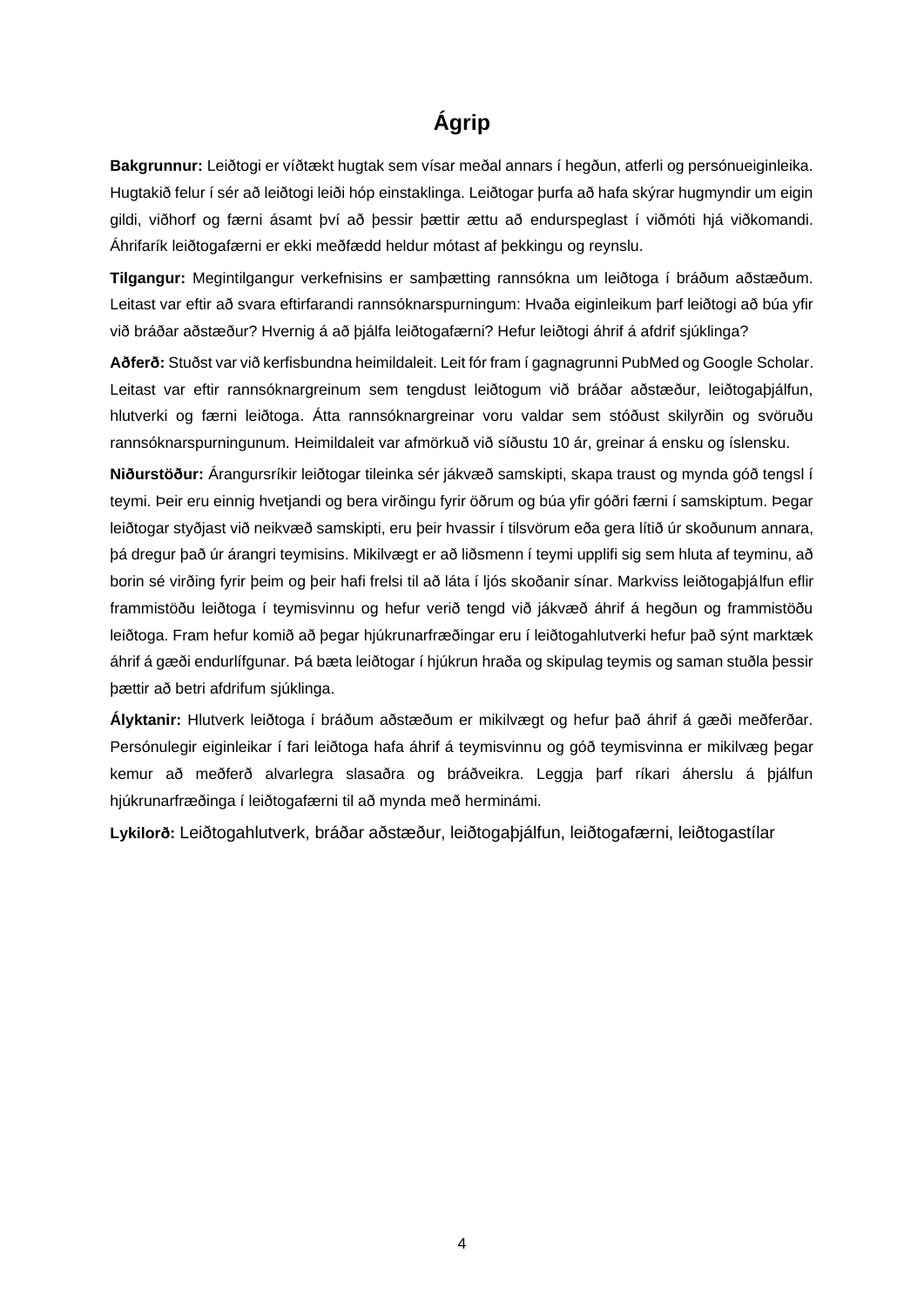## **Abstract**

<span id="page-5-0"></span>**Background:** The terminology for a leader is a rather broad subject. It refers to behavioral conduct and personality traits amongst other things.

The concept itself includes that a leader – leads a group of persons. Leaders must have a clear idea of their own values, attitude and skills. These things should reflect in the persons behavioral manners. Effective leadership values is not something you are born with but rather something that forms and evolves over time with knowledge and experience.

**Purpose:** The main purpose of this thesis is to integrate previous researches done concerning leaders in acute care. In order to achieve that goal, we needed answers to questions such as: What skills does a leader in acute care need to possess? How is it possible to train leadership in acute care? Does leadership influence the wellbeing of a patient?

**Method:** Systematic searches for sources was used to collect data for this project. The search was performed using PubMed and Google Scholar. It included research articles that were connected to leadership in acute situations, leadership training and roles and skills of a leader.

Nine research articles, which met the conditions of the project and answered the research questions, were picked for the study. The research criteria was demarcated for the past 10 years in time and included articles in both English and Icelandic.

**Results:** This thesis concludes that in order to effectively and successfully lead a team in acute care there are a few things that need to be done properly. Positive communication, trust and rapport between the people in your team are key factors. These leaders are also supportive and have mutual respect for others. When leaders behave negatively towards the people in their team they often come off as being harsh and belittling. This would certainly demoralize the entire group and cut down in effectiveness and therefor the success of the team. It is important that all the members of the team experience themselves as a part of the team, that they are valued and respected and that they have the freedom to express their opinions. Targeted leadership training strengthens the performance and behavior of the leader in a group task and it has been connected with positive effects on behavior and performance of leaders. It has been shown that when nurses are situated in key leadership roles, it had a positive and good effect on the quality of resuscitation. It has also been shown that leaders in nursing improve efficiency and organization of the team. These factors positively improve the outcome of the patient.

**Conclusion:** The role of a leader in acute situations is important and it affects the quality of treatments. Personal traits in the impression of a leader, influences the teams work. Good teamwork is valuable and important when it comes to treatment of seriously injured or acutely ill patients. It must be emphasized that training nurses in leadership skills is vitally important and observational learning is a good way to learn those traits.

**Keywords:** Leadership, acute care, leadership training, leadership skills, leadership styles.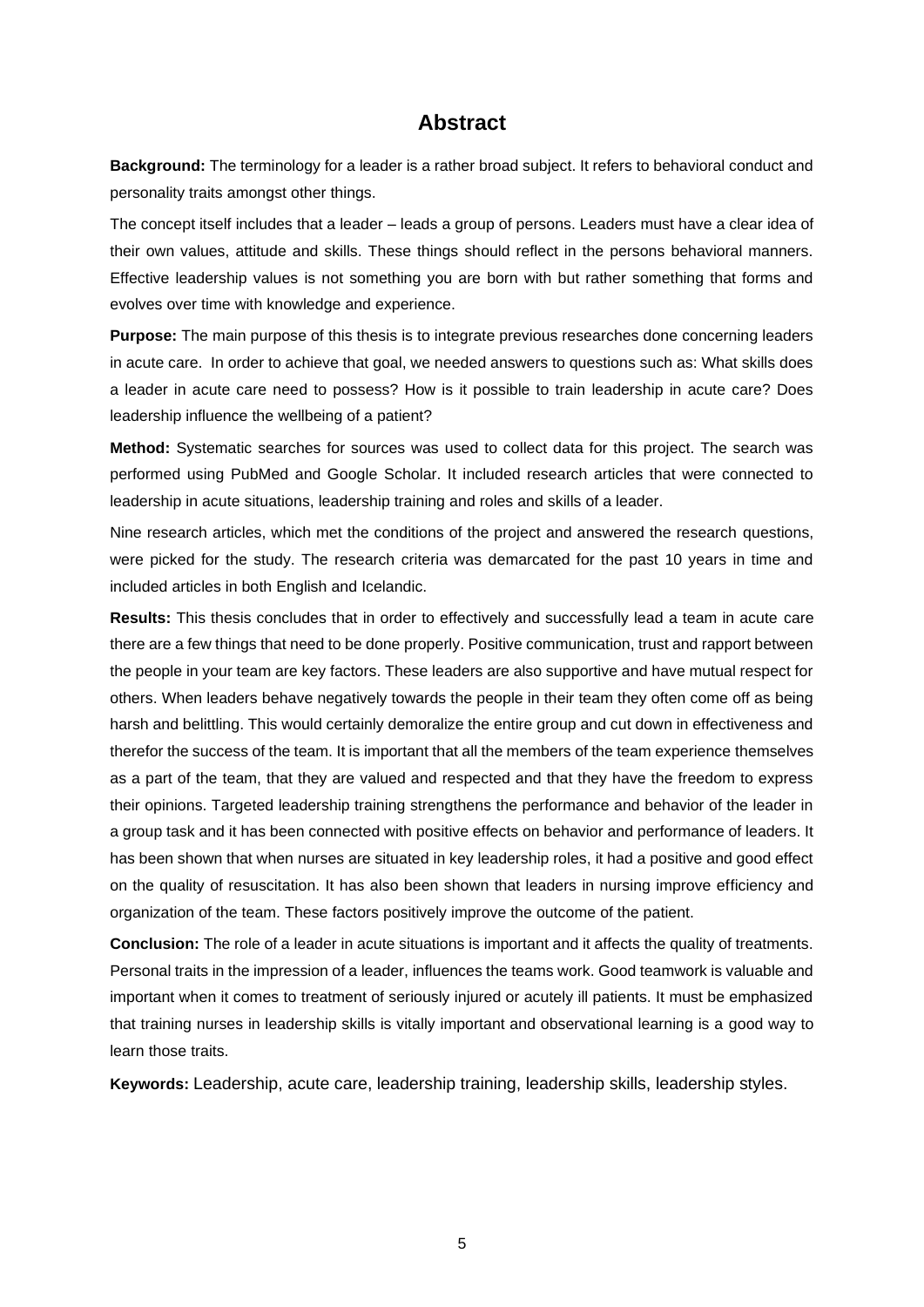### **Þakkir**

<span id="page-6-0"></span>Okkar bestu þakkir fá allir þeir sem aðstoðuðu okkur og veittu okkur ómældan stuðning við gerð þessa verkefnis. Sérstakar þakkir fá vinkonur okkar úr náminu, fyrir sína hjálpsemi. Einnig viljum við þakka Þorsteini Jónssyni og Ásdísi Guðmundsdóttur fyrir veitta leiðsögn við gerð verkefnis. Við viljum þakka Dagbjörtu Guðmundsdóttur fyrir yfirlestur verkefnis og veittar ábendingar. Hjartans þakkir fá vinir okkar og fjölskyldur fyrir allan þann stuðning sem þeir hafa veitt okkur í gegnum ferlið, með sinni hvatningu, umhyggju og þolinmæði.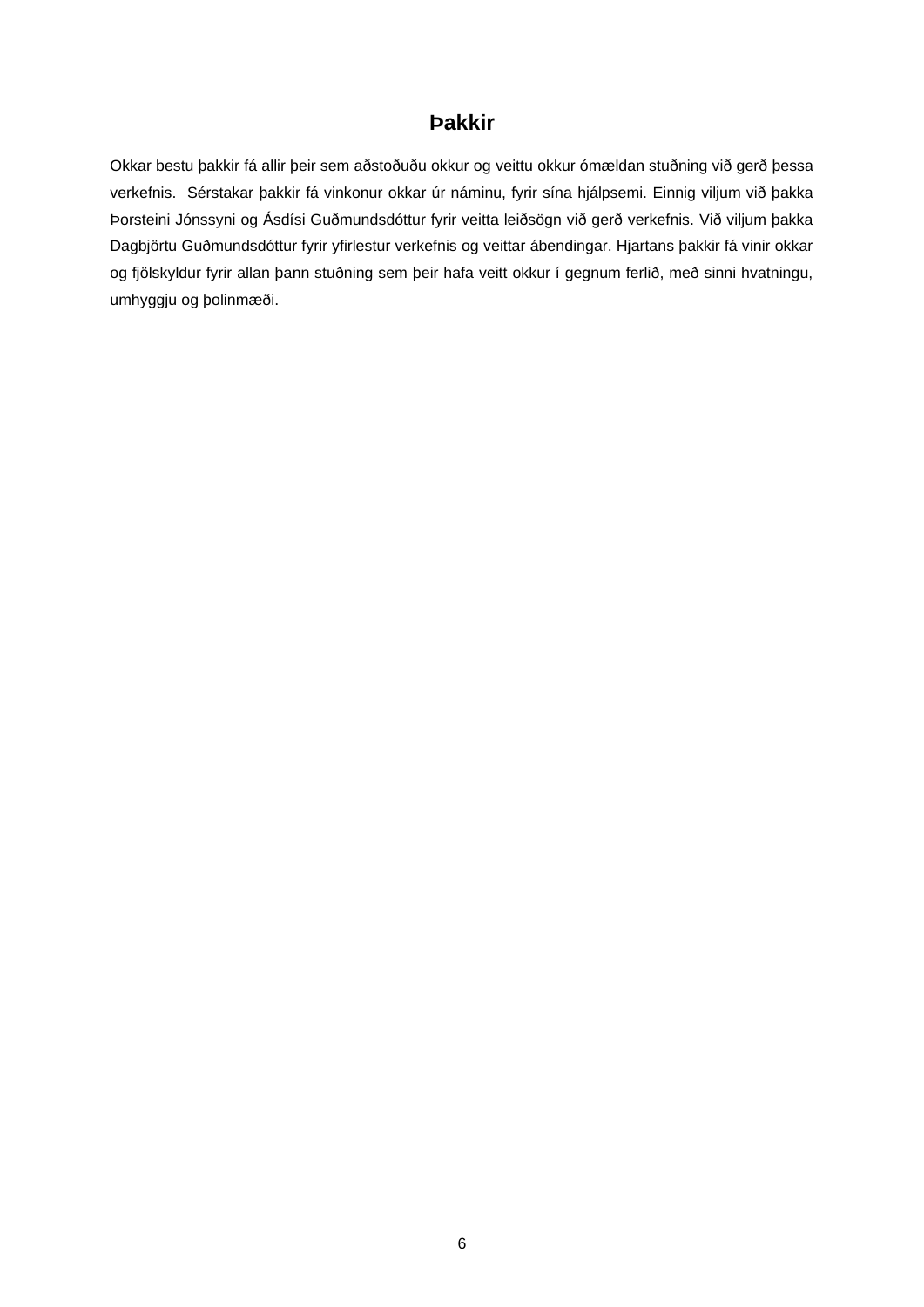## Efnisyfirlit

<span id="page-7-0"></span>

| Fylgiskjal 3: Rannsóknir um afdrif sjúklinga ef leiðtogi er til staðar við bráðar aðstæð 36 |  |
|---------------------------------------------------------------------------------------------|--|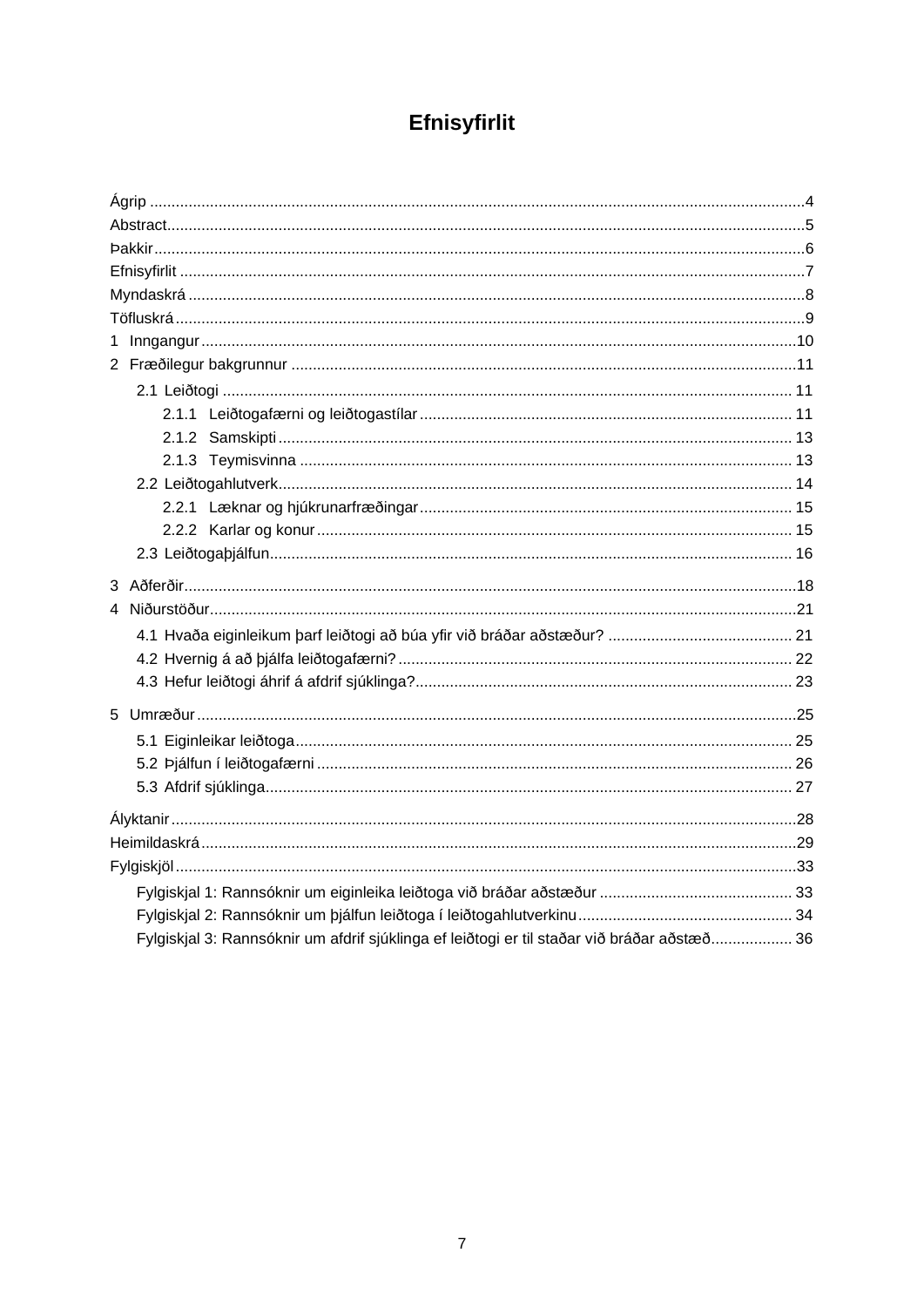## Myndaskrá

<span id="page-8-0"></span>

| 3.3.1 |  |
|-------|--|
|       |  |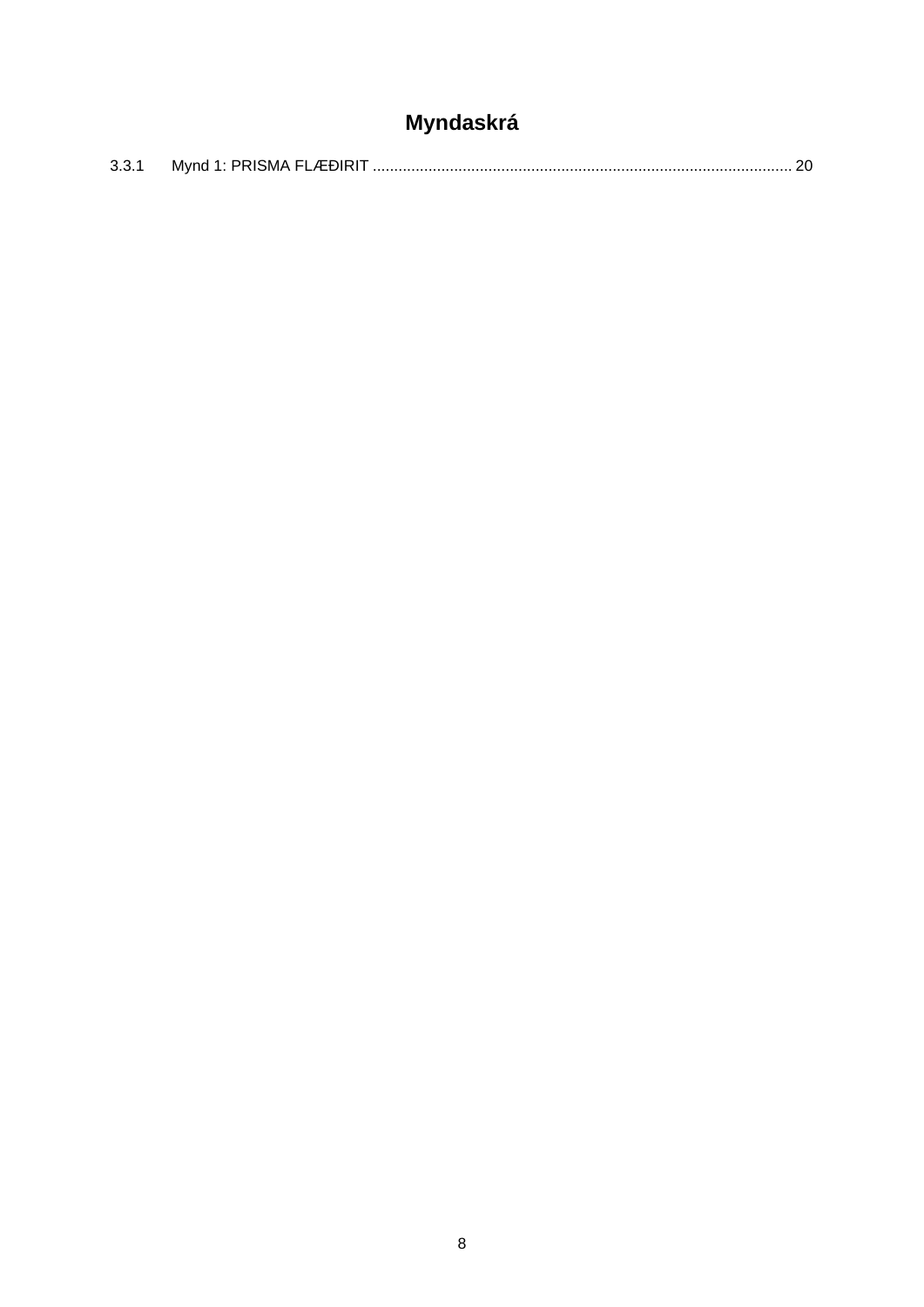## Töfluskrá

<span id="page-9-0"></span>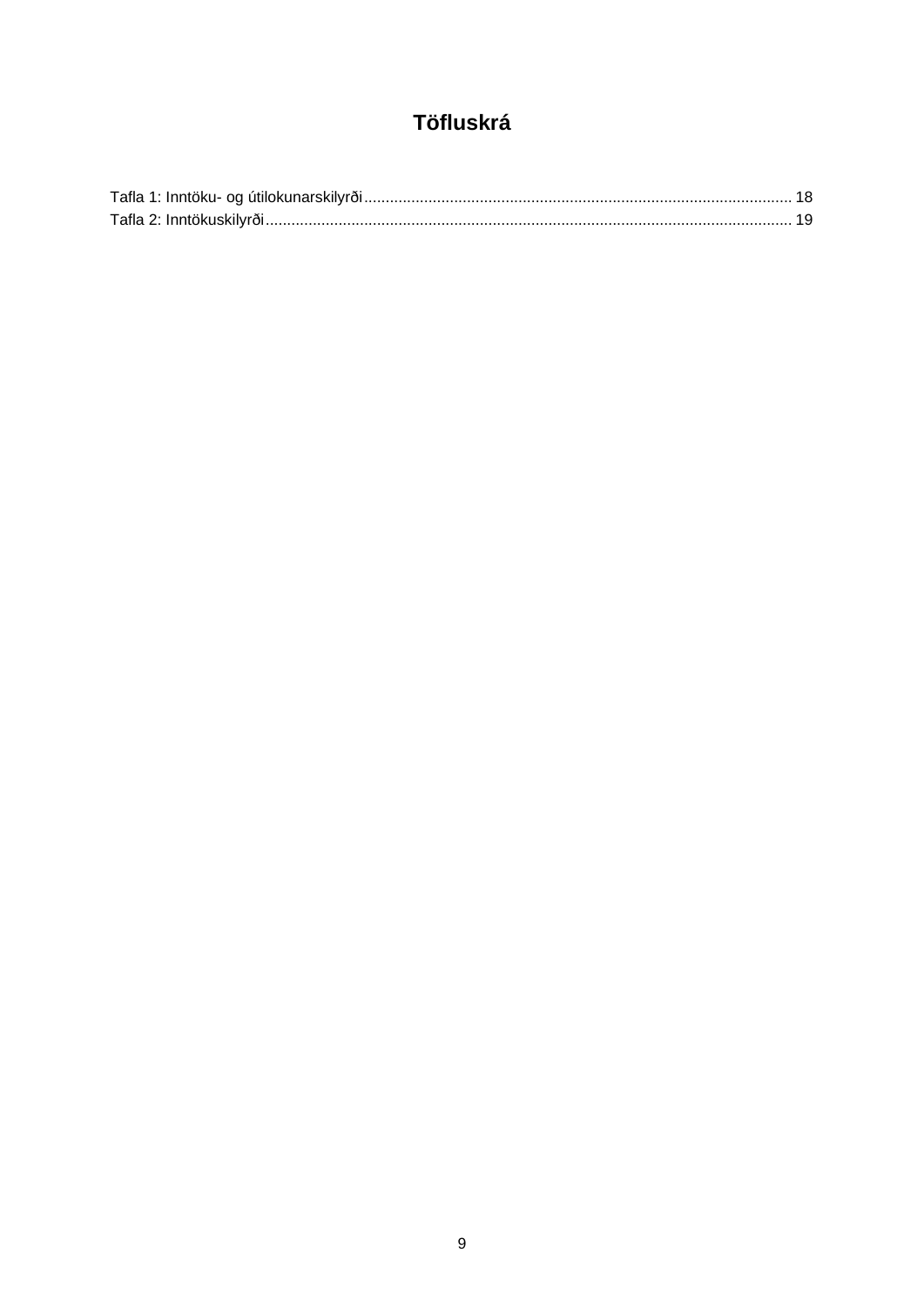### <span id="page-10-0"></span>**1 Inngangur**

Leiðtogi er víðtækt hugtak sem endurspeglar persónueiginleika einstaklings sem hann þróar með sér. Hugtakið útskýrir hegðunina að leiða eða leiðbeina. Leiðtogi er sá sem leggur sig allan fram í verkefni sem hann tekur sér fyrir hendur og sinnir þeim af áhuga. Hann hefur ávallt velferð sína og annarra að leiðarljósi og býr yfir þeim eiginleika að hafa hvetjandi áhrif á fylgjendur sína sem og umhverfi (Haukur Ingi Jónasson og Helgi Þór Ingason, 2011).

Leiðtogar hafa misjafna eiginleika og ráðast þeir af stílum sem þeir tileinka sér og hafa með þeim áhirf á ánægju og afdrif sjúklinga (Stantou o.fl., 2017). Mismunandi leiðtogastílar segja til um misjafna persónueiginleika sem leiðtogar búa yfir og misjafna leiðtogafærni (Goleman, 2002). Stíll leiðtoga markast af reynslu og þekkingu hvers og eins (Haukur Ingi Jónasson og Helgi Þór Ingason, 2011). Hlutverk leiðtogans er að ná til samstarfsfólk síns með hvatningu, jákvæðum innblæstri og trausti. Leiðtoginn skapar þannig gott andrúmsloft innan hópsins sem getur vakið upp ástríðu fyrir þeim verkefnum sem þeim er falið (Goleman, 2002).

Teymisvinna er skilgreind þannig að heilbrigðisstarfsmenn veita umönnun og meðferð sem ein held, þar sem allir hafa sín hlutverk (Ford o.fl., 2016). Teymisvinna í bráðum aðstæðum þarf að vera skilvirk þar sem teymismenn verða að treysta á hvorn annan (Rosen o.fl., 2018). Mikilvægt er að leiðtogar tileinki sér trygg samskipti, þar sem samskipti eru talin vera grundvallaratriði í að stuðla að öruggara samstarfi á milli einstaklinga innan teyma og hafa bein áhrif á velferð og útkomu sjúklinga (Curtis o.fl., 2011)

Í bráðum aðstæðum er mikilvægt að hafa leiðtoga sem leiðir ferlið og hefur yfirsýn á meðferð sjúklings. Leiðtogar sem búa yfir þekkingu og reynslu í slíkum aðstæðum eru yfirleitt útvaldir í verkefnið. Með yfirvegun hafa þeir hæfileika til að vinna úr óvæntum uppákomum. Þjálfun getur verið mikilvægur hlekkur í þróun á leiðtogafærni sem hægt er að þjálfa til að mynda í herminámi. Leiðtogar í bráðum aðstæðum stuðla að bættri frammistöðu teyma, bættum samskiptum, samhæfa vinnu og tryggja gæði meðferðar (Small, 1999). Niðurstöður rannsókna á leiðtogahlutverki gefa til kynna mikilvægt framlag leiðtoga. Bent hefur verið á góðan árangur þess að hafa hjúkrunarfræðinga í leiðtogahlutverki innan heilbrigðiskerfisins (Pallas o.fl., 2021).

Tilgangur verkefnisins er að skoða áhrif leiðtoga á bráðar aðstæður, svo sem í móttöku bráðveikra og slasaðra einstaklinga. Rannsakendur völdu þetta viðfangsefni vegna áhuga á bráðahjúkrun og þar sem þeir starfa á bráðamóttöku Landspítala. Rannsakendur hafa séð lækna og hjúkrunarfræðinga taka að sér leiðtogahlutverki í bráðum aðstæðum á bráðamóttöku, séð mikilvægi skilvirkra samskipta og hvernig leiðtogi hefur áhrif á teymisvinnu.

Lokaverkefnið er fræðileg samantekt á hlutverki leiðtoga í bráðum aðstæðum. Markmið verkefnisins er að samþætta niðurstöður úr rannsóknum sem hafa verið gerðar um efnið. Við gerð verkefnisins er leitast við að svara eftirfarandi rannsóknarspurningum:

- Hvaða eiginleikum þarf leiðtogi að búa yfir við bráðar aðstæður?
- Hvernig á að þjálfa leiðtogafærni?
- Hefur leiðtogi áhrif á afdrif sjúklinga?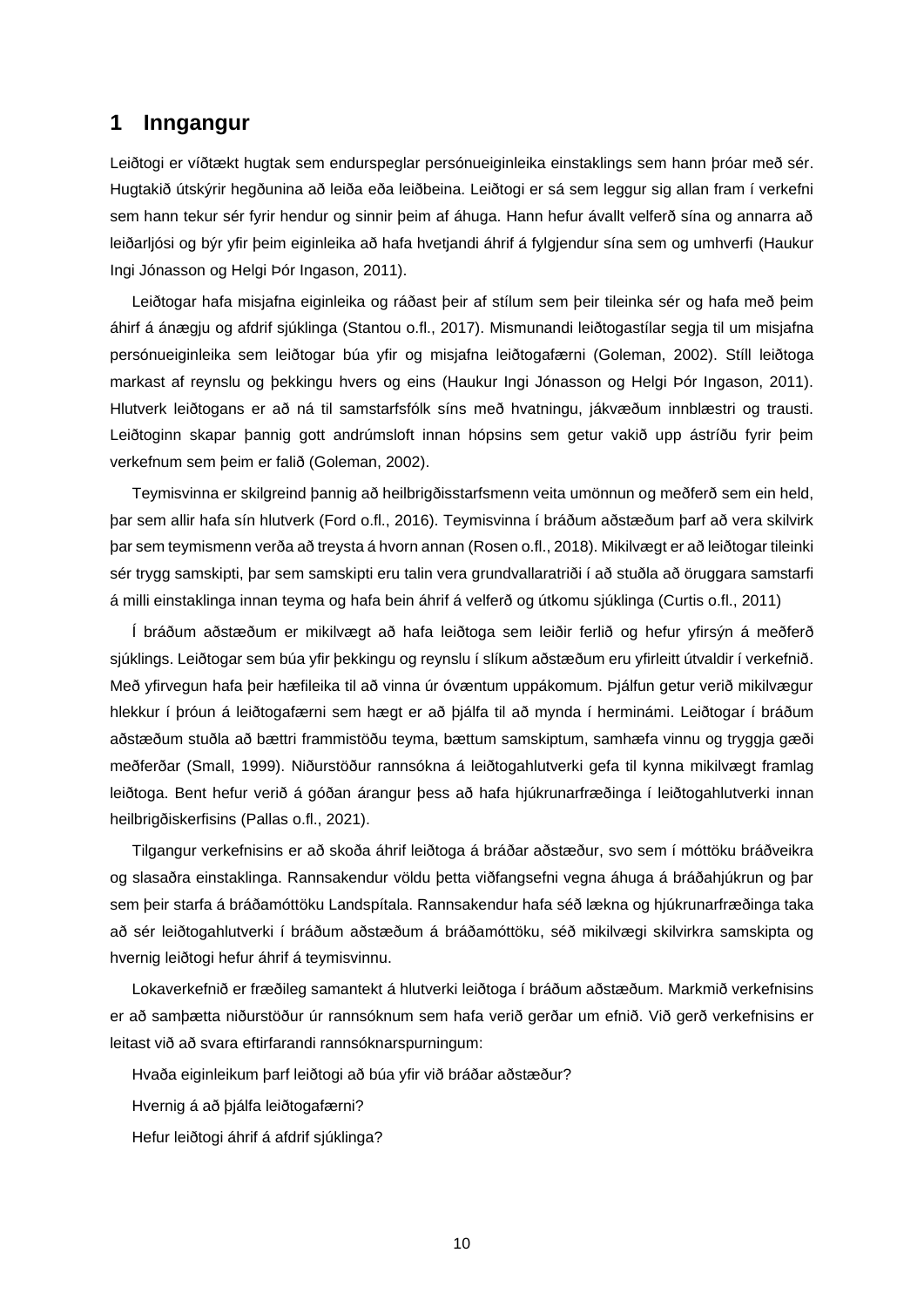### <span id="page-11-0"></span>**2 Fræðilegur bakgrunnur**

### <span id="page-11-1"></span>**2.1 Leiðtogi**

Hugtakið leiðtogi er víðtækt og endurspeglar persónueiginleika og hegðun einstaklings sem hann þróar með sér. Hugtakið lýsir hegðuninni að leiða eða hafa yfirsýn við ákveðnar kringumstæður, leiðtogar hafa misjafna eiginleika, viðhorf og gildi (Krapfl og Kruja, 2015). Leiðtogar eru einstaklingar sem að ná að hafa áhirf á aðra til þess að ná árangri (Cohen, 2011).

Aðalhlutverk leiðtoga er að hafa áhrif á samstarfsfólk sitt með hvatningu og leiðbeiningum, hann hvetur þau til að gera verk sín vel og af áhuga. Lykilhlutverk leiðtoga er að mynda góða samvinnu, skapa gott andrúmsloft og byggja upp traust, þetta allt byggist á jákvæðum tjáskiptum og tilfinningum (Haukur Ingi Jónasson og Helgi Þór Ingason, 2011).

Leiðtogar eru alltaf háðir fylgjendahóp sínum þar sem engin þörf væri fyrir leiðtoga ef ekki væri hópur til að leiða (Krapfl og Kruja, 2015). Hæfir leiðtogar ná að hafa áhrif á fólk í kringum sig og fá það til þess að vinna með sér að tilsettum markmiðum (Jago og Vroom, 1977). Leiðtogi er sá sem hefur færnina í að sleppa stjórninni og gefur fólki svigrúm, sjálfræði og ábyrgð til að leggja sitt að mörkum (Bunting, 2016). Að verða leiðtogi lærist ekki með því að lesa bækur eða kynna sér efni um hlutverkið, leiðtogar læra sín hlutverk með reynslunni og með því að hafa ástríðu fyrir því sem þeir gera (Krapfl og Kruja, 2015).

#### <span id="page-11-2"></span>**2.1.1 Leiðtogafærni og leiðtogastílar**

Krefjandi vinnuaðstæður einkenna flestar heilbrigðisstofnanir í dag þar sem fjöldi sjúklinga og ábyrgð heilbrigðisstarfsfólks er sífellt að aukast ásamt því að lögð er áhersla á að vinnan gangi hratt fyrir sig (Catania og Tippett, 2015). Til þess að geta tileinkað sér slíka skilvirkni og örar breytingar í starfi þurfa leiðtogar að búa yfir góðri leiðtogafærni (Catania og Tippett, 2015). Leiðtogar mynda umhverfi þar sem aðrir eru virkir þátttakendur, þeir skapa gott andrúmsloft sem fær aðra til að verða viljugir til verka og geta lagt sitt af mörkum af bestu getu (Specchia o.fl., 2021). Einstaklingar sem búa yfir góðri leiðtogafærni og nýta hana í starfi hafa áhrif á starfsánægju, jákvæð sambönd, öruggt umhverfi, aukna þekkingu og bætt skipulag í starfi. Þetta gera þeir með því að hvetja starfsmenn áfram þrátt fyrir ýmislegt mótlæti og erfiðleika sem geta komið upp á í þeirra starfi og hvetja þá til sjálfstrausts (Avolio o.fl., 2004). Gill og félagar (2006) töluðu um að hæfir leiðtogar væru þeir sem hvettu aðra áfram og gætu þannig aukið afkastagetu þeirra. Hæfir leiðtogar efla einstaklinga og auka þannig afköst innan teymisins, þeir leggja sitt að mörkum við að byggja upp öryggi, ástríðu og spennu einstaklinga til að framkvæma vinnu sem þeir töldu sig ekki vera færa um (Bunting, 2016). Þeir koma fólki ekki úr jafnvægi heldur hvetja til verka, styrkja og byggja upp meðlimi teymanna (Goleman o.fl., 2002).

Leiðtogafærni snýr til dæmis að því að vera fær í að taka mikilvægar ákvarðanir í teymisvinnu (Specchia o.fl., 2021) og að takast á við ýmiss konar tilfelli af yfirvegun og öryggi, vegna þess að það hefur áhrif á árangur teymisins. Ef leiðtoginn er óöruggur og/eða stressaður hefur það einnig áhrif á teymið (Pidgeon, 2017). Leiðtogar eru mismunandi eins og þeir eru margir og er leiðtogafærni þeirra mynduð af því. Þeir hafa ekki allir sömu persónueiginleikana, þó svo að margir leiðtogar hafi svipaða eiginleika (Koohang, 2017). Þeir þurfa þó að búa yfir ákveðinni sjálfsvitund sem felst í því að þekkja sitt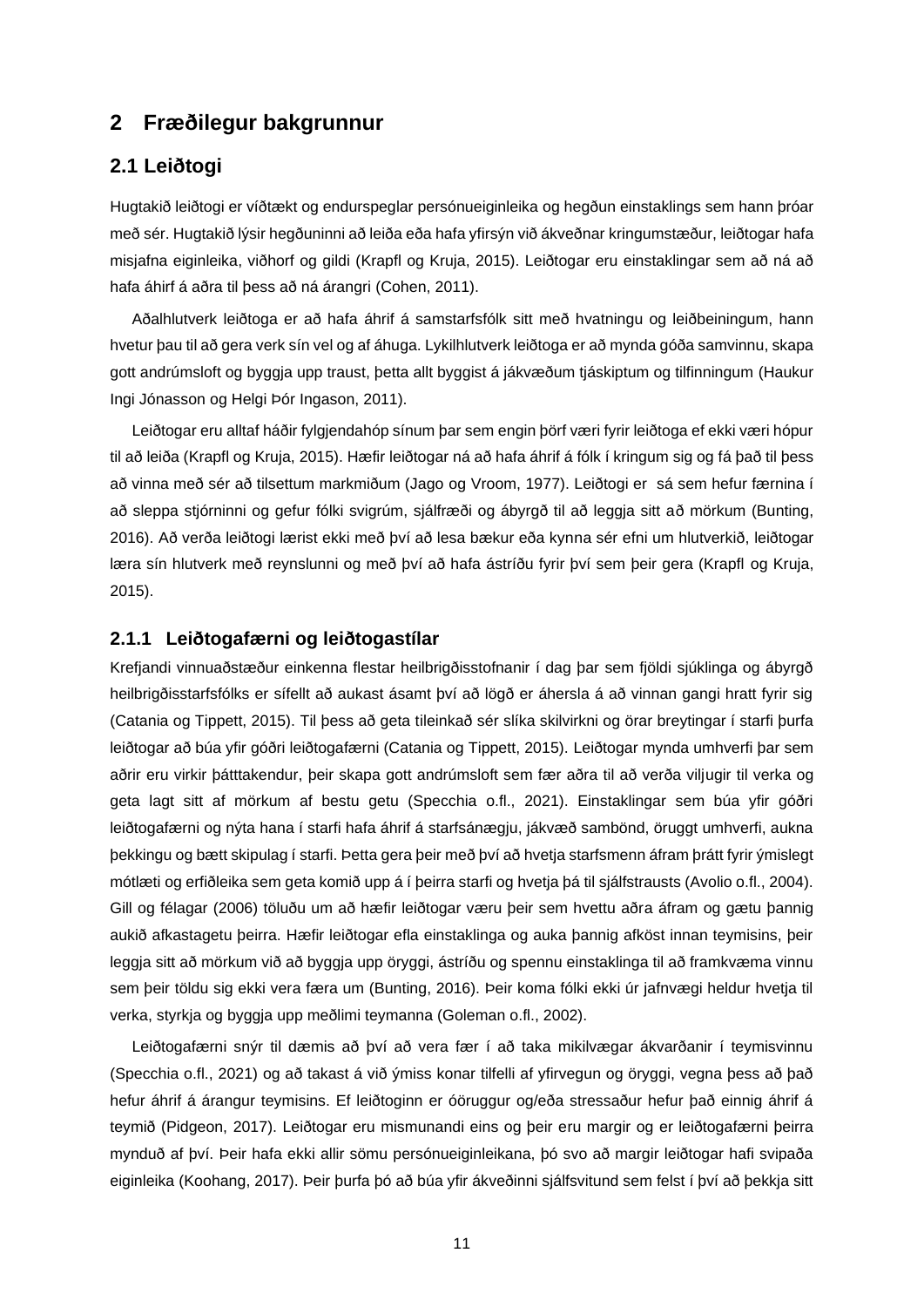eigið sjálf, hegðun, venjur, tilfinningaleg viðbrögð, hvatir og hvernig þeir geta haft áhrif á aðra (Kumar, 2014). Árangursríkir leiðtogar bera með sér eiginleika eins og sjálfstraust, ástríðu, þolinmæði fyrir aðstæðunum, kurteisi, auðmýkt, heiðarleika, hvatningu, mannblendni og almenna jákvæðni (Dubrin, 2015; Boone og Makhani, 2012).

Kotter (2001) telur leiðtogafærni ekki vera meðfæddan eiginleika einstaklinga heldur frekar færni sem einstaklingur myndar með tímanum og tileinkar sér, sem svo mótast og þróast (Kotter, 2001). Haukur Ingi Jónasson og Helgi Þór Ingason (2011) eru sammála þeirri kenningu, að leiðtogafærni sé ekki meðfædd. Þeir telja hana byggjast á vilja einstaklingsins til að taka að sér ábyrgð og hlutverk og vilja meina að færnin krefjist aðlögunar og þjálfunar (Haukur Ingi Jónasson og Helgi Þór Ingason, 2011). Gáfur eru ekki álitnar sem aðalforsenda þess að vera með góða leiðtogafærni heldur felst hún frekar í þjálfun og þróun. Hún krefst þess að einstaklingur sé tilbúinn að koma inn í aðstæðurnar, leggja sig allan fram og taka á sig mikla ábyrgð. Hann er tilbúin til að koma inn í aðstæður og nýta sína færni til góðs. Þess vegna má ganga út frá því að leiðtogafærni sé að vera hvetjandi og ákveðinn persónueinkenni hafi áhrif á frammistöðu leiðtoga, umfram gáfur (Mumford o.fl., 2000).

Með aukinni þekkingu hefur komið í ljós hvernig nálgun leiðtoga og leiðtogastílar skipta máli í tengslum við áhrif og árangur heilbrigðisstarfsmanna sem undir leiðtoga heyra. Leiðtogafærni er sú færni sem leiðtogi hefur til þess að hafa áhrif á aðra og hvetja fólk áfram, með einum eða öðrum hætti (Dorfman og House, 2004). Það er mikilvægt fyrir leiðtoga að skynja hvenær þörf er fyrir ákveðinn stíl og hvenær á að forðast hann. Leiðtogakenningar um mismunandi stíla eiga sér langa sögu og breytast eftir þekkingu og kunnáttu sem er í sífelldri þróun. Mismunandi leiðtogastílar eru samblanda af mismunandi persónueiginleikum, misjafnri tengslamyndun, viðhorfum og leiðtogafærni. Allmargir leiðtogastílar hafa verið skilgreindir og leiða þeir af sér ýmist góð eða slæm áhrif á fylgjendur (Goleman, 2002). Þeir leiðtogastílar sem hafa góð áhrif eru kallaðir jákvæðir leiðtogastílar, þeir einkennast af samskiptahæfni, jákvæðri tengslamyndun og umhyggju fyrir starfsfólki (Cummings, 2010). Stílar sem falla undir jákvæða leiðtogastíla eru umbreytandi leiðtogastíll, sannur leiðtogastill, leiðtogastíll sem byggir á innsæi og þjónandi leiðtogastíll (Specchia o.fl., 2021). Umbreytandi leiðtogastíll einkennist af ákveðnum hugsjónum eða persónutöfrum sem leiðtoginn býr yfir og snýst um að skapa tengsl, traust og virðingu meðal starfsmanna. Þeir eru fyrirmynd fylgjenda og huga að valdeflingu. Þessi leiðtogastíll leggur áherslu á sjálfræði, hugar að þörfum einstaklings og hvetur aðra til að gera meira en þeir upphaflega töldu sig líklega til að geta. Sannur leiðtogastíll einkennist af heiðarleika og beinni nálgun, lykilþættirnir eru sjálfsvitund, sameiginlegt siðferðilegt sjónarhorn, jafnvægisvinnsla og gagnsæi. Þessi leiðtogastíll leitast eftir trausti, samhverfu og vill sjá sjónarhorn allra teymismanna (Specchia o.fl., 2021). Leiðtogastíll sem byggir á innsæi sýnir fram á mikla tilfinningagreind sem byggir upp sterk og traust sambönd með samkennd og eigin tilfinningastjórnun. Leiðtogarnir bjálfa, bróa, hvetja og broska einstaklinga og standa uppi fyrir öðrum þrátt fyrir mótlæti (Cummings, 2010). Þjónandi leiðtogastíll setur þarfir annarra í forgang, hefur samkennd og hlustar á teymið sitt. Leiðtoginn hjálpar öðrum að ná markmiðum sínum með því að efla samstarfsfólk sitt og veitir aðstoð við að sigrast á áskorunum.

Neikvæðir eða óæskilegir leiðtogastílar leiða til minni starfsánægju. Leiðtogar sem tileinka sér þá stíla veita ekki fullnægjandi leiðsögn og starfsfólk finnur fyrir óöryggi og minni hvatningu til starfa (Specchia o.fl., 2021). Þetta eru leiðtogastílar eins og aðgerðarlausi leiðtogastíllinn og hlutlausi

12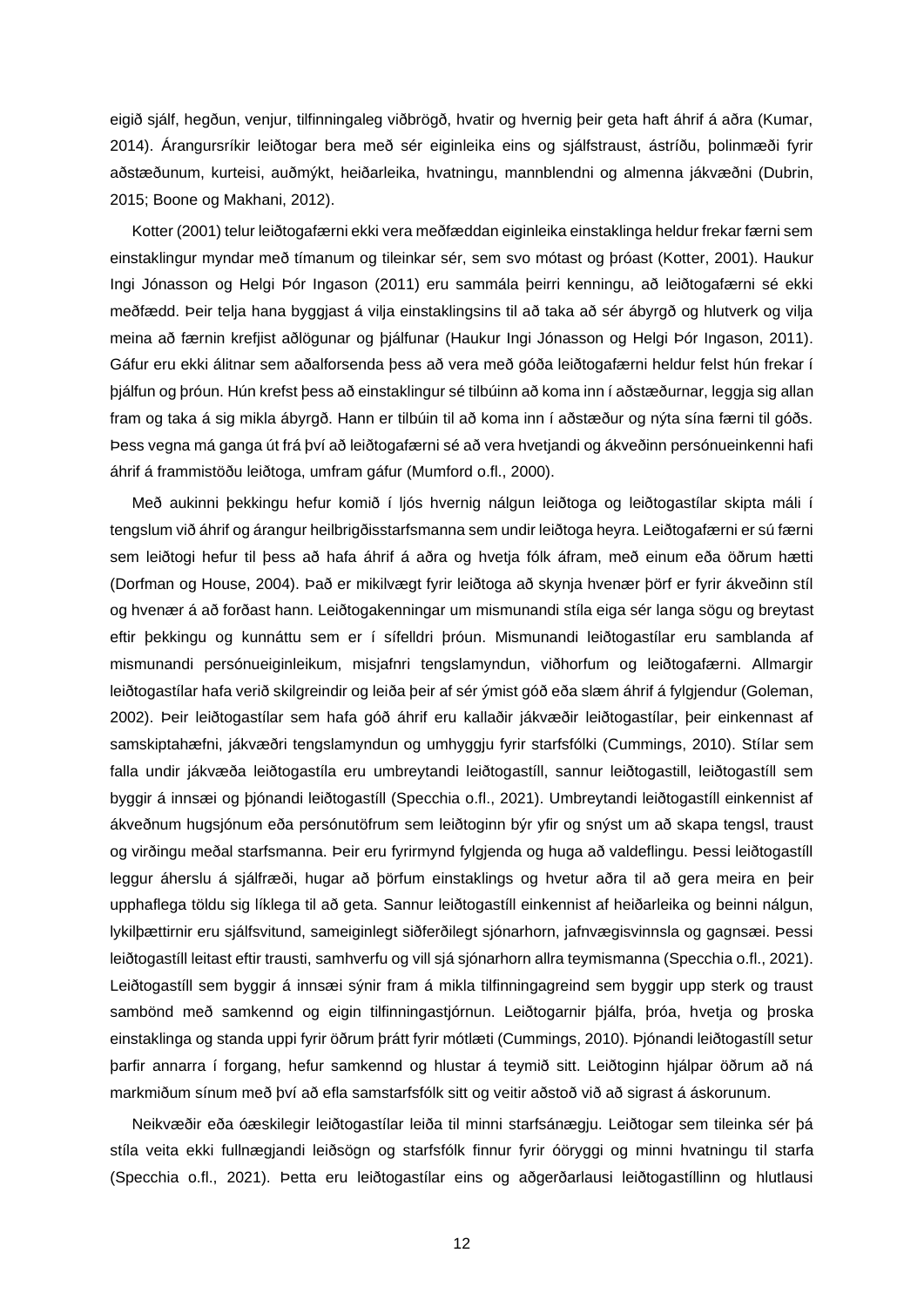leiðtogastíllinn. Aðgerðarlausi stíllinn einkennist af leiðtoga sem forðast að taka ábyrgð, hann bregst við vandamálum þegar þau eru nú þegar orðin alvarleg og reynir þá að grípa til úrbóta. Hann hugsar út frá því hvernig starfsmenn framkvæma þau verk sem þeim eru falin, starfsfólk vinnur almennt sjálfstætt og lítil samvinna er til staðar. Hlutlausi leiðtogastíllinn Lassiez-faire veitir teymismönnum sínum mikið sjálfræði og stuðlar að sjálfstæðri lausn vandamála. Hann gengur út frá því að með lágmarksleiðsögn til teymisins verði það árangursríkara og þrói þannig sín eigin markmið, aðferðir og lausnir (Sfantou o.fl., 2017).

#### <span id="page-13-0"></span>**2.1.2 Samskipti**

Samskipti eru talin hafa bein áhrif á velferð og útkomu sjúklinga (Curtis o.fl., 2011). Þau eru þannig grundvallaratriði í árangursríkri frammistöðu teyma við móttöku bráðveikra og slasaðra. Leiðtogar sem starfa á deildum þar sem upp geta komið bráðar aðstæður, til dæmis á bráðamóttöku, þurfa sífellt að minna sig á mikilvægi þess að eiga góð samskipti við sjúklinga sína þar sem bein tengsl eru á milli góðra samskipta og betri líðan sjúklinga. Það skiptir miklu máli hvernig samskiptum er háttað frá fyrstu mínútu við bráðar aðstæður. Þegar leiðtogar ávarpa teymismeðlimi með nafni og tengja það saman við þær meðferðir sem þarf að veita sjúklingum skilar það sér í skilvirkari vinnu innan teymisins, vinnan gengur hraðar fyrir sig og minni líkur eru á að leiðtogi úthluti verkefnum og enginn taki þau að sér (Raley o.fl., 2017).

Ef misbrestur verður í samskiptum við móttöku bráðveikra eða slasaðra sjúklinga eykst áhættan á að útkoma sjúklings verði lakari allt að fjórfalt samanborið við aðra misbresti (Stahl o.fl., 2009). Samskipti eru þannig þáttur sem þarf að leggja meiri áherslu á að þjálfa meðal heilbrigðisstarfsfólks í teymum sem sinna bráðveikum og slösuðum þar sem tengsl eru á milli ófullnægjandi samskipta, læknisfræðilegra mistaka og lakari meðferða sjúklinga (Sutcliffe o.fl., 2004).

#### <span id="page-13-1"></span>**2.1.3 Teymisvinna**

Teymisvinna er skilgreind þannig að heilbrigðisstarfsmenn koma saman í hóp og taka þátt í umönnun og meðferð sjúklings sem ein heild þar sem þeir hafa fyrirfram skilgreind verkefni. Talið er að teymisvinna sé mjög mikilvæg við bráðar aðstæður, en þá kemur saman teymi sem byggir á mismunandi fagstéttum innan heilbrigðiskerfisins og sameinar krafta sína í eina heild með velferð sjúklings að leiðarljósi (Ford o.fl., 2016). Teymisvinna snýst ekki eingöngu um mikilvægi góðra samskipta heldur felur einnig í sér að veita hjálparhönd þegar skilgreind verkefni samstarfsfélaga innan teymisins reynast of yfirgripsmikil (Kuzovlev o.fl., 2021). Þeir heilbrigðisstarfsmenn sem tilheyra alla jafna teymum eru meðal annars læknar og hjúkrunarfræðingar (Ford o.fl., 2016).

Vinsældir teymisvinnu er sífellt að færast í aukana og reynist heilbrigðisstarfsfólki mjög mikilvægur þáttur þegar á heildarmynd umönnunar og meðferða sjúklings er litið. Til dæmis þarf teymisvinna í endurlífgun að vera mjög skilvirk þar sem einstaklingar innan teymisins geta treyst hver á annan til að stuðla að eins góðri meðferð og hægt er sem og öryggi sjúklingsins (Rosen o.fl., 2018). Það eykur skilvirkni innan teyma margfalt ef leiðtogar gefa öðrum í teymum tækifæri til því að hafa áhrif á ákvarðanatöku og láta í ljós skoðanir sínar og álit í aðstæðum. Það eykur einnig sjálfstraust þeirra sem eru hluti af teyminu og gefur þeim þá tilfinningu að skoðanir þeirra skipti máli (Specchia o.fl., 2021).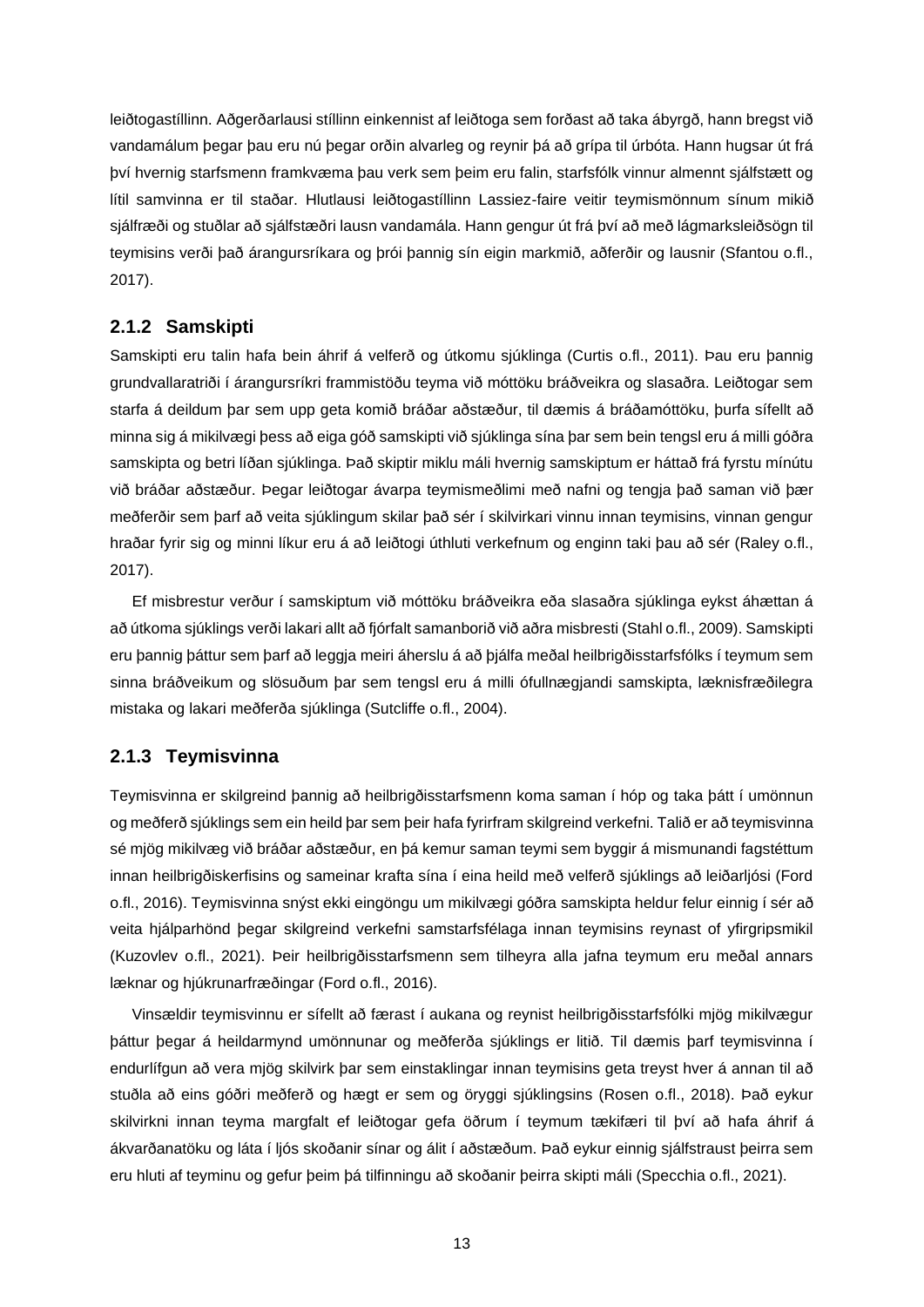Margar rannsóknir hafa verið framkvæmdar sem kanna áhrif teymisvinnu á útkomu sjúklinga. Thomas og félagar (2010) framkvæmdu til að mynda rannsókn um áhrif teymisvinnu á útkomu sjúklinga en þeir greindu frá því í niðurstöðum sínum að með því að efla teymisvinnu meðal heilbrigðisstarfsfólks skilar það sér í bættri stjórn undir álagi. Eins kom fram að teymi sem höfðu fengið þjálfun í því að vinna saman sem ein heild skiluðu markvisst betri árangri í endurlífgun (Thomas o.fl., 2010).

#### <span id="page-14-0"></span>**2.2 Leiðtogahlutverk**

Leiðtogi er talinn vera ómissandi þáttur í allri bráðaþjónustu (Hong o.fl., 2019) og samkvæmt ATLS (e. *American Collage of Surgeouns Advanced Trauma Life Support*) krefjast bráðar aðstæður leiðtoga til þess að tryggja að sjúklingar fái örugga og viðeigandi meðferð (Ford o.fl., 2016). Því erfiðara sem tilfellið er, því nauðsynlegra er fyrir leiðtogann að deila ábyrgðinni til einstaklinga innan teymisins, með því tryggir hann bættan árangur meðferðar (Pearce og Sims, 2002).

Leiðtogi í bráðaþjónustu ber ábyrgð á því að undirbúa teymi fyrir komu sjúklings, en með teymi myndar hann ákveðna áætlun sem farið er eftir og úthlutar verkefnum til viðeigandi aðila (Cole og Crichton, 2006). Góð leiðtogafærni er mikilvæg í bráðum aðstæðum þegar teymi tekst á við og sinnir flóknum tilfellum þar sem er mikill erill og aðstæður streituvaldandi (Sakran o.fl., 2012). Við bráðar aðstæður er gott að fara skipulega yfir verkin, og upplýsa teymið um heildaráætlun og markmið meðferðar. Leiðtoginn forgangsraðar veittum inngripum og hvað þarf að meðhöndla fyrst, hann endurmetur í sífellu og þegar nýjar upplýsingar koma í ljós (Klein o.fl., 2006). Nýjar upplýsingar geta til dæmis verið ef uppgötvast innvortis áverkar eða annað þess háttar.

Leiðtogar í bráðum aðstæðum fylgjast með frammistöðu teymisins sem þeir stýra með því að horfa og kallar eftir upplýsingum frá teyminu (Klein o.fl., 2006). Það má segja að frammistaða teymis sé háð því hvernig leiðtoginn sinnir sínu hlutverki. Leiðtogar hafa þannig áhrif á teymisvinnu og bera þar af leiðandi ábyrgð á bæði velgengni og mistökum teymisins (Cole og Crichton, 2006). Ef um viðfangsmikið slys er að ræða skiptir fyrst og fremst máli að leiðtoginn sé hæfur og tilbúinn til þess að takast á við það. Hann þarf að geta unnið með teymi sínu og hámarka lífslíkur sjúklings (Cole og Crichton, 2006). Í því samhengi má nefna rannsókn sem Stephen og félagar (1999) gerðu á hlutverki leiðtoga í bráðum aðstæðum sem leiddi í ljós að leiðtogahlutverkið var mikilvægur þáttur í frammistöðu teymisins. Rannsakendur héldu því fram að leiðtogahlutverkið væri ómissandi þáttur í samskiptum teymisins. Leiðtoginn auðveldaði samskipti og samhæfingu teymis, úthlutaði verkefnum og passaði upp á að halda teyminu gangandi sem heild (Small o.fl., 1999). Hong og félagar (2019) töldu að hæfur leiðtogi við bráðar aðstæður væri sá sem hefði mikla þekkingu og reynslu, hann veitti skýr fyrirmæli, tileinkaði sér góð samskipti og starfaði af miklu öryggi.

Í umfangsmikilli rannsókn sem Klein o.fl. (2006) gerðu á verkum leiðtoga í bráðum aðstæðum sáu þeir að leiðtogarnir sinntu fjórum lykilhlutverkum á meðan móttaka slasaðra og bráðveikra átti sér stað. Þeir tilgreindu ákveðið markmið, fylgdust með, veittu skilvirka meðferð og kenndu öðrum teymismeðlimum (Klein o.fl., 2006). Leiðtogar í bráðum aðstæðum geta bætt árangur teymsins sem þeir vinna með sem leiðir til þess að vinnan tekur styttri tíma og bætir niðurstöðu sjúklings (Cole o.fl., 2013). Christie (2000) lagði áherslu á að leiðtogar við bráðar aðstæður yrðu að þekkja vel inn á sitt eigið sjálf, sín mörk og hvenær ætti að sleppa takinu og leyfa öðrum að taka við verkefnum (Nocera, 2004).

14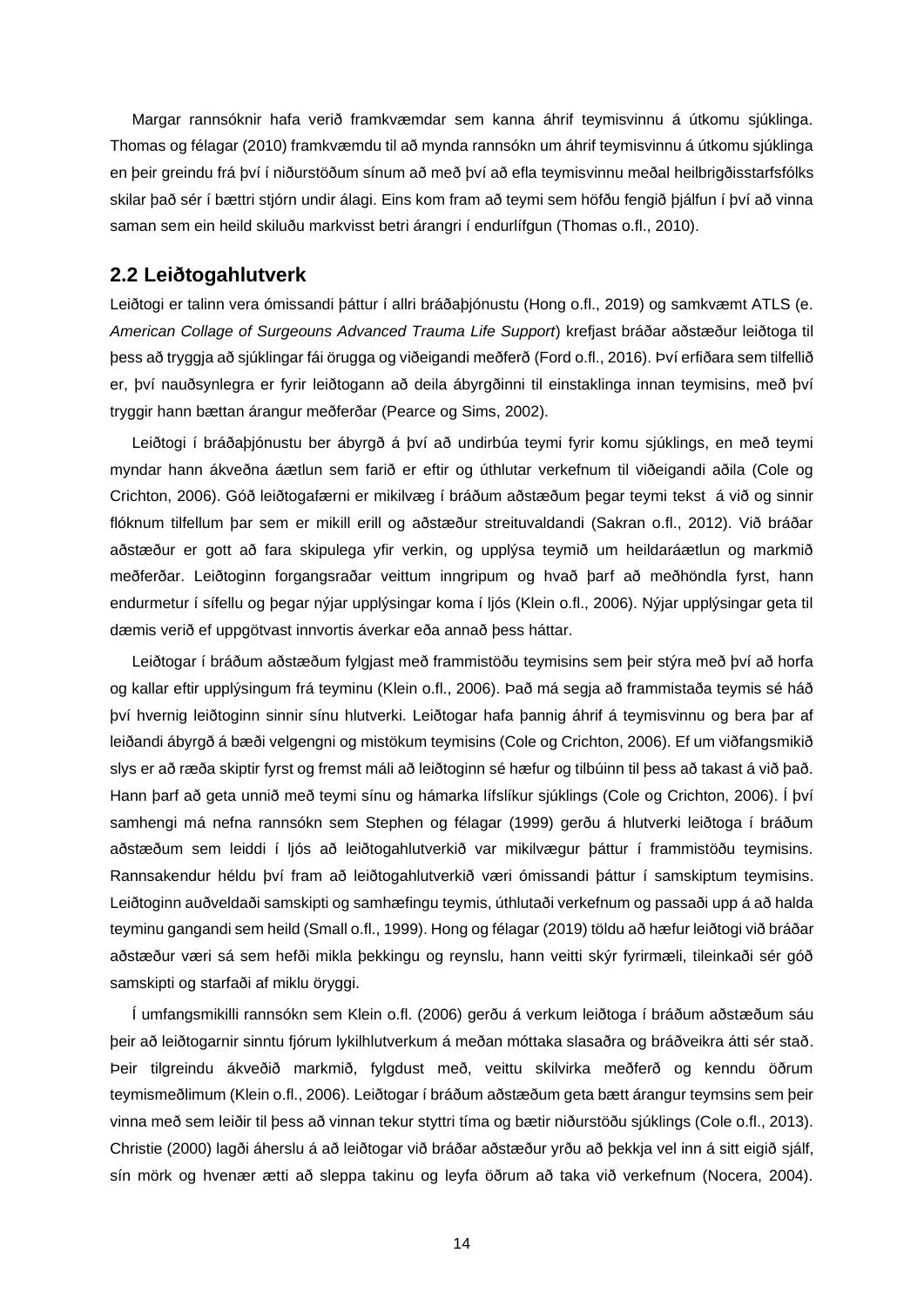Rannsókn sem Sakran og félagar (2012) gerðu leiddi einnig í ljós að bæði starfsaldur og reynsla leiðtoganna hafði áhrif á frammistöðu teymisins. Þegar teymið hafði leiðtoga sem hafði minna en 5 ára reynslu tók vinnan lengri tíma. Frumskoðun sjúklings tók lengri tíma þegar tíminn var borinn saman við teymi sem hafði leiðtoga með meiri reynslu (Sakran o.fl., 2012).

Miklar væntingar eru gerðar til leiðtoga í bráðaþjónustu og mögulegt er að einstaklingar innan teymis stóli of mikið á þá kunnáttu. Jafnframt má mögulega segja að væntingar sem teymi gerir til leiðtoga séu ekki raunhæfar. Enginn leiðtogi getur verið alveg fullkomin sama hversu mikla reynslu og þekkingu hann hefur (Hjortdahl o.fl., 2009).

#### <span id="page-15-0"></span>**2.2.1 Læknar og hjúkrunarfræðingar**

Í móttöku bráðveikra og alvarlegra slasaðra sjúklinga er krafist þverfaglegs teymis heilbrigðisstarfsmanna en markmið teymisins er að tryggja sjúklingum viðeigandi úrræði og meðferð (Clements og Curtis, 2012). Þverfaglega teymið er undir leiðsögn reyndra lækna og hjúkrunarfræðinga og er undirstaða fyrir árangursríkt fyrsta mat. Í gegnum tíðina hefur verið lögð áhersla á að veita hjúkrunarfræðingum meiri ábyrgð í aðstæðum eins og við endurlífgun (Clements o.fl., 2015). Samkvæmt Clements og Curtis (2012) hafa hjúkrunarfræðingar sem vinna í bráðum aðstæðum framúrskarandi samskiptahæfni og færni til að vinna sjálfstætt og forgangsraða verkefnum. Jafnframt bera þeir ábyrgð á að góð samskipti séu á milli teymisins sem hefur áhrif á ákvarðanatöku og klíníska hæfni (Clements og Curtis, 2012). Gilligan og fleiri (2005) gerðu rannsókn á mun á frammistöðu og færni lækna og bráðahjúkrunarfræðinga til að leiða endurlífgun. Framkvæmt var herminám þar sem tekið var á móti sýndarsjúkling með brjóstverk. Rannsakað var með lífeðlisfræðilegu mati hvort breytingar hafi orðið á blóðþrýsting og púls hjá þátttakendum herminámsins. Niðurstöður rannsóknarinnar sýndu ekki fram á marktækan mun á lífeðlisfræðilegum breytum milli lækna og bráðahjúkrunarfræðinga í leiðtogahlutverki í endurlífgun (Gilligan o.fl., 2005).

Leiðtogafærni og stjórnunarhæfileikar lækna eru talin afar mikilvæg fyrir gæði heilbrigðisþjónustunnar. Þeir hafa umsjón yfir fjölbreyttum teymum og nýta sameiginlega færni þeirra í átt að bættri meðferð sjúklinga, þeir framselja ábyrgð og hvetja til markvissra aðgerða. Talið er að þróun í leiðtogahæfni ætti að hefjast á meðan læknanámi stendur. Með bættri leiðtogafærni starfandi lækna leiðir það til betri árangurs á meðferð sjúklinga þar sem þeir eru taldir hvetja til teymisvinnu, hafa náið eftirlit með meðferðarferlum og stuðla að klínískri þekkingu sem styður við örugga starfshætti sem er í stöðugri þróun (Blumenthal o.fl., 2012). Þó svo að yfirlæknar beri mikla ábyrgð á meðferð í móttöku bráðveikra eða slasaðra huga hjúkrunarfræðingar í leiðtogahlutverki að árangursríkum samskiptum og má því segja að hjúkrunarfræðingar og læknar bæti bæði gæði og styrki eiginleika hver annars í meðferð sjúklinga (Clements o.fl., 2015).

#### <span id="page-15-1"></span>**2.2.2 Karlar og konur**

Síðastliðið ár hefur borið á aukinni umfjöllun og rannsóknum varðandi það hvort að kyn hafi áhrif á það hvernig leiðtoginn er í bráðum aðstæðum (Rosenman o.fl., 2021). Sem dæmi um þetta má nefna rannsókn sem gerð var í á tveimur stórum sjúkrahúsum í Bandaríkjunum þar sem kannaður var munur á karlkyns og kvenkyns leiðtogum í endurlífgunum. Í ljós kom að út frá 1082 endurlífgunum sem metnar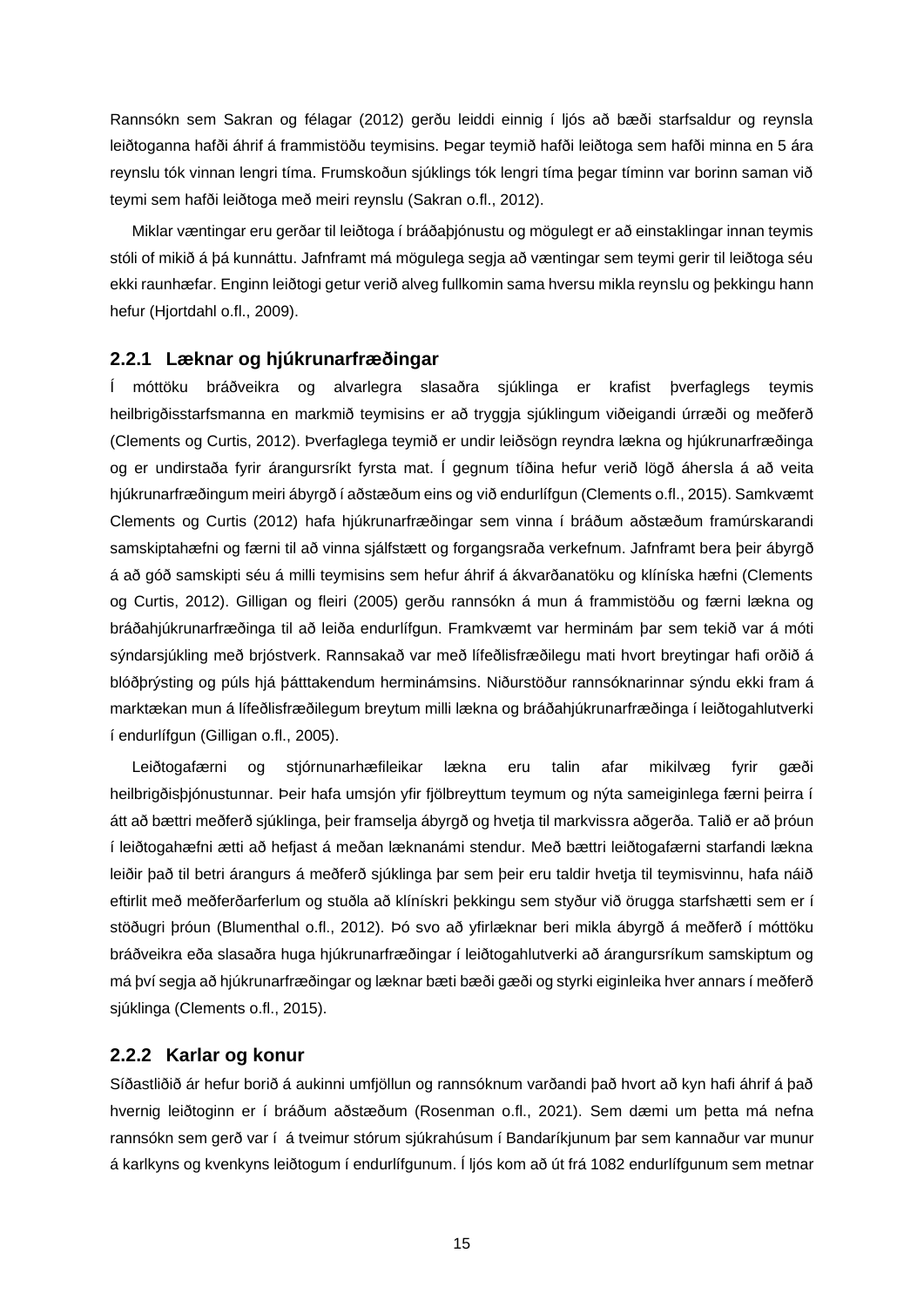voru stóðu konur sig ekki síður en karlar í hlutverki leiðtoga við endurlífgun. Þessi gögn benda til þess að læknar sem hafa fengið viðeigandi þjálfun og menntun geti sinnt leiðtogahlutverkum í bráðum aðstæðum óháð kyni (Meier o.fl., 2019).

Annað dæmi er rannsókn sem var gerð af Rosenman og félögum (2021) þar sem var metið hvort útkomur endurlífgunar væru háðar kyni leiðtogans. Rannsókn var framkæmd með því að notast við myndbandsupptökur af endurlífgunum sem áttu sér stað á bráðamóttöku á árunum 2016 til 2017, Þáttakendur voru 60 bráða- og skurðlæknar af báðum kynjum sem störfðuðu sem leiðtogar við móttöku bráðveikra og slasaðra. 120 myndbönd voru svo metin út frá leiðtogafærni og umönnun sjúklinga. Niðurstöður rannsóknarinnar sýndu fram á að útkomur sjúklinga voru óháðar því hvers kyns leiðtoginn var (Rosenman o.fl., 2021).

Þó svo að hæfni leiðtoga sé óháð kyni liggur munur í hegðun kynjanna í leiðtogahlutverkum í bráðum aðstæðum, þar sem karlar hafa verið taldir ákveðnari, öruggari og háværari á meðan konurnar eru taldar betri í samskiptum og að þær bæti frekar teymisvinnuna. Allir þessir eiginleikar eru þó taldir vera eiginleikar sem koma sér vel fyrir leiðtoga að hafa við bráðar aðstæður (Meier o.fl., 2019). Eagly og Johannesen (2001) héldu því fram að konur og karlar sinntu leiðtogahlutverkum á misjafnan hátt með tilliti til þess hvernig eiginleikar þeirra voru við bráðar aðstæður. Þeir töldu eiginleika eins og samkeppnishæfni, stjórnun og sjálfsöryggi vera eiginleika karla á meðan að kvenlegir eiginleikar væru nærgætni og viðkvæmni (Eagly og Johannesen-Schmidt, 2001).

Síðustu ár hefur orðið aukning á því að konur sækist eftir leiðtogastöðu, en þó eru ennþá mun fleiri karlmenn sem sinna því hlutverki (Eagly og Karau, 2002). Þær konur sem hafa reynt að ryðja veg kvenna í forystuhlutverkinu hafa átt það til að mæta neikvæðni og fordómum vegna þess að þær eru sagðar fara þannig á móti hefbundnum kynjahlutverkum samfélagsins. Slík viðmót gera það að verkum að erfiðara er fyrir konur að útrýma þessum kynbundnu staðalímyndum (Eagly og Karau, 2002). Mikilvægt er að einblína frekar á færni og hegðun leiðtogans í stað þess að horfa á erfðafræðilega þætti eins og kyn (Rosenman o.fl., 2021).

#### <span id="page-16-0"></span>**2.3 Leiðtogaþjálfun**

Leiðtogaþjálfun hefur verið tengd við jákvæð áhrif á hegðun og frammistöðu leiðtogans. Áhrif þjálfunar skapa gildi meðal starfsmanna og ná þeir fyrst og fremst árangri í gegnum þá og möguleikann á að ná settum markmiðum (Jacobsen o.fl., 2021). Þjálfun í leiðtogafærni byggir aðallega á víðtækum áherslum, svo sem sjálfstrausti, samskiptahæfni, tilfinningagreind, reynslu og skipulagi (Saravo o.fl., 2017). Hún felur í sér endurgjöf sem getur breytt hegðun einstaklingsins sem hann síðan nýtir sér til árangurs. Almennt býður leiðtogaþjálfun upp á þekkingu á mikilvægri leiðtogahegðun sem getur styrkt getu leiðtogans til að framkvæma hana í reynd. Árangursrík leiðtogaþjálfun gefur tíma og tækifæri til einstaklingsbundinnar og sameiginlegrar hugsunar um leiðtogahætti, sem geta ýtt undir dýpri skilning á leiðtogafærni og árangursríkrar leiðtogahegðunar (Jacobsen o.fl., 2021). Leiðtogaþjálfun innan heilbrigðiskerfisins miðar að því að koma á fót árangursríku teymi heilbrigðisstarfsmanna sem stuðlar að bættu öryggi sjúklinga (Kuzovlev o.fl., 2021). Leiðtogaþjálfun stuðlar að aukinni leiðtogafærni á meðal heilbrigðisstarfsfólk og hefur jákvæða tengingu við aukna ánægju sjúklinga, lægri dánartíðni sjúklinga, færri lyfjamistök og færri sjúkrahússýkingar (Wong o.fl., 2013).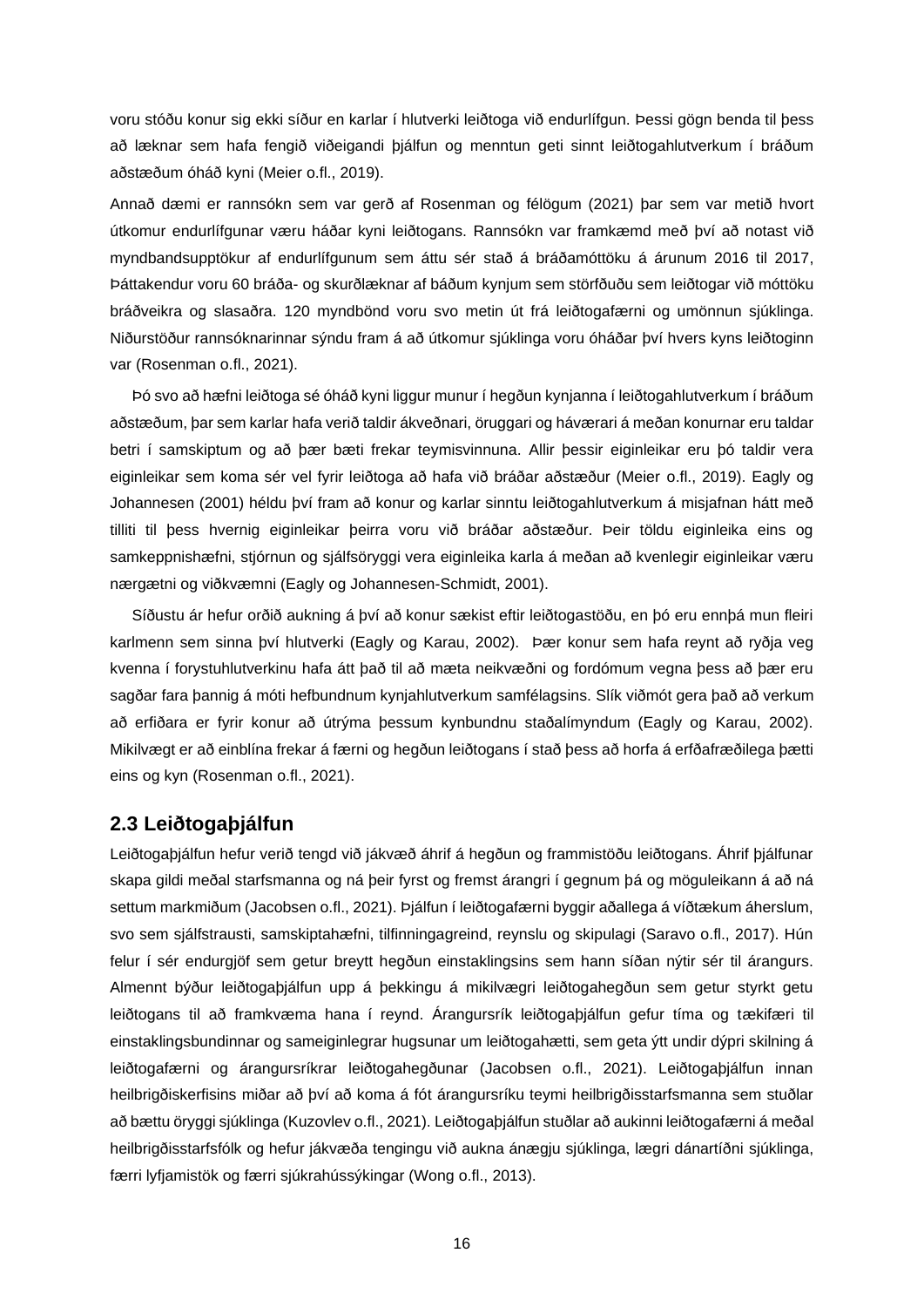Þrátt fyrir viðurkennt mikilvægi leiðtoga er skortur á þjálfun sem beinist að þróun í leiðtogafærni, en með þjálfun öðlast einstaklingar þekkingu sem mun nýtast þeim út ævina (Ellington og Farrukh, 2020). Herminám er kennsluaðferð þar sem einstaklingar fá æfingu í að bregðast við bráðum og óvæntum aðstæðum í vernduðu umhverfi. Herminám styður einstaklinginn við skipulagningu í verki, í mati svo sem að velta fyrir sér aðgerðum og getu til að endurhugsa aðstæður sem leiða til breytinga á hegðun og persónulegum gildum (Murray o.fl., 2008). Herminám er talin árangursrík leið til að þróa skilvirka leiðtogafærni. Hún krefst skipulagningar í framkvæmd til þess að gera aðstæður sem líkastar raunveruleikanum en með því er hægt að mæta þátttakendunum þar sem þeir eru staddir og styðja við þá eftir því hvar þeirra veikleikar liggja (Rosenman o.fl., 2019).

Í bráðum aðstæðum svo sem endurlífgun þarf leiðtogafærni og teymisvinnu sem miðar að því að skila hámarksárangri í meðferð sjúklinga. Leiðtoga- og teymisþjálfun er ekki aðeins kennsla um betri samskipti heldur felur hún í sér skýr hlutverk teymis, yfirsýn og stuðlar að skilvirkri ákvarðanatöku (Kuzovlev o.fl., 2021). Cooper og Wakelman (1999) sögðu að leiðtogafærni væri tengd frammistöðu teymis í endurlífgun og mæltu þeir með því að hún væri kennd samhliða sérhæfðu endurlífgunarnámskeiði, eða *Advanced Life Support* (ALS) (Cooper og Wakelam, 1999).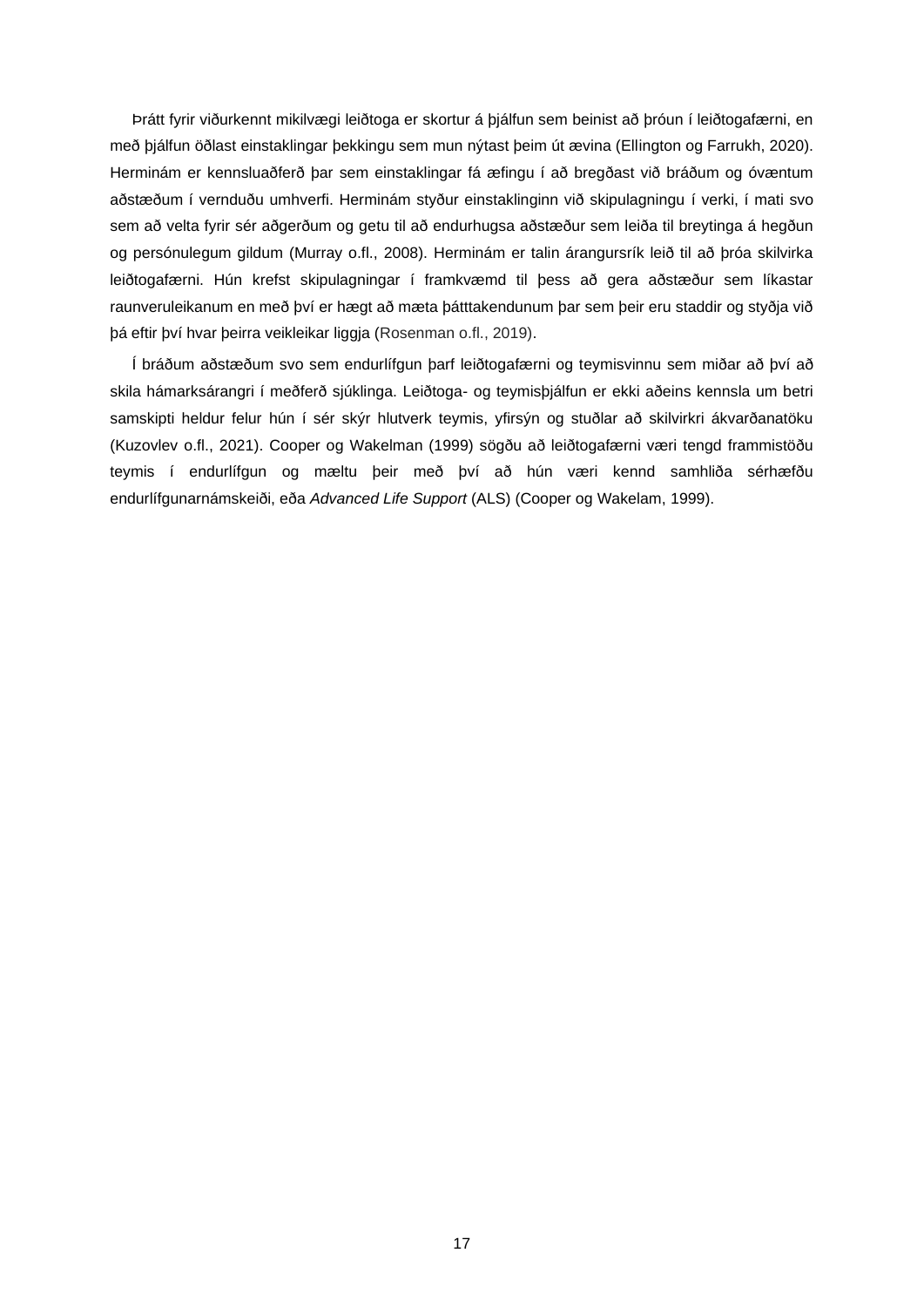## <span id="page-18-0"></span>**3 Aðferðir**

Markmið og tilgangur verkefnisins er að skoða og samþætta niðurstöður rannsókna á leiðtogahlutverki í bráðum aðstæðum undanfarin 10 ár.

## **3.1 Inntöku- og útilokunarskilyrði**

Gagnagrunnar sem notaðir voru við í heimildaleit voru PubMed og Google Scholar. Við leitina voru notuð inntöku- og útilokunarskilyrði (sjá töflu 1). Útilokunarskilyrðin voru greinar eldri en tíu ára, greinar sem voru á öðrum tungumálum en ensku og íslensku. Rannsóknir sem voru notaðar, voru gerðar innan síðustu 10 ára. Notast var við frumheimildir úr rannsóknargreinunum sem voru eldri en 10 ára þar sem merking lykilhugtaka í verkefninu hefur ekki mikið breyst undanfarin ár. Eftirfarandi skilyrði voru sett fyrir inntöku rannsóknanna sem koma fram í fræðilegu yfirliti:

| Inntökuskilyrði                                       | <b>Útilokunarskilyrði</b>                               |
|-------------------------------------------------------|---------------------------------------------------------|
| Greinar frá 2011-2021<br>$\bullet$                    | Greinar eldri en 10 ára                                 |
| Leiðtogahlutverk<br>$\bullet$                         | Greinar á öðrum tungumálum en<br>٠<br>ensku og íslensku |
| Bráðar aðstæður<br>$\bullet$                          |                                                         |
| Persónulegir eiginleikar<br>$\bullet$                 |                                                         |
| Megindlegar og eigindlegar<br>$\bullet$<br>rannsóknir |                                                         |
| Greinar á ensku og íslensku<br>$\bullet$              |                                                         |

#### <span id="page-18-1"></span>**Tafla 1: Inntöku- og útilokunarskilyrði**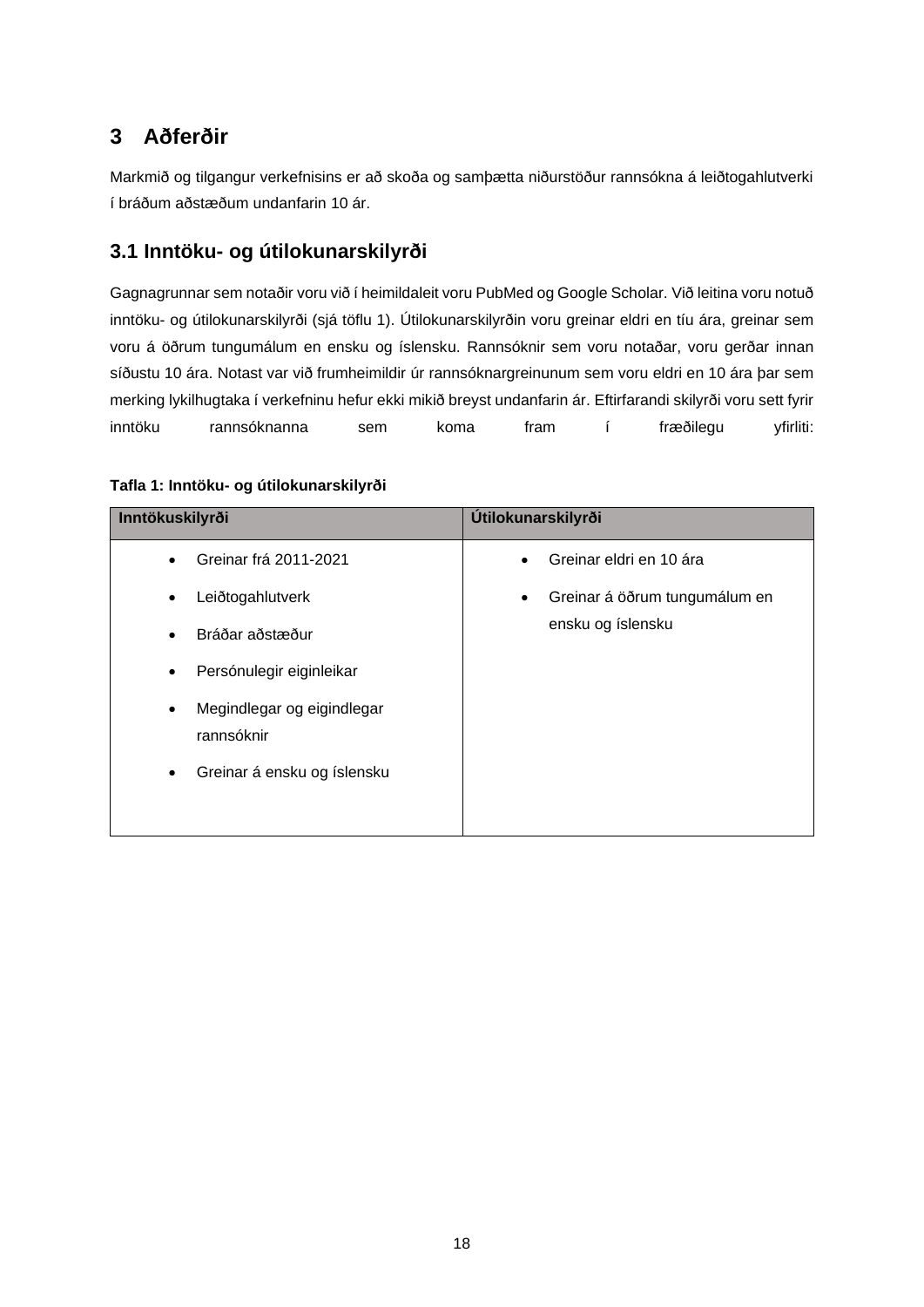## **3.2 Efnisleit og leitarorð**

Leitað var í gagnagrunni PubMed og Google Scholar. Leitarorðin sem stuðst var við voru eftirfarandi: leadership, humans, human factors, emergency, acute care, critical care, trauma, nurse, nursing, leaders, teamwork og leadership training. Þessi leitarorð gáfu 7127 niðurstöður, út frá þeim voru valin heiti á 168 greinum. Eftir nánari skoðun voru valdar 35 greinar sem voru skoðaðar frekar, og í kjölfar frekara mats voru 26 greinar útilokaðar, þar sem niðurstöður rannsókna svöruðu ekki rannsóknarspurningum. Eftir stóðu 8 rannsóknargreinar sem rannsakendur töldu svara rannsóknarspurningunum, sjá PRISMA - flæðirit á mynd 1.

### <span id="page-19-0"></span>**Tafla 2: Inntökuskilyrði**

### **3.2.1 Inntökuskilyrði:**

| Leit          | Leitarorð                  | Fjöldi | <b>Titlar</b> | <b>Greinar</b> |
|---------------|----------------------------|--------|---------------|----------------|
|               | ("Leadership"[MAJR]) AND   | 5.443  | 102           | 6              |
|               | ("Humans"[Mesh])           |        |               |                |
| $\mathbf{2}$  | (Leadership) AND (nursing) | 1.684  | 66            | 2              |
| <b>Samtal</b> |                            | 7127   | 168           | 8              |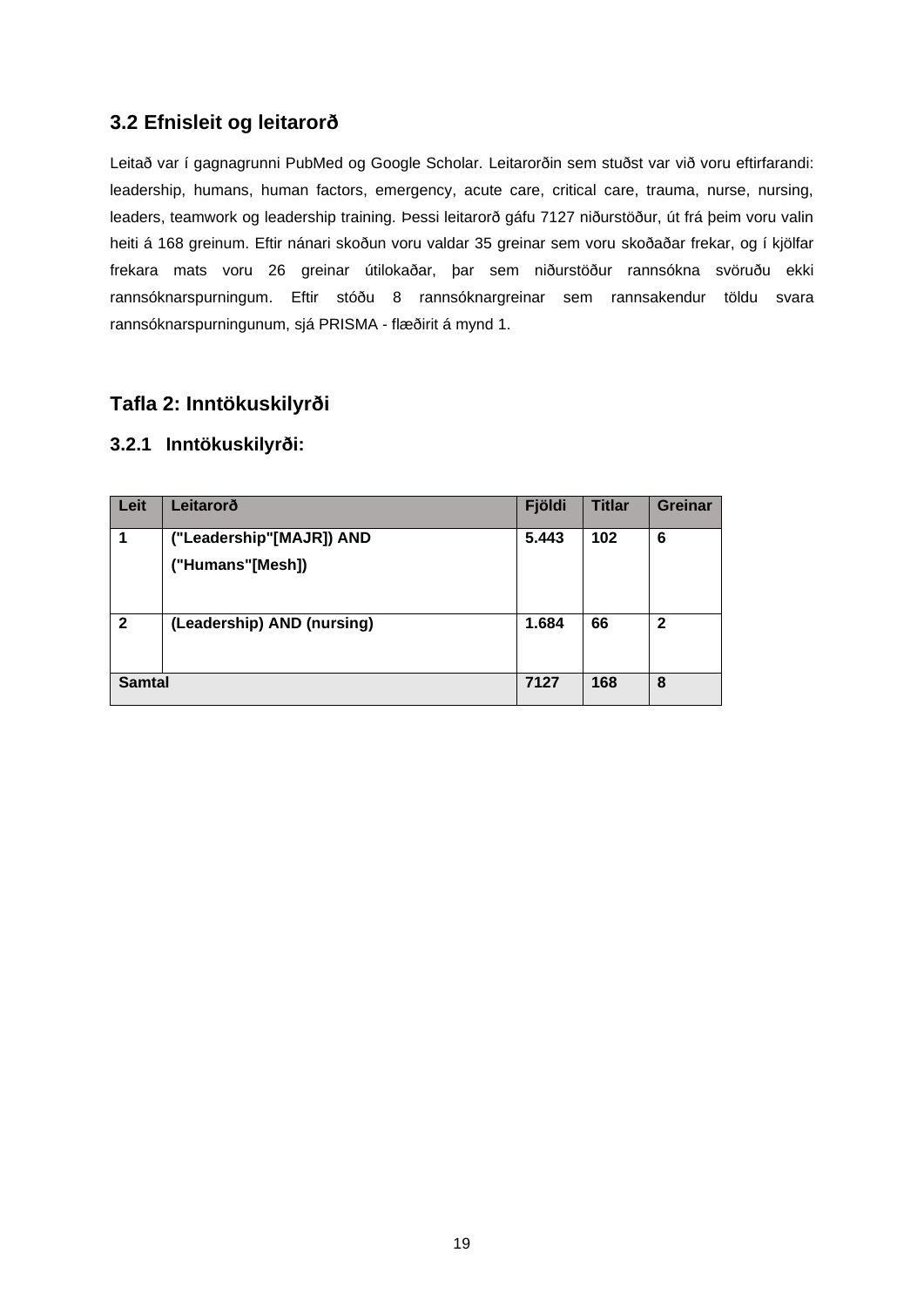## **3.3 Gagnasöfnun og úrvinnsla**

### <span id="page-20-0"></span>**3.3.1 Mynd 1: PRISMA FLÆÐIRIT**

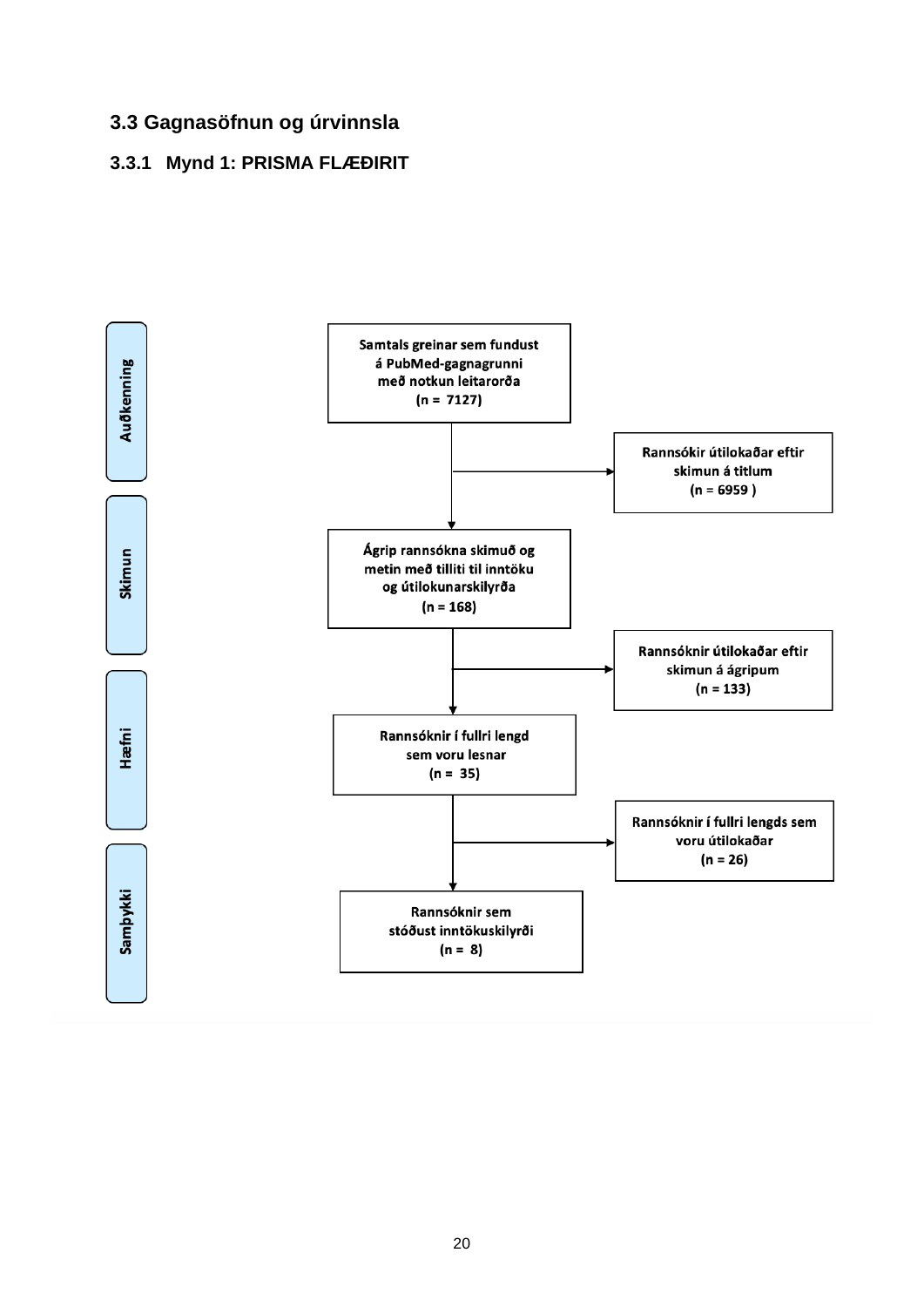## <span id="page-21-0"></span>**4 Niðurstöður**

Í þessum kafla er farið yfir niðurstöður þeirra rannsóknargreina sem urðu fyrir valinu við gerð þessarar fræðilegu samantektar og leitað svara við rannsóknarspurningum:

- 1. Hvaða eiginleikum þarf leiðtogi að búa yfir við bráðar aðstæður?
- 2. Hvernig á að biálfa leiðtogafærni?
- 3. Hefur leiðtogi áhrif á afdrif sjúklinga?

### <span id="page-21-1"></span>**4.1 Hvaða eiginleikum þarf leiðtogi að búa yfir við bráðar aðstæður?**

Mannix og félagar (2015) framkvæmdu eigindlega rannsókn á því hvað hjúkrunarfræðingar telja að skilgreini færa leiðtoga. Tólf hjúkrunarfræðingar tóku þátt sem höfðu 10–35 ára starfsreynslu af fjölbreyttum klínískum vettvangi. Rannsakendur greindu frá þremur meginþemum við úrvinnslu gagna úr viðtölunum sem voru eftirfarandi: (1) að vera sannur sjálfum sér, (2) persónumiðuð nálgun sjúklinga og (3) að vera opinn fyrir athugasemdum og vangaveltum. Út frá fyrsta þemanu greindu hjúkrunarfræðingar frá því að leiðtogar reynist áhrifaríkir og nái góðum árangri í starfi þegar þeir hafi góða yfirsýn yfir vinnu sína, séu meðvitaðir um það sem er að eiga sér stað hverju sinni og séu fljótir að tileinka sér nýjungar í starfi og breyttar aðstæður. Leiðtogar þurfa að vera meðvitaðir um eigin getu og þekkja eigin styrkleika og veikleika. Hjúkrunarfræðingar í rannsókninni töldu að það sjáist langar leiðir þegar leiðtogi er ánægður í starfi og hafa metnað fyrir þeim verkefnum sem eru á hans snærum. Það skilar sér í góðum áhrifum á samstarfsfélaga sem og sjúklinga. Í öðru þemanu um persónumiðaða nálgun sjúklinga greindu hjúkrunarfræðingar frá mikilvægi þess að stefnur sem leiðtogi tileinkar sér henti ekki öllum sjúklingum og því reynist það mikilvægt að hafa umönnun og meðferðir sjúklinga persónumiðaðar. Þar áttu hjúkrunarfræðingarnir við að upp kæmu tilvik í starfi þeirra þar sem ákvarðanir væru teknar sem ekki væru endilega í samræmi við þær stefnur og þá verkferla sem unnið var út frá. Þeim fannst einkennandi fyrir góðan leiðtoga að hann hefði viljastyrk í að ögra stefnum og verkferlum með það markmið í huga að vernda réttindi sjúklinga sinna. Þriðja og síðast þemað einkenndist af því að leiðtoginn væri opinn og tilbúinn til að taka við athugasemdum og vangaveltum annarra starfsmanna. Þannig fást sanngjarnar og réttlætanlegar lausnir á málum sem upp geta komið (Mannix o.fl., 2015).

Rannsókn var gerð á meðal hjúkrunarfræðinga í Suður-Flórída. Þátttakendur voru hjúkrunarfræðingar frá tíu mismunandi spítölum sem spurðir voru út í störf sín sem hjúkrunarfræðingar í leiðtogastöðu í framlínu heilbrigðiskerfisins. Markmið rannsóknarinnar var meta út frá sjónahorni hjúkrunarfræðinganna hvaða leiðtogafærni væri nausynleg til að takast á við ýmsar áskoranir í leiðtogahlutverkum á bráðadeild. Spurningarlisti var lagður fyrir 400 hjúkrunarfræðinga sem sinntu hlutverki leiðtoga. Meðalaldur þeirra var rúmlega 46 ár og 19,5 ár í starfsreynslu en þeir störfuðu allir við bráðaþjónustu. Á spurningalistanum var spurt um hvað þeir töldu vera nauðsynlegir eiginleikar sem leiðtogi í bráðum aðstæðum þyrfti að búa yfir. Svör spurningalistanna voru svipuð og bentu til þess að flestir væru sammála um hvað töldust vera mikilvægir eiginleikar hjúkrunarfræðinga í leiðtogahlutverki. Samskiptahæfni var þar efst og hún var talin skipta mestu máli til að ná árangri og til að tryggja öryggi sjúklinga. Einnig kom fram að hjúkrunarfræðingar þyrftu að vera með góða skipulagsfærni við störf innan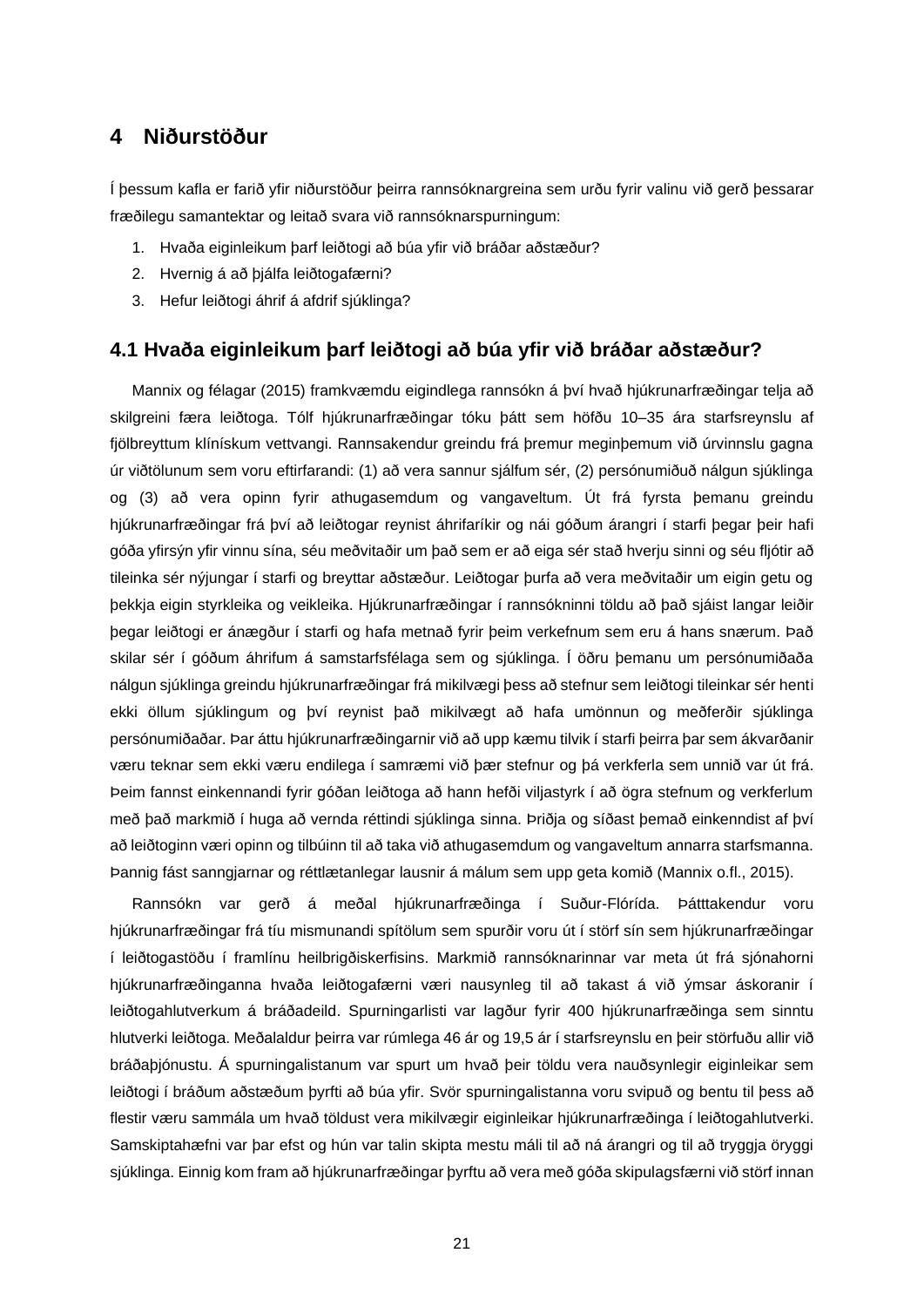teyma, þar sem þeir áttu að skipuleggja sinn tíma vel og vera meðvitaðir um eigið streitustig. Rannsóknarniðurstöður benda til þess að hjúkrunarfræðingar sem starfa í krefjandi vinnuumhverfi, sem getur einkennt bráðamóttökur, þurfi stöðuga hæfnisþróun. Þeir þurfa að skilja mikilvægi hlutverka sinna til að tryggja vandaða meðferð. Bent er á í lok rannsóknarinnar að þörf sé á að þróa leiðtoganámskeið fyrir hjúkrunarfræðinga (Sherman o.fl., 2011).

### <span id="page-22-0"></span>**4.2 Hvernig á að þjálfa leiðtogafærni?**

Rannsókn sem gerð var af Kuzovlev og félögum (2021) kannaði hvort sérhæft endurlífgunarnámskeið hefðu borið árangur og hvort þjálfunin hafði áhrif á lifun sjúklinga og frammistöðu þátttakenda í raunverulegum aðstæðum. Markmið rannsóknarinnar var að meta hvort að þjálfun hefði áhrif á frammistöðu teymisins og leiðtogans í kjölfar þjálfunar. Þátttakendur námskeiðisins höfðu þá annað hvort sótt sérhæfð endurlífgunarnámskeið þar sem sérstök þjálfun fór fram í leiðtogafærni og hópþjálfun eða aðeins sótt námskeið í sérhæfðri endurlífgun. Skoðað var hvor hópurinn stóð sig betur, þ.e. sá hópur sem hafði fengið viðbótarþjálfun í teymis- og leiðtogaþjálfun eða sá hópur sem ekki fékk viðbótarþjálfun. Niðurstöður úr 31 rannsókn voru skoðaðar, 17 af þeim voru slembirannsóknir en 14 ekki, en rannsóknirnar áttu við um endurlífgun fullorðinna og barna. Þrjár af þessum 31 rannsókn sýndu fram á bætta lifun sjúklinga. Í rannsóknum var notast við misjafna tækni við þjálfun leiðtoganna svo sem rafræna þjálfun, myndbandsþjálfun og hermiþjálfun. Því gætu þessar misjöfnu þjálfunaraðferðir veitt skekkju í niðurstöðum. Niðurstöður rannsóknarinnar veittu litlar vísbendingar um bættan árangur meðferðar við endurlífgun er teymin voru borin saman (Kuzovlev o.fl., 2021).

Saravo og félagar (2017) framkvæmdu rannsókn árið 2015 til þess að reyna að komast að því hvort að leiðtogaþjálfun bætti leiðtogafærni lækna. Læknar voru hvattir til að tileinka sér ákveðna stíla sem voru umbreytingar- og framkvæmdarstílar. Þessir stílar áttu að stuðla að jákvæðum eiginleikum sem höfðu í för með sér bættan árangur innan teyma. Leiðtogar sem studdust við umbreytandi leiðtogastíl, eru leiðtogar sem hvetja teymin sín áfram og huga að þörfum einstaklinga innan teymis. Framkvæmdastíll vísar til þeirra leiðtoga sem umbuna, viðurkenna eða refsa. Læknum var skipt niður í fjóra hópa, í hverjum hóp voru 10–15 einstaklingar. Inntökuskilyrði í rannsóknina voru að starfa á háskólasjúkrahúsi og hafa 4 ár eða meira í starfsreynslu á klínískum vettvangi. Einnig þurftu þeir að vera tilbúnir að taka þátt í öllum þeim fjórum æfingum sem teknar voru fyrir á námskeiðinu. Samtals voru 57 læknar sem tóku þátt í rannsókninni, en innan þessa hóps voru fjölbreyttar sérgreinar, til dæmis sérnámslæknar, barnalæknar, skurðlæknar, geðlæknar, svæfingalæknar, taugalæknar, geislafræðingar, kvensjúkdómalæknar, húð- og augnlæknar. Námskeiðið stóð yfir í fjórar vikur, fyrsti hluti þess var almenn fræðsla um leiðtoga og farið var yfir kenningar og leiðtogastíla. Annar hluti námskeiðsins var þjálfun í leiðtogafærni með herminámi, settar voru upp raunverulegar aðstæður þar sem þátttakandinn tókst á við klínískt tilfelli. Tilfellin voru tekin upp og farið yfir þau í sameiningu að þjálfun lokinni. Þriðji hluti námskeiðsins fólst í mati á samskiptafærni. Fjórði hluti var líka hermiþjálfun en þá voru atburðarásin og tilfellin viðfangsmeiri. Að námskeiði loknu fylltu þátttakendur út spurningalista sem voru sjálfsmatskvarði og mat á frammistöðu hópsins. Niðurstöðurnar úr þessari rannsókn sýndu að árangurskvarðinn hækkaði um 15% í leiðtogafærni eða frá 2,10 upp í 2,86, sjálfsmatið hækkaði um 4% eða úr 3,83 upp í 4,03. Niðurstöðurnar sýndu fram á að meiri færni og þátttakendur voru líklegri til þess

22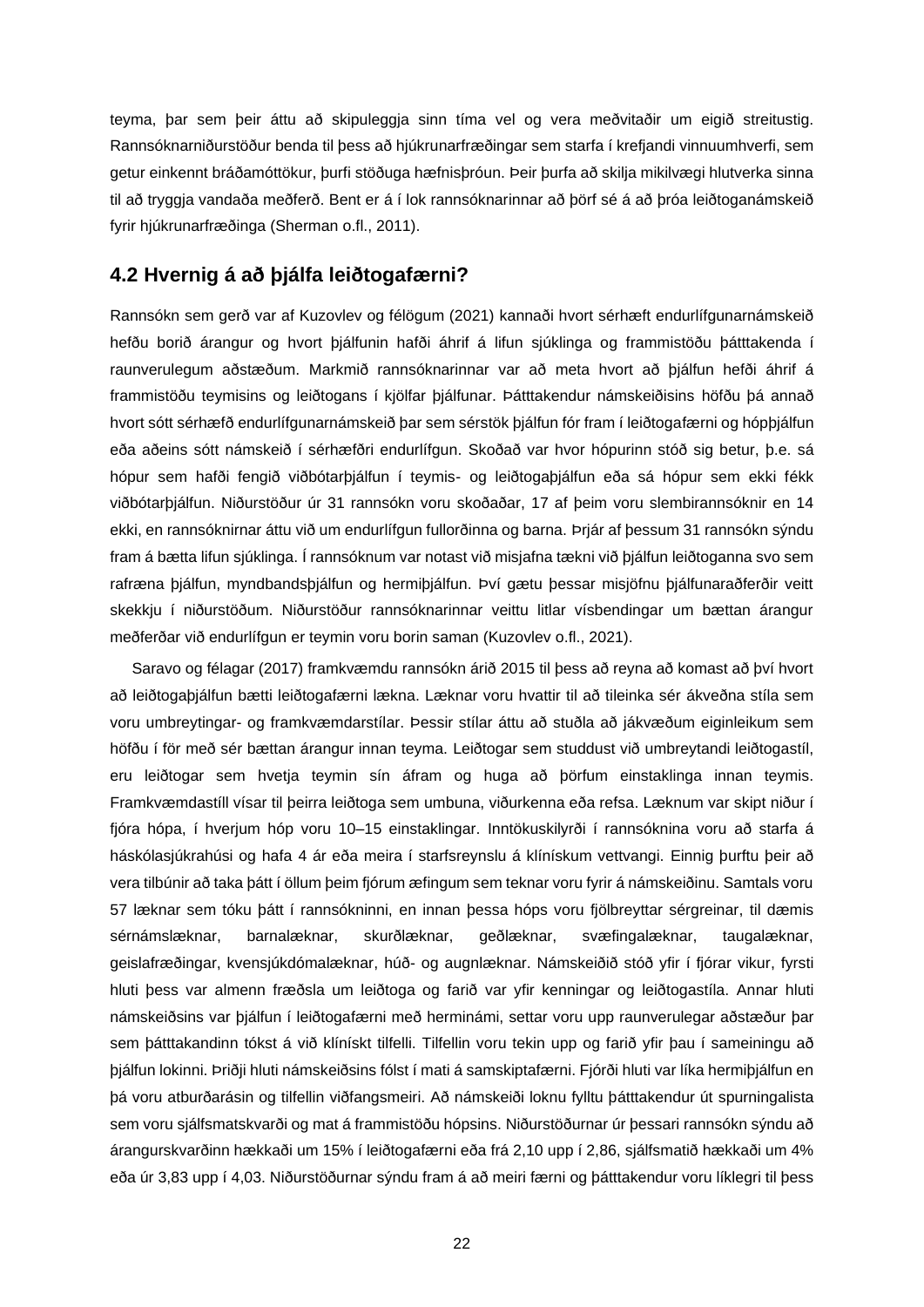að tileinka sér stílana sem voru hafðir í forgrunni námskeiðsins. Námskeiðið sem stóð yfir í 4 vikur skilaði bættum árangri í leiðtogahlutverkum þeirra og samskiptahæfni (Saravo o.fl., 2017).

Önnur rannsókn um leiðtogaþjálfun er rannsókn Rosenman og félaga (2019) en í henni var hönnuð vel útfærð og aðlögunarhæf leiðtogaþjálfun fyrir lækna. Markmiðið var að þjálfa leiðtoga fyrir móttöku á bráðveikum og alvarlega slösuðum sjúklingum. Alls voru 23 sérnámslæknar sem luku þjálfuninni sem samanstóð af hópumræðum, stuttum fyrirlestrum og nokkrum tilfellum í herminámi. Æfingin byrjaði með stuttri kynningu og síðan 30-45 mínútna umræðum þar sem þátttakendur ræddu dæmi um árangursríka og árangurslausa leiðtogafærni í teymi sem þeir höfðu séð í klínísku umhverfi. Þátttakendur mynduðu lista yfir æskilega leiðtogahegðun og lista yfir hindranir við það að innleiða árangursríka leiðtogafærni. Í hermináminu var tekist á við mismunandi tilfelli þar sem umhverfisáreiti var mikið og þátttakandinn átti að úthluta verkefnum í hlutverki leiðtoga. Tímabilið á milli þjálfunarinnar sjálfar þar til endurmat átti sér stað voru 7–24 mánuðir. Útkoma endurmatsins benti til þess að þátttakendur námskeiðsins höfðu tileinkað sér leiðtogafærni í bráðum aðstæðum til lengri tíma. Færnin sem þeir höfðu tileinkað sér var undirbúningur fyrir komu sjúklings, forgangsröðun, færnin að kenna öðrum og svörun meðferðar. Samkvæmt niðurstöðunum hafði þessi leiðtogaþjálfun Rosenman og félaga (2019) marktæk áhrif á leiðtogahæfileika þeirra sem tóku þátt. Niðurstöður sýndu að meirihluta svarenda fannst leiðtogaþjálfunin vera dýrmætur þáttur í sérnámskennslunni eða 87% svarenda, og enginn taldi þjálfunin ekki gagnlega. Allir svarendur bentu á að færni sem þeir lærðu á námskeiðinu notuðu þeir daglega eða að minnsta kosti nokkrum sinnum í viku. Algengasta færnin innihélt hæfni í að gefa skýrslu fyrir komu sjúklinga og forgangsröðun. Þátttakendurnir töldu herminámsumhverfið raunverulegt og vildu þeir að boðið væri upp á svipaða þjálfunarmöguleika oftar (Rosenman o.fl., 2019).

### <span id="page-23-0"></span>**4.3 Hefur leiðtogi áhrif á afdrif sjúklinga?**

Rannsókn sem gerð var af Asif og félögum (2019) var framkvæmd á 17 sjúkrahúsum í Pakistan árið 2019. Tilgangur rannsóknarinnar var að fá innsýn í upplifun hjúkrunarfræðinga á leiðtogahlutverkum innan stéttarinnar og samband þess við útkomu sjúklinga og gæði meðferðar. 600 hjúkrunarfræðingar tóku þátt sem höfðu að minnsta kosti eins árs starfsreynslu. Niðurstöður sýna að mikilvægt er að leiðtogar sýni fordæmi í starfi, einnig sýndu þær fram á mikilvægi þess að tileinka sér umbreytingarforystu. Það hefur áhrif á aðstæður og ánægju meðal starfsfólks og eflir samskipti við sjúklinga sem og afdrif þeirra. Fordæmi í starfi geta haft góð áhirf á uppbyggingu heilbrigðisstofnanna og dregur úr skaðsemi er varðar sjúklinga sem dvelja á stofnunum. Gæði meðferða jukust vegna skilvirkrar teymisvinnu og starfsánægiu. Þennan jákvæða árangur mátti rekja til aðferða sem leiðtoginn beitti í leiðtogahlutverki sínu í aðstæðum sem hafði umsvifalaust góð og uppbyggileg áhrif á teymi þar sem komist var að sameiginlegri niðurstöðu um markmið (Asif o.fl., 2019).

Rannsókn sem Pallas og félagar (2021) gerðu, lagði mat á það hvort hjúkrunarfræðingar sem sinntu leiðtogahlutverki í hermiþjálfun hefðu jákvæð áhrif á teymisvinnu í endurlífgun. Þátttakendur rannsóknarinnar voru 120 einstakingar sem samanstóðu af fjölbreyttum hópi fólks, meðal annars hjúkrunarfræðingum, læknum og ófaglærðum. Af þeim 20 endurlífgunum sem framkvæmdar voru í hermiþjálfuninni sýndu tölulegar niðurstöður fram á að teymi sem höfðu hjúkrunarfræðing í leiðtogahlutverki í aðstæðunum, gáfu hjartastuð marktækt fyrr en aðrir hópar. Tíminn sem leið frá því

23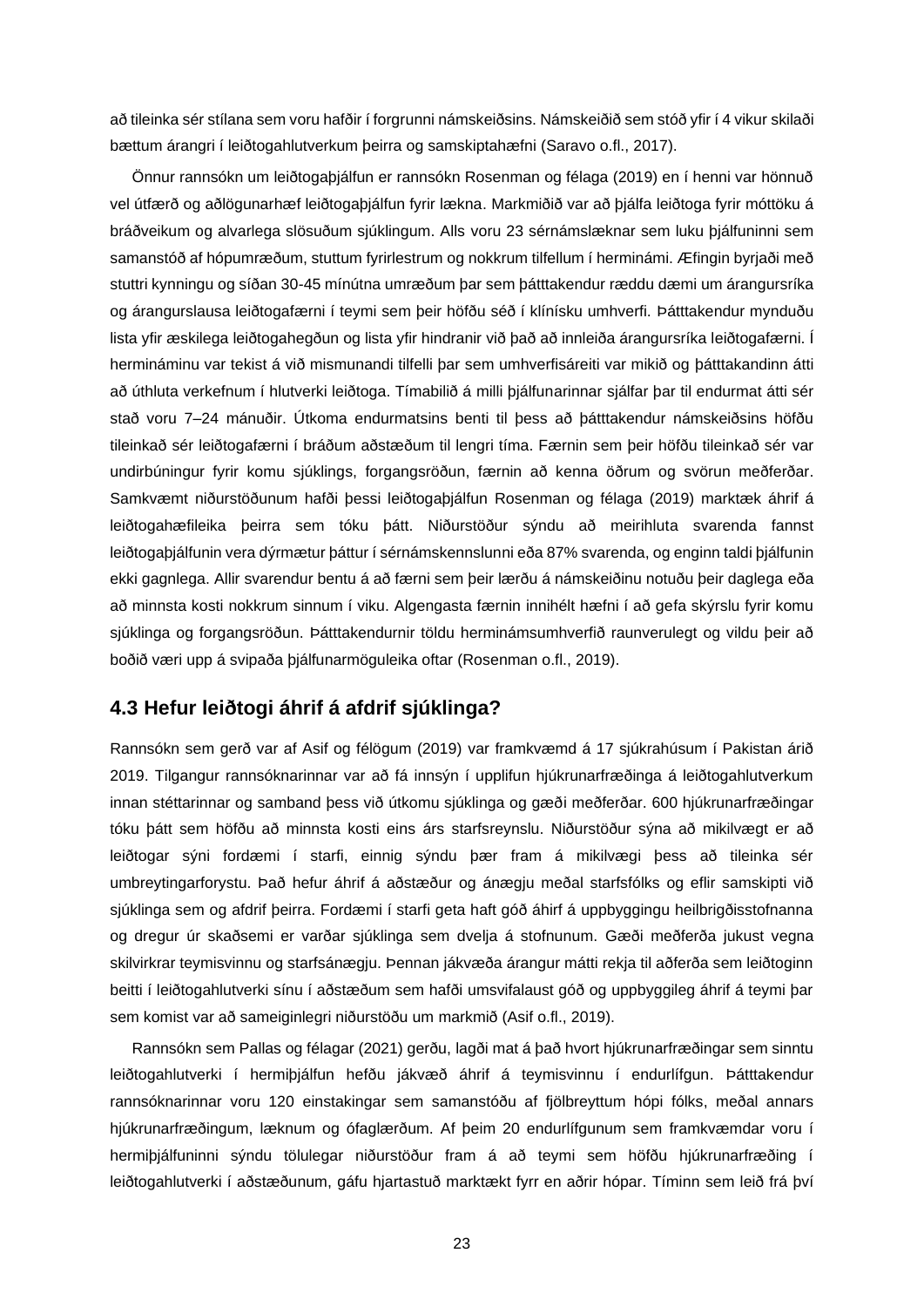sjúklingur kom inná deild þar til hjartastuð var gefið er hjúkrunarfræðingur var leiðtogi var að meðaltali 23,5 sekúndur samanborið við 59 sekúndur annara teyma. Teymin sem höfðu hjúkrunarfræðing sem leiðtoga náðu einnig að leiðrétta árangurslaust hjartahnoði hraðar, eða að meðaltali á 7,5 sekúndum samanborið við 14 sekúndur annarra teyma. Einnig var marktækur munur milli teymana á leiðréttingu viðsnúanlegra orsaka fyrir hjartastoppi. Með því að hafa hjúkrunarfræðinga sem leiðtoga í teymi í endurlífgun stuðlaði það að bættu hjartahnoði, hjartastuði, einbeitingu stjórnandi læknis og tók vinna teymisins styttri tíma. Hjúkrunarfræðingarnir höfðu jákvæð áhrif á einbeitingu og frammistöðu teymisins í heild. Dregið er úr álagi sem lagt er á lækna með því að úthluta öðrum leiðtogahlutverkinu í endurlífgun og þannig hefur læknir meira svigrúm til að beina athygli sinni að þeirri læknisfræðilegu meðferð sem þótti brýnust. Þegar þátttakendur voru spurðir út í styrkleika leiðtoga í hermiþjálfuninni reyndust samskipti hjúkrunarfræðinga vera einn áhrifaríkasti þáttur í því hlutverki. Einnig tóku þeir skýrt fram að samskipti stjórnandi læknis og hjúkrunarfræðings sem sinnti leiðtogahlutverkinu hefðu verið skýr og jákvæð (Pallas o.fl., 2021).

Clements og félagar (2015) framkvæmdu eigindlega rannsókn á bráðamóttöku í Ástralíu sem fólst í því að kanna áhrif þess að úthluta reynslumiklum hjúkrunafræðingi leiðtogahlutverkinu í móttöku bráðveikra og slasaðra. Lögð var áhersla á að skoða samskipti teyma þar sem hjúkrunarfræðingur var leiðtogi, skráningu og vinnu hans. Alls tóku 54 hjúkrunarfræðingar þátt og fór könnunin fram á tveimur tímabilum. Niðurstöður kannananna sýndu fram á skilvirkari samskipti innan teyma þar sem hjúkrunarfræðingur var leiðtogi og voru 73% þátttakenda ánægðir með samskiptin á fyrra tímabilinu og 80% á því seinna. Þátttakendur voru sammála um að samskipti hefði farið úr því að vera góð yfir í það að vera framúrskarandi og tíðni samskipta jukust úr tæplega 59% í rúmlega 68% eftir seinni könnunina. Drógst úr neikvæðum samskiptu úr rúmlega 58% niður í 42%. Skilvirkni vinnunnar jókst marktækt ásamt því að skipulag varð betra sem leiddi til bættra afdrifa sjúklings. Allir þátttakendur voru sammála um það í lok tímabilanna tveggja hefðu þeir öðlast betri skilning á því hve mikilvægt hlutverk þeirra er sem hjúkrunarfræðingur í leiðtogahlutverki samanborið við 93,2% áður en könnunin var framkvæmd (Clements o.fl., 2015).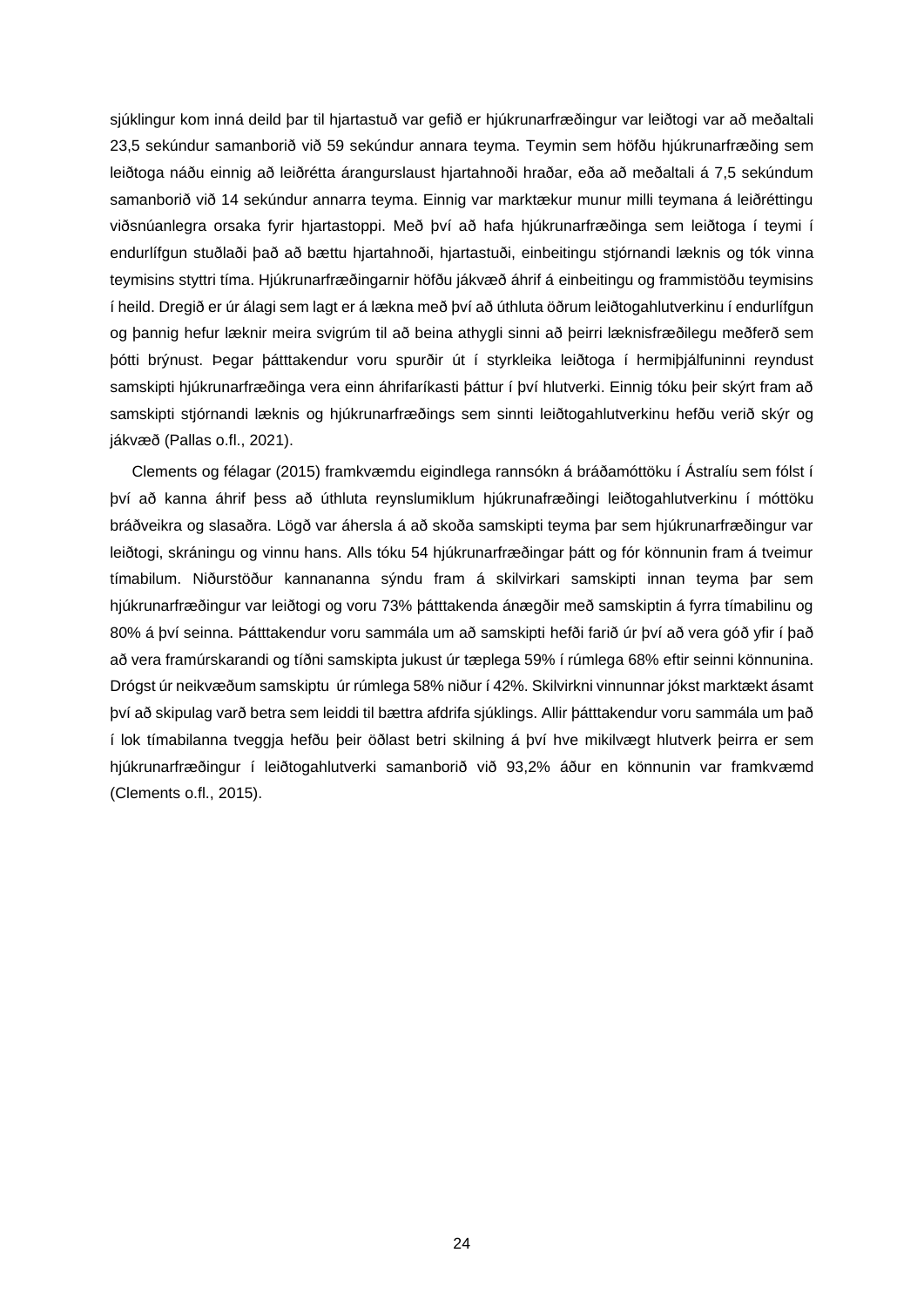### <span id="page-25-0"></span>**5 Umræður**

Í þessari fræðilegu samantekt var markmiðið að samþætta niðurstöður rannsókna sem gerðar hafa verið á seinustu árum á færni leiðtoga og hlutverkum þeirra í bráðum aðstæðum. Niðurstöður efnisins verða nú dregnar saman, þær túlkaðar og settar saman í samhengi.

#### <span id="page-25-1"></span>**5.1 Eiginleikar leiðtoga**

Mikilvægt er fyrir heilbrigðisstarfsmenn að búa yfir góðri færni í mannlegum samskiptum til að stuðla að öryggi og árangri í meðferð sjúklinga (Kuzovlev o.fl., 2021). Mikil tengsl eru talin vera á milli þess að búa yfir jákvæðum persónueiginleikum og góðri leiðtogafærni þar sem góð leiðtogafærni leiðir af sér bættan árangur teyma (Mannix o.fl., 2015). Með bættum starfsárangri er líklegra að starfsfólk haldist í vinnu og þegar leiðtogar búa yfir jákvæðum persónueiginleikum hvetur það starfsfólkið áfram í að vilja gera betur. Starfsmenn verða líklegri til að bera virðingu fyrir leiðtoga og teymið þá líklegra til árangurs.

Mannix og félagar (2015) fengu skýra mynd út frá þeim svörum sem fengust í könnun á því hvað starfsmenn sem störfuðu á meðal leiðtoga töldu að jákvæðir eiginleikar þeirra væru og hvaða eiginleikar hefðu mestu áhrif. Þar var lögð mikil áhersla á mikilvægi framkomu leiðtoga til bæði sjúklinga og starsfólks (Mannix o.fl., 2015). Með jákvæðum eiginleikum eins og þegar leiðtogar eru hvetjandi er líklegra að starfsfólkið beri traust til leiðtogans sem stuðlar þá frekar að árangursríkum samskiptum heldur en ef hann nýtir sér neikvæða færni. Með aukinni starfsánægju sem hlýst af jákvæðu viðmóti er líklegra að sjúklingar verði ánægðari. Samkvæmt Sherman (2011) telja hjúkrunarfræðingar sem starfa á bráðamóttöku í Flórída að samskiptahæfni sé mikilvægasti eiginleikinn sem leiðtogi þarf að búa yfir í bráðum aðstæðum og er það einnig talið vera grundvöllurinn í árangursríkri frammistöðu teyma (Raley o.fl., 2017). Mikilvægt er að leiðtogar tileinki sér jákvætt viðmót og trygg samskipti því samkvæmt niðurstöðum ná leiðtogar þannig fram árangursríkara samstarfi meðal einstaklinga í teyminu.

Í hröðu umhverfi á bráðamóttöku þurfa hjúkrunarfræðingar að vera í stöðugri hæfnisþróun til að halda í við breytingar og þeir þurfa að hafa góða skipulagsfærni sem hjálpar þeim að verða öflugir leiðtogar (Sherman, 2011). Leiðtogar sem takast á við stöðugar breytingar með yfirvegun, jákvæðni og skipulagi eru taldir eftirsóttir innan teyma (Pidgeon, 2017). Leiðtoginn er líklegri til að koma upplýsingum áfram ef hann er yfirvegaður heldur en ef hann er stressaður. Mannix og félagar (2015) segja jafnframt að góð yfirsýn í starfi sé jákvæður eiginleiki og eitthvað sem leiðtogar þyrftu að geta búið yfir til að geta orðið árangursríkir. Niðurstöður rannsókna sýna að til þess að leiðtoginn geti hugað að teyminu þarf hann að huga að sjálfum sér og sýnir það fram á sterka leiðtogafærni (Mannix o.fl., 2015; Sherman, 2011). Þetta má hugsa út frá því þegar einstaklingur er staddur í flugvél, komi eitthvað fyrir á hann fyrst að setja súrefnisgrímu á sjálfan sig áður en hana á aðra. Þegar niðurstöður rannsóknanna eru bornar saman sýna þær að eiginleikar leiðtoga hafa mikil áhrif á alla þá vinnu sem þeir framkvæma.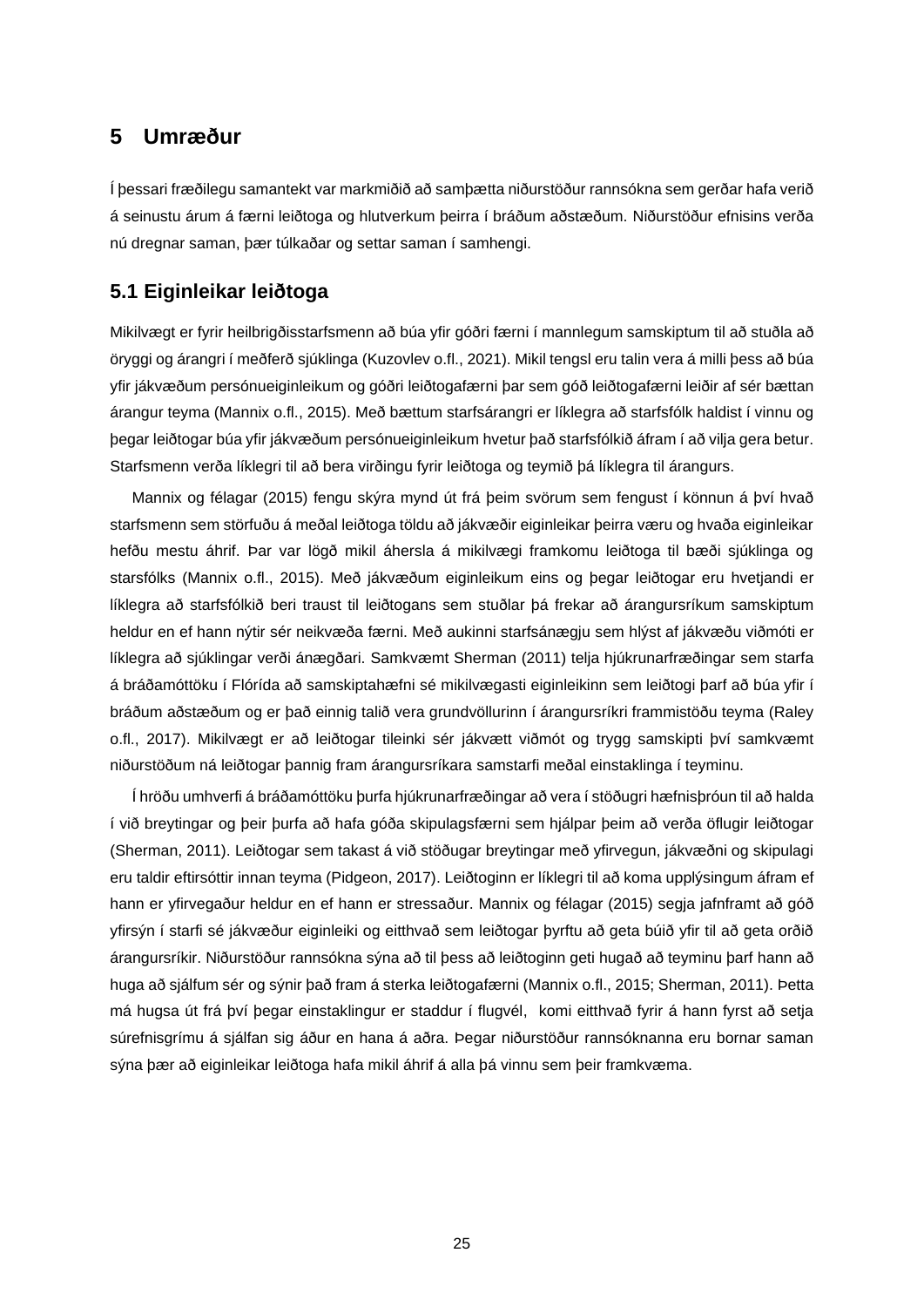#### <span id="page-26-0"></span>**5.2 Þjálfun í leiðtogafærni**

Þjálfun leiðtoga í leiðtogahlutverki í endurlífgun og móttöku bráðveikra er viðfangsmikil og flókin þar sem þörf er á að tryggja meðferð og árangursrík samskipti á milli fagfólks í teymi. Þetta er gert til þess að tryggja örugga meðferð og til að hámarka lífslíkur sjúklings (Kuzovlev o.fl., 2021). Leiðtogaþjálfun er ekki aðeins kennsla í að bæta samskipti innan teymis heldur er hún líka til þess gerð að kenna fólki hvernig á að leiðbeina á skilvirkan hátt svo að öll skilaboð komist skýrt og greinilega á milli meðlima teymis (Mannix o.fl., 2015). Þjálfun í leiðtogahlutverki er nauðsynleg og þá sérstaklega fyrir þá sem sinna leiðtogahlutverki í bráðum aðstæðum, en þar skiptir máli að vera öruggur og hafa nægilega þekkingu til þess að taka réttar ákvarðanir.

Rannsókn Kuzovlev og félaga sýndi fram á að þeir sem höfðu hlotið viðbótarþjálfun í sérhæfðri endurlífgun höfðu ekki yfirburði í leiðtogahlutverkinu yfir þá sem höfðu ekki farið á slíkt námskeið (Kuzovlev o.fl., 2021). Saravo og félagar (2017) gerðu rannsókn á leiðtogafærni lækna þar voru niðurstöðurnar þær að árangur hlaust af þjálfuninni. Leiðtogafærni þeirra hækkaði um 15% sem gefur til kynna töluverðan árangur af leiðtogaþjálfun læknanna, og gagnaðist þessi þjálfun öllum greinum læknisfræðinnar sem sóttu námskeiðið (Saravo o.fl., 2017). Rosenman og félagar (2019) komust að bættum árangri einstaklinga sem störfuðu við leiðtogahlutverk í bráðum aðstæðum. Þeir sem sóttu þessi námskeið töluðu nærri einróma um gagnsemi þálfunarinnar og að hún nýttist þeim við þau verkefni sem þeir tækjust á við í sínum daglegu störfum (Rosenman o.fl., 2019).

Niðurstöður fræðilegu samantektarinnar, annara rannsókna og fræðigreina benda allar til þess að þeir sem sækja þjálfun í leiðtogahlutverki og leiðtogafærni hljóti góðs af (Kuzovlev o.fl., 2021; Saravo o.fl., 2017; Roesenman o.fl., 2019). Einnig sýndu niðurstöður fram á að þjálfun í leiðtogahlutverki sé nauðsynleg og þá sérstaklega fyrir þá sem að sinna leiðtogahlutverkum í bráðum aðstæðum. Ekki hafa verið gerðar rannsóknir sem að leitt hafa í ljós hvaða þjálfun er talin vera árangursríkust.

Ef dregnar eru saman niðurstöður rannsókna benda þær allar til mikilvægi þess að leiðtogar sæki sér þjálfun í leiðtogafærni. Slík þjálfun ýtir undir aukna ánægju á meðal sjúklinga og bætir gæði meðferðar (Wong o.fl., 2013). Leiðtogaþjálfun stuðlar að bættri teymisvinnu, sem er talin vera mikilvæg í bráðum aðstæðum, þar sem teymisvinna stuðlar að hámarksárangri í meðferð sjúklinga (Kuzovlev o.fl., 2021). Leiðtogaþjálfun snýst um að þjálfa leiðtoga í samskiptahæfni, árangursríkri teymisvinnu og færni í ákvarðanatöku (Kuzovlev o.fl., 2021). Bráðar aðstæður geta verið streituvaldandi og krefjast þær leiðtoga sem að eru fljótir að aðlagst aðstæðum og geta tekið snöggar og árangurríkar ákvarðanir sem tryggja gæði í meðferð sjúklings.

Tvær rannsóknir mátu það hvort langtímaárangur hefði hlotist af þjálfuninni og kom í ljós að svo var (Saravo o.fl., 2017; Rosenman o.fl., 2019). Þetta segir okkur að leiðtoganþjálfun bæti frammistöðu einstaklinga í leiðtogahlutverkum til lengri tíma. Þjálfunin undirbýr einstaklinga fyrir að geta tekist á við raunveruleg klínísk tilfelli. Leiðtogaþjálfun veitir aukið sjálfstraust og bætt öryggi þátttakenda til að takast á við komandi verkefni.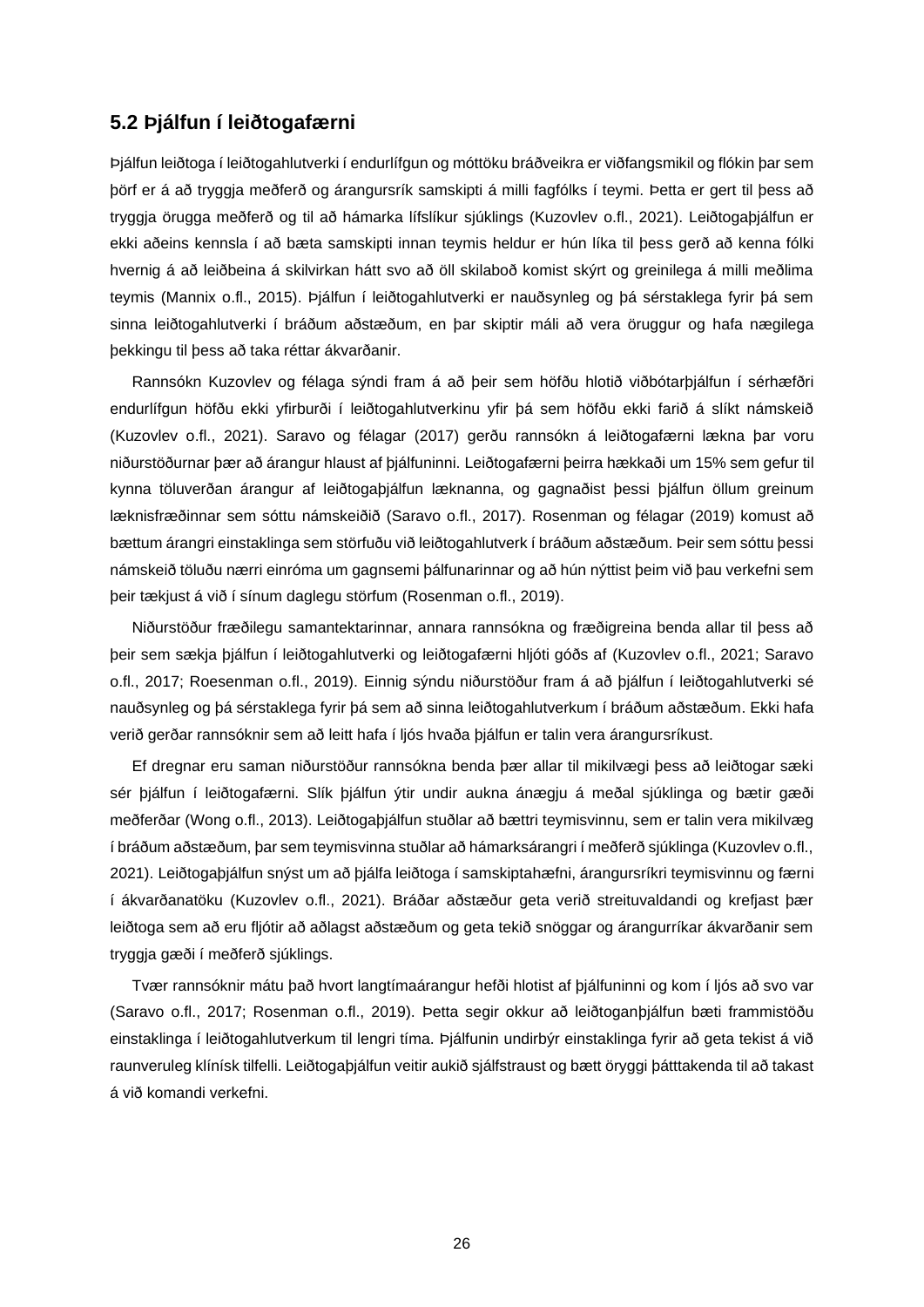### <span id="page-27-0"></span>**5.3 Afdrif sjúklinga**

Niðurstöður rannsóknanna um afleiðingar þess að hafa leiðtoga innan teymis sýndu fram á jákvæða tengingu við afdrif sjúklinga. Leiðtogar voru taldir hafa góð áhrif á teymisvinnu með góðri samskiptahæfni og hvatningu. Ef leiðtogi var til staðar þá dró verulega úr neikvæðum áhrifum á afdrif sjúklings (Asif o.fl., 2019; Pallas o.fl., 2021; Clements o.fl, 2015). Gæði eru einn veigamesti þátturinn sem lögð er áhersla á í meðferð og umönnun sjúklinga, og er ávalt haft að leiðarljósi í heilbrigðiskerfinu út um allan heim (Bomah o.fl., 2018). Frammistaða teyma er háð því hvernig leiðtoginn háttar sínu hlutverki, en hann ber ábyrgð á bæði velgengi og mistökum teymisins sem hann er hluti af. Það er ekki nóg að vera skilgreindur sem leiðtogi, en sá einstaklingur þarf að vera fær um að vinna sem hluti af teymi til að sjá til þess að hámarka gæði þeirrar meðferðar sem veitt er, sem hefur mikið að segja um hver afdrif sjúklings verða (Cole og Crichton, 2006)

Niðurstöður rannsóknar Pallas og félaga (2021) sýndu fram á mikilvægi þess að hjúkrunfræðingar væru leiðtogar í bráðum aðstæðum, þar sem þeir bættu gæði endurlífgunar. Slíkar niðurstöður skipta máli og stuðla að því að vekja athygli á mikilvægu framlagi hjúkrunarfræðinga innan heilbrigðiskerfisins.

Ef hjúkrunarfræðingar sinna leiðtogahlutverki í bráðum aðstæðum dreifa þeir álaginu og ábyrgðinni á milli einstaklinga teymisins (Pallas o.fl., 2021). Með því stuðla þeir að bættri frammistöðu, samskiptum og samhæfingu teymis og tryggja þannig gæði meðferðar (Small, 1999). Samskiptahæfni hjúkrunarfræðinga var talin hafa mestu áhrifin við endurlífgun samkvæmt rannsókn Clements og félaga (2015).

Gilmantin og D'Aunno (2007) gerðu samantekt á 60 rannsóknarniðurstöðum er fjölluðu um hlutverk leiðtoga í heilbrigðisþjónustu. Niðurstöður þeirra gáfu til kynna að leiðtogahlutverk væri mjög mikilvægur þáttur í velferð sjúklinga og hefði jákvæð áhrif á afdrif þeirra. Marktæk tengsl voru á milli betri líðan sjúklinga og góðs leiðtoga. Einnig gáfu niðurstöður til kynna að góður leiðtogi hefði uppbyggjandi áhrif á samstarfsfólk sitt, stuðlaði að betri vinnuaðstæðum og samvinnu meðal einstaklinga í teymum sem skilaði sér í betri meðferðum og umönnun sjúklinga (Gilmartin og D'Aunno, 2007).

Niðurstöður þessara rannsókna benda því á mikilvægi skilvirkra samskipta innan teymis við bráðar aðstæður. Einnig benda þær til mikilvægis upplýsingagjafar og skýrra fyrirmæla. Misbrestir á samskiptum innan teyma, sérstaklega við bráðar aðstæður, geta leitt til óafturkræfra afleiðinga fyrir sjúklinga (Pallas o.fl., 2021). Ef litið er til fleiri rannsókna sem komu fram í þessari fræðilegu samantekt benda margar þeirra til sambærilegra niðurstaðna um mikilvægi þess að hafa leiðtoga og hvernig þeir hafa áhrif á afdrif sjúklinga. Afdrif sjúklinga ráðast að stórum hluta að því hvaða leiðtogastíl tiltekinn leiðtogi tileinkar sér, en stíllinn hefur áhrif á það hvernig leiðtoginn tryggir skilvirka teymisvinnu og góða meðferð fyrir sjúklinginn (Zhang o.fl., 2018). Með afdrifum sjúklinga er átt við tíðni sýkinga, dánartíðni, fylgikvilla af þeim meðferðum sem veittar eru, endurinnlagnir, lengd legutíma á sjúkrahúsi og andlega vellíðan sjúklingsins (Cummings, 2010). Clements og félagar (2015) sýndu fram á að þegar hjúkrunarfræðingur taka að sér leiðtogahlutverk við móttöku bráðveikra og slasaðra bætti það hraða vinnuframlags, skipulag og einnig samskipti teymisins. Það er ljóst þegar þessar niðurstöður eru dregnar saman að mikilvæg samskipti eru lykilþáttur í áhrifaríku teymi þegar kemur að því að viðhalda gæðum í meðferð sjúklings.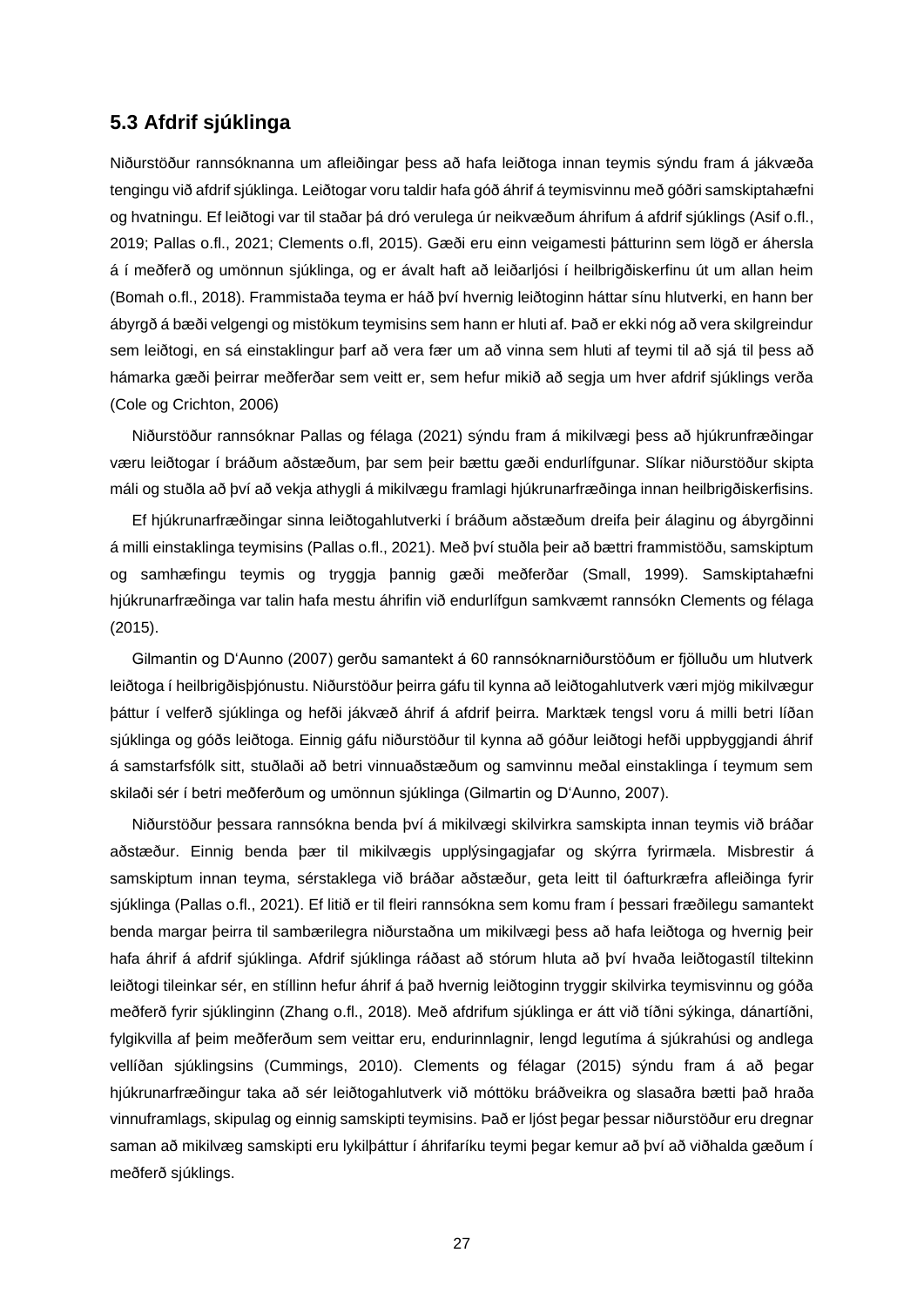## **Ályktanir**

<span id="page-28-0"></span>Við lestur rannsókna við gerð verkefnisins kynntust höfundar mikilvægi leiðtogahlutverksins. Höfundar sáu að nauðsynlegt er að hafa leiðtoga við bráðar aðstæður, til dæmis við endurlífgun. Mikilvægt er að gerðar séu rannsóknir á leiðtogahlutverkum í bráðum aðstæðum sem sýna fram á bætta meðferð. Engar slíkar rannsóknir hafa verið gerðar hérlendis og því áhugavert viðfangsefni að framkvæma álíka rannsóknir og hér hafa verið til umræðu.

Leiðtogar þurfa að búa yfir jákvæðum og hvetjandi eiginleikum sem að nýtast þeim í teymisvinnu, því niðurstöður sýna fram á að það skili bættum árangri til sjúklinga. Allir leiðtogar sem starfa innan heilbrigðiskerfisins ættu að tileinka sér jákvæða leiðtogafærni þar sem hún skilar betri árangri til starfsmanna og sjúklinga. Í móttöku bráðveikra eða slasaðra hefur leiðtoginn stóru hlutverki að gegna þar sem hann hefur yfirsýn yfir atburðarásina. Samkvæmt rannsóknum er leiðtogafærni ekki meðfædd heldur þarf víðáttumikla þekkingu og reynslu til að sinna því hlutverki vel. Það lærist ekki á einum degi heldur krefst þjálfunar og áhuga einstaklinga á hlutverkinu. Höfundar telja þó að sumir einstaklingar búi yfir sterkari færni til að leiða og stjórna en aðrir. Höfundum þætti forvitnilegt að sjá rannsóknir sem skoða hvers vegna einstaklingar lenda í að taka að sér leiðtogahlutverkið og hvers vegna ekki. Í bráðum aðstæðum er mikilvægt að leiðtoginn hafi þekkinguna til að geta stuðlað að árangursríkri meðferð.

Þjálfun í leiðtogahlutverki er mikilvæg til að tryggja gæði meðferðar í bráðum aðstæðum. Höfundum finnst vanta meira um þjálfun í leiðtogahlutverkum bæði innan heilbrigðisgreina í skólum og hermiþjálfanir innan vinnustaða . Þjálfun bætir sjálfsöryggi heilbrigðisstarfsfólks sem í kjölfarið gerir það betur undirbúið fyrir að takast á við leiðtogahlutverkið í raunverulegum aðstæðum.

Hjúkrunarfræðingar í leiðtogahlutverki virðast samkvæmt niðurstöðum hafa jákvæð áhrif á afkastagetu teymis og þar af leiðandi afdrif sjúklinga, þar sem þeir stuðla að skilvirkum samskiptum og aukinni starfsánægju. Höfundum finnst vanta frekari rannsóknir sem leggja áherslu á hjúkrunarfræðinga í leiðtogahlutverkinu, þar með talið í bráðum aðstæðum.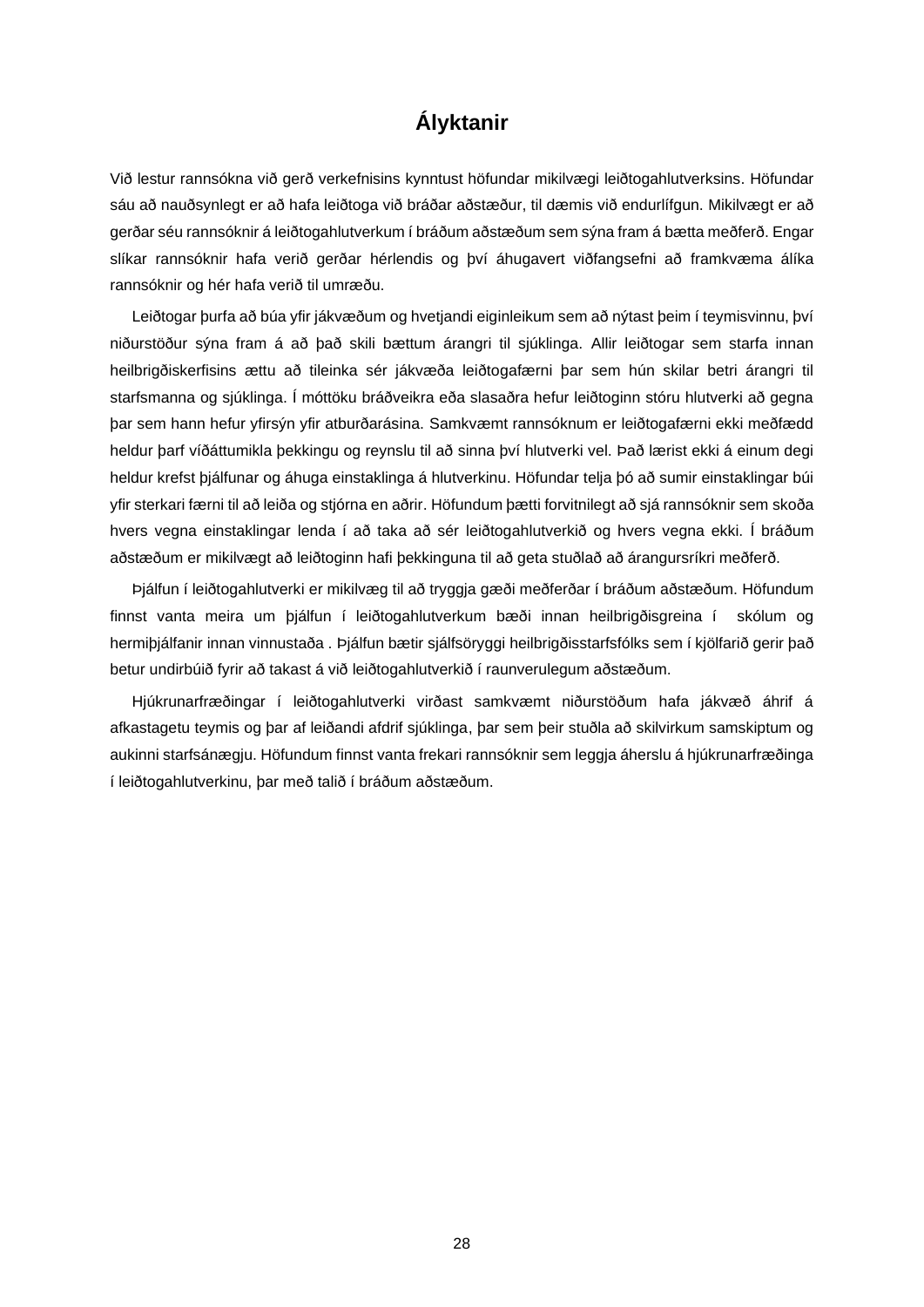## **Heimildaskrá**

- <span id="page-29-0"></span>Asif, M., Jameel, A., Hussain, A., Hwang, J. og Sahito, N. (2019). Linking transformational leadership with nurse-assessed adverse patient outcomes and the quality of care: assessing the role of job satisfaction and structural empowerment. *International Journal of Environmental Research and Public Health*, *16*(13), 2381. doi:10.3390/ijerph16132381
- Avolio, B. J., Zhu, W., Koh, W., og Bhatia, P. (2004). Transformational leadership and organizational commitment: Mediating role of psychological empowerment and moderating role of structural distance. Journal of Organizational Behavior: *The International Journal of Industrial, Occupational and Organizational Psychology and Behavior*, *25*(8), 951–968.
- Blumenthal, D. M., Bernard, K., Bohnen, J., og Bohmer, R. (2012). Addressing the leadership gap in medicine: Residents' need for systematic leadership development training. *Academic Medicine*, *87*(4), 513–522. doi:10.1097/ACM.0b013e31824a0c47
- Boone, L. W., og Makhani, S. (2012). Five necessary attitudes of a servant leader. *Review of Business*, *33*(1), 83.
- Bunting, M. (2016). *The mindful leader: 7 practices for transforming your leadership, your organisation and your life*. John Wiley og Sons.
- Catania, K. og Tippett, J. E. (2015). Outcomes of clinical nurse specialist role transformation to population-focused model. *Clinical Nurse Specialist*, *29*(6), E1–E10.
- Christie, K. (2000). Leadership comes around again*. Phi Delta Kappan*, *82*(2), 105.
- Clements, A., Curtis, K., Horvat, L. og Shaban, R. Z. (2015). The effect of a nurse team leader on communication and leadership in major trauma resuscitations. *International Emergency Nursing*, *23*(1), 3–7.
- Clements, A. og Curtis, K. (2012). What is the impact of nursing roles in hospital patient resuscitation?. *Australasian Emergency Nursing Journal*, *15*(2), 108–115.
- Cole, E. og Crichton, N. (2006). The culture of a trauma team in relation to human factors. *Journal Of Clinical Nursing*, *15*(10), 1257–1266.
- Cole, E. M., West, A., Davenport, R., Naganathar, S., Kanzara, T., Carey, M. og Brohi, K. (2013). Can residents be effective trauma team leaders in a major trauma centre? *Injury*, *44*(1), 18–22.
- Cooper, S. og Wakelam, A. (1999, Sep). Leadership of resuscitation teams: "Lighthouse Leadership'. *Resuscitation*, *42*(1), 27–45. https://doi.org/10.1016/s0300-9572(99)00080-5
- Cummings, G. G. (2010). The influence of nursing leadership on nurse performance: a systematic literature review. *Journal of Nursing Management*, *18*(4), 425–439.
- Cummings, G. G., Tate, K., Lee, S., Wong, C. A., Paananen, T., Micaroni, S. P. M. og Chatterjee, G. E. (2018). Leadership styles and outcome patterns for the nursing workforce and work environment: A systematic review. *International Journal*O*f Nursing Studies*, 85, 19–60.
- Curtis, K., Tzannes, A. og Rudge, T. (2011). How to talk to doctors–a guide for effective communication. *International Nursing Review*, *58*(1), 13–20.
- DuBrin, A. J. (2015). *Leadership: Research findings, practice, and skills*. Cengage Learning.
- Eagly, A. H. og Johannesen‐Schmidt, M. C. (2001). The leadership styles of women and men. *Journal Of Social Issues*, *57*(4), 781–797.
- Eagly, A. H. og Karau, S. J. (2002). Role congruity theory of prejudice toward female leaders. *Psychological review*, *109*(3), 573.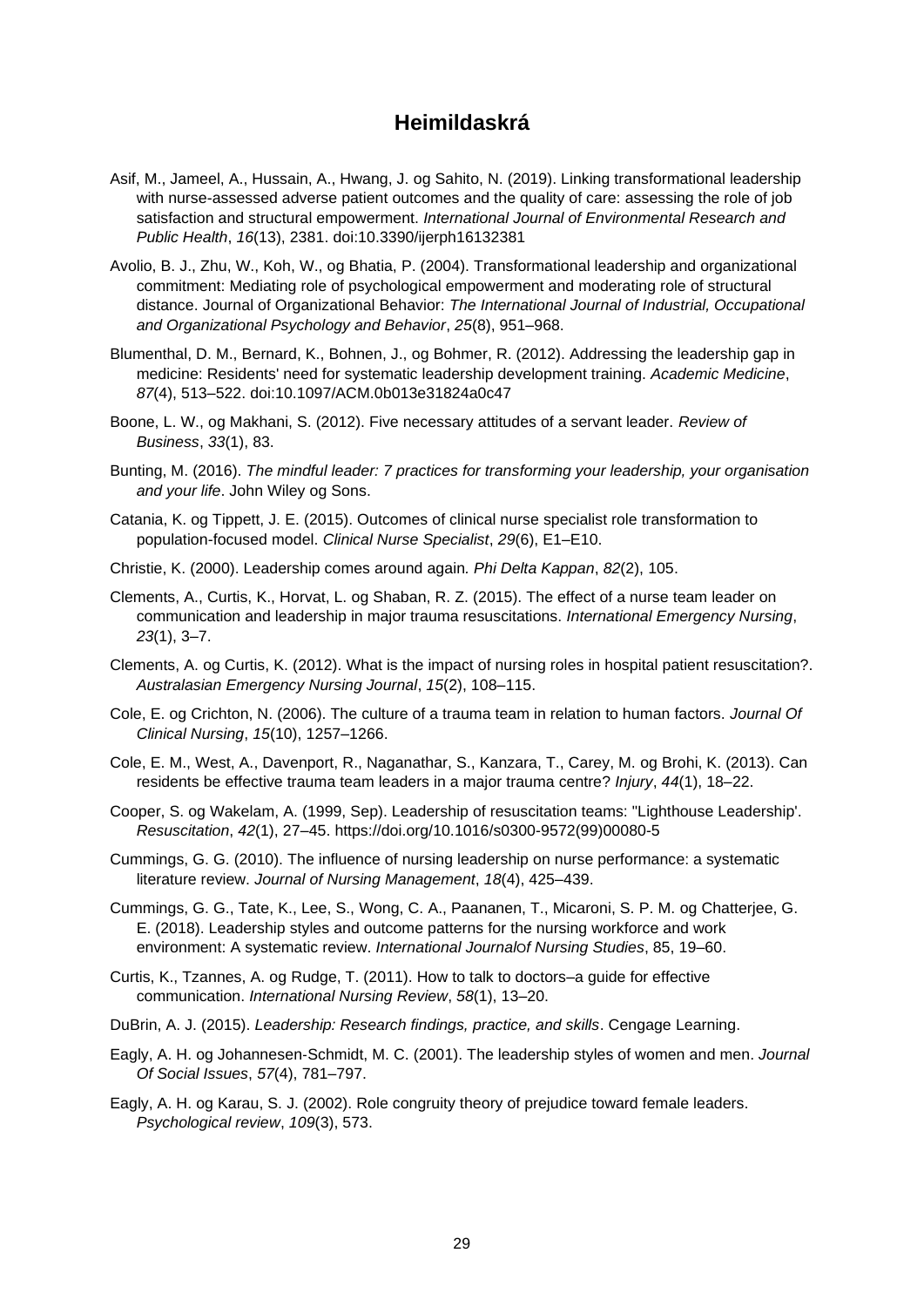- Ellington, M. og Farrukh, S. (2020). Are battlefield and prehospital trauma scenarios an effective educational tool to teach leadership and crisis resource management skills to undergraduate medical students? *BMJ Mil Health*, *166*(E), e34–e37.
- Ford, K., Menchine, M., Burner, E., Arora, S., Inaba, K., Demetriades, D. og Yersin, B. (2016). Leadership and teamwork in trauma and resuscitation. *Western Journal of Emergency Medicine*, *17*(5), 549.
- Goleman, D., Boyatzis, R. og Mckee, A. (2002). Primal leadership realizing the power of emotional intelligence. Boston: *Harvard Business School Press. Bls 30-71.*
- Gill, A. S., Flaschner, A. B. og Shachar, M. (2006). Mitigating stress and burnout by implementing transformational‐leadership. *International Journal of Contemporary Hospitality Management*, 18(6), 469-481.
- Gilligan, P., Bhatarcharjee, C., Knight, G., Smith, M., Hegarty, D., Shenton, A., Todd., F. og Bradley, P. , (2005). To lead or not to lead? Prospective controlled study of emergency nurses' provision of advanced life support team leadership. *Emergency Medicine Journal*, *22*(9), 628–632.
- Gilmartin, M. J., og D'Aunno, T. A. (2007). 8 Leadership research in healthcare: A review and roadmap. *Academy of Management Annals*, *1*(1), 387–438.
- Hjortdahl, M., Ringen, A. H., Naess, A.-C., og Wisborg, T. (2009). Leadership is the essential nontechnical skill in the trauma team-results of a qualitative study. *Scandinavian Journal of Trauma, Resuscitation and Emergency Medicine*, *17*(1), 1–9.
- Hong, Z.-J., Chen, C.-J., Chan, D.-C., Chen, T.-W., Yu, J.-C. og Hsu, S.-D. (2019). Experienced trauma team leaders save the lives of multiple-trauma patients with severe head injuries. *Surgery today*, *49*(3), 261–267.
- House, R. J., Hanges, P. J., Javidan, M., Dorfman, P. W. og Gupta, V. (ritstjórar). (2004). *Culture, leadership, and organizations: The GLOBE study of 62 societies*. Sage.
- Haukur Ingi Jónasson og Helgi Þór Ingason. (2012). *Samskiptafærni: Samskipti, hópar og teymisvinna*. JPV.
- Jago, A. G. og Vroom, V. H. (1977). Hierarchical level and leadership style. *Organizational Behavior and Human Performance*, *18*(1), 131–145.
- Klein, K. J., Ziegert, J. C., Knight, A. P. og Xiao, Y. (2006). Dynamic delegation: Shared, hierarchical, and deindividualized leadership in extreme action teams. *Administrative Science Quarterly*, *51*(4), 590–621.
- Koohang, A., Paliszkiewicz, J., og Goluchowski, J. (2017). *The impact of leadership on trust, knowledge management, and organizational performance: A research model*. Industrial Management and Data Systems.
- Kotter, J. P. (2001). What leaders really do*. Harvard Business Review*, *79*(11).
- Krapfl, J. E. og Kruja, B. (2015). Leadership and culture. *Journal of Organizational Behavior Management*, *35*(1–2), 28–43. doi:10.1080/01608061.2015.1031431
- Kumar, S., Adhish, V. S. og Deoki, N. (2014). Making sense of theories of leadership for capacity building. *Indian journal of community medicine: official publication of Indian Association of Preventive og Social Medicine*, *39*(2), 82.
- Kuzovlev, A., Monsieurs, K. G., Gilfoyle, E., Finn, J., Greif, R., Bigham, B. L., Breckwoldt, J., Cheng, A., Duff, J. P. og Hsieh, M.-J. (2021). *The effect of team and leadership training of advanced life support providers on patient outcomes: A systematic review*. Resuscitation. doi:10.1016/j.resuscitation.2021.01.020
- Mannix, J., Wilkes, L. og Daly, J. (2015). 'Good ethics and moral standing': a qualitative study of aesthetic leadership in clinical nursing practice. *Journal of Clinical Nursing*, *24*(11–12), 1603– 1610. doi: 10.1111/jocn.12761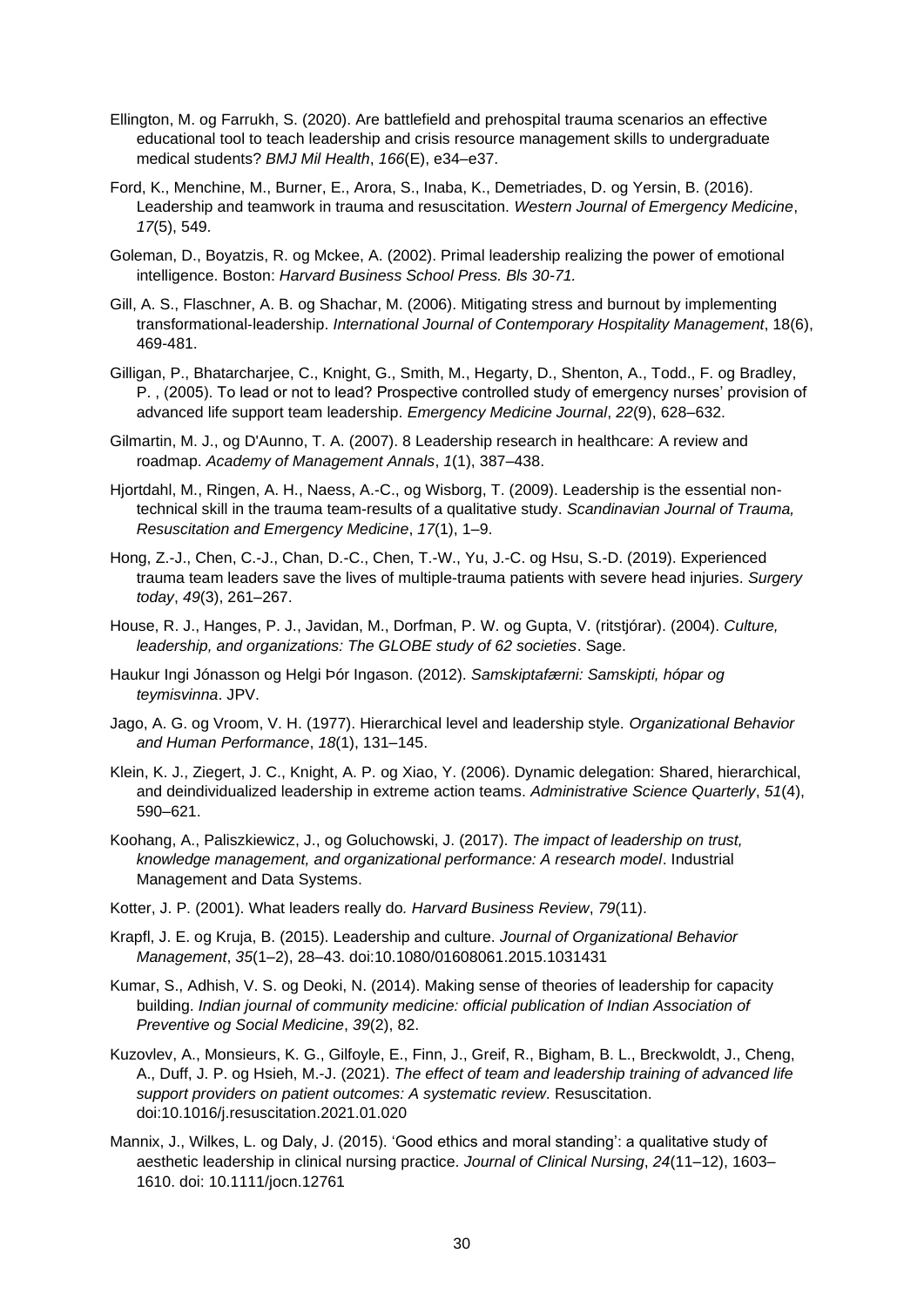- Meier, A., Yang, J., Liu, J., Beitler, J. R., Tu, X. M., Owens, R. L., Sundararajan, R. L., Malhotra, A. og Sell, R. E. (2019). Female Physician Leadership During Cardiopulmonary Resuscitation Is Associated With Improved Patient Outcomes. *Critical Care Medicine*, *47*(1), e8.
- Mumford, M. D., Zaccaro, S. J., Harding, F. D., Jacobs, T. O. og Fleishman, E. A. (2000). Leadership skills for a changing world: Solving complex social problems. *The Leadership Quarterly*, *11*(1), 11– 35.
- Murray, C., Grant, M. J., Howarth, M. L. og Leigh, J. (2008, Jan). The use of simulation as a teaching and learning approach to support practice learning. *Nurse Educ Pract*, *8*(1), 5–8. https://doi.org/10.1016/j.nepr.2007.08.001
- Nocera, N. (2004). Trauma Care: A Team Approach, Langstaff D., Christie J. Butterworth-Heinemann, Edinburgh (2000), ISBN: 0 7506 3502 9.
- Pallas, J. D., Smiles, J. P. og Zhang, M. (2021). Cardiac Arrest Nurse Leadership (CANLEAD) trial: a simulation-based randomised controlled trial implementation of a new cardiac arrest role to facilitate cognitive offload for medical team leaders. *Emergency Medicine Journal*. doi:10.1136/emermed-2019-209298
- Pearce, C. L. og Sims Jr, H. P. (2002). Vertical versus shared leadership as predictors of the effectiveness of change management teams: An examination of aversive, directive, transactional, transformational, and empowering leader behaviors*. Group dynamics: Theory, research, and practice, 6*(2), 172.
- Pidgeon, K. (2017). The keys for success: Leadership core competencies. *Journal of Trauma Nursing*, *24*(6), 338–341.
- Raley, J., Meenakshi, R., Dent, D., Willis, R., Lawson, K. og Duzinski, S. (2017). The role of communication during trauma activations: investigating the need for team and leader communication training. *Journal of Surgical Education*, *74*(1), 173–179.
- Rosen, M. A., DiazGranados, D., Dietz, A. S., Benishek, L. E., Thompson, D., Pronovost, P. J., og Weaver, S. J. (2018). Teamwork in healthcare: Key discoveries enabling safer, high-quality care. *American Psychologist,* 73(4), 433.
- Rosenman, E. D., Misisco, A., Olenick, J., Brolliar, S. M., Chipman, A. K., Vrablik, M. C., Chao, G. T., Kozlowski, S. W. J., Grand, J. A. og Fernandez, R. (2021). Does team leader gender matter? A Bayesian reconciliation of leadership and patient care during trauma resuscitations. *Journal of the American College of Emergency Physicians Open*, *2*(1), e12348.
- Rosenman, E. D., Vrablik, M. C., Brolliar, S. M., Chipman, A. K. og Fernandez, R. (2019). Targeted Simulation-based Leadership Training for Trauma Team Leaders. *West J Emerg Med*, *20*(3), 520– 526. [https://doi.org/10.5811/westjem.2019.2.41405.](https://doi.org/10.5811/westjem.2019.2.41405) doi:10.5811/westjem.2019.2.41405
- Sakran, J. V., Finneman, B., Maxwell, C., Sonnad, S. S., Sarani, B., Pascual, J., Kim, P., Schwab, C. W. og Sims, C. (2012). Trauma leadership: does perception drive reality? *Journal of surgical education*, 69(2), 236–240.
- Saravo, B., Netzel, J. og Kiesewetter, J. (2017). The need for strong clinical leaders–Transformational and transactional leadership as a framework for resident leadership training. *PLoS On*e, *12*(8), e0183019. doi:10.1371/journal.pone.0183019
- Sfantou, D. F., Laliotis, A., Patelarou, A. E., Sifaki-Pistolla, D., Matalliotakis, M., og Patelarou, E. (2017). Importance of Leadership Style towards Quality of Care Measures in Healthcare Settings: A Systematic Review. *Healthcare (Basel)*, 5(4). https://doi.org/10.3390/healthcare5040073
- Sherman, R. O., Schwarzkopf, R. og Kiger, A. J. (2011). Charge nurse perspectives on frontline leadership in acute care environments. *International Scholarly Research Notices*, 2011. doi:10.5402/2011/164052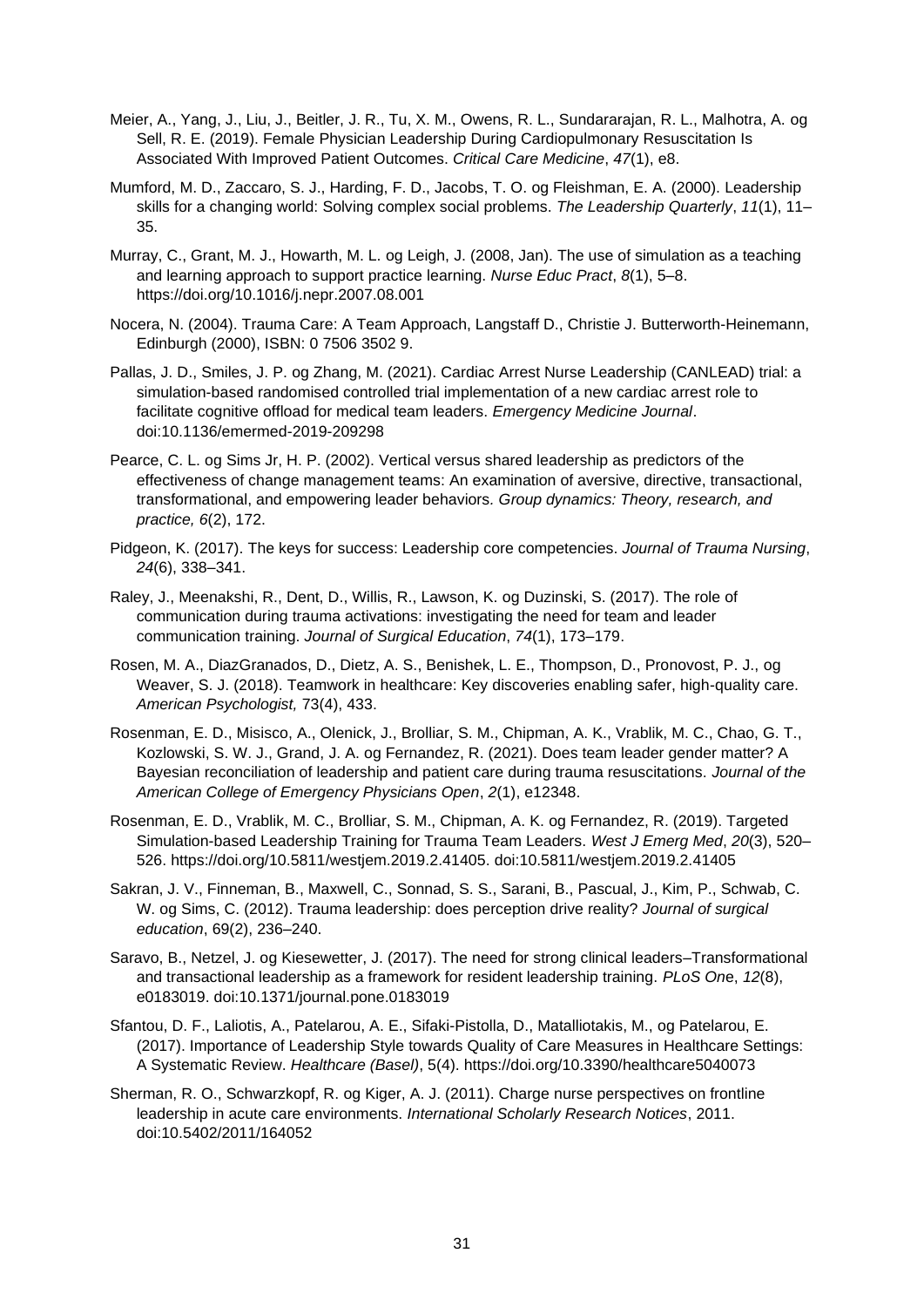- Small, S. D., Wuerz, R. C., Simon, R., Shapiro, N., Conn, A. og Setnik, G. (1999). Demonstration of high‐fidelity simulation team training for emergency medicine. *Academic Emergency Medicine*, *6*(4), 312–323.
- Specchia, M. L., Cozzolino, M. R., Carini, E., Di Pilla, A., Galletti, C., Ricciardi, W., og Damiani, G. (2021). Leadership Styles and Nurses' Job Satisfaction. Results of a Systematic Review. *International Journal of Environmental Research and Public Health*, *18*(4), 1552. [doi:10.3390/ijerph18041552](https://doi.org/10.3390/ijerph18041552)
- Stahl, K., Palileo, A., Schulman, C. I., Wilson, K., Augenstein, J., Kiffin, C., og McKenney, M. (2009). Enhancing patient safety in the trauma/surgical intensive care unit. *Journal of Trauma and Acute Care Surgery*, *67*(3), 430–435.
- Sutcliffe, K. M., Lewton, E. og Rosenthal, M. M. (2004). Communication failures: an insidious contributor to medical mishaps. *Academic medicine*, *79*(2), 186–194.
- Thomas, E. J., Williams, A. L., Reichman, E. F., Lasky, R. E., Crandell, S., og Taggart, W. R. (2010). Team training in the neonatal resuscitation program for interns: teamwork and quality of resuscitations. *Pediatrics*, *125*(3), 539–546.
- Zhang, Z.-X., Wang, L., og Wang, Y.-M. (2018). An emergency decision making method based on prospect theory for different emergency situations. *International Journal of Disaster Risk Science*, *9*(3), 407–420.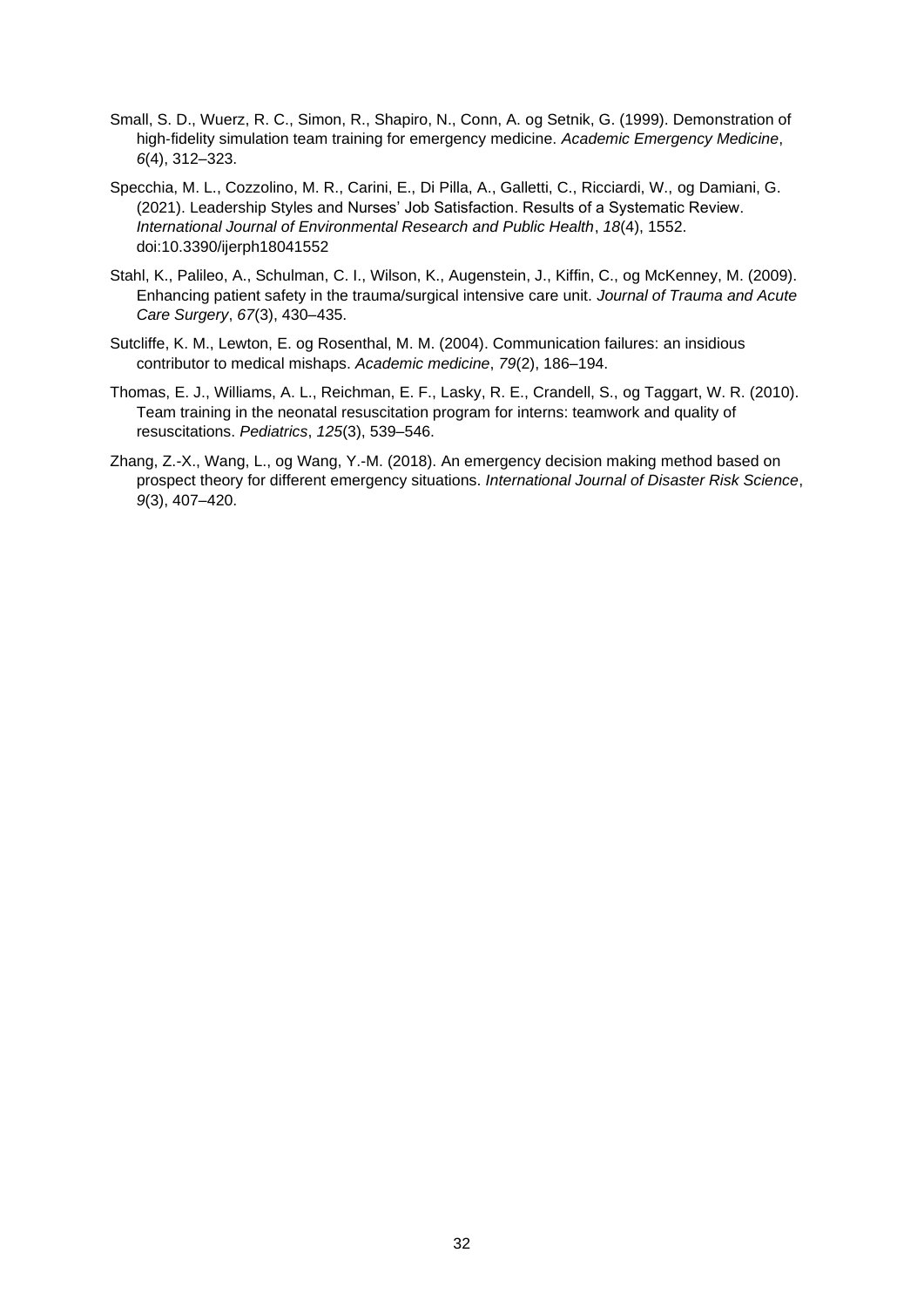## **Fylgiskjöl**

## **Fylgiskjal 1: Rannsóknir um eiginleika leiðtoga við bráðar aðstæður**

<span id="page-33-1"></span><span id="page-33-0"></span>

| Höfundur/ar    | <b>Tilgangur</b>        | Rannsóknarsnið             | <b>Úrtak</b>         | <b>Mælitæki</b>        | <b>Niðurstöður</b>                       | Styrkleikar (+)          |
|----------------|-------------------------|----------------------------|----------------------|------------------------|------------------------------------------|--------------------------|
| Ár             |                         |                            |                      |                        |                                          | Veikleikar (-)           |
| Land           |                         |                            |                      |                        |                                          |                          |
| Mannix o.fl.,  | Kanna hvernig           | Eigindleg könnun, bar      | $N = 12$             | Tekin voru             | Rannsakendur greindu frá þremur          | (+) Aðeins               |
| 2015           | bátttakendur skilgreina | sem notast var við viðtöl. | hjúkrunarfræðingar   | einstaklingsviðtöl við | meginbemum við úrvinnslu gagna úr        | hjúkrunarfræðingar       |
| Ástralía       | og upplifa hlutverk     |                            | með 10-35 ára        | 12 hjúkrunarfræðinga   | viðtölunum sem voru eftirfarandi: (1) að | með reynslu af           |
|                | leiðtogans.             |                            | starfsreynslu.       | sem voru síðan greind  | vera sannur sjálfum sér, (2)             | leiðtogahlutverkinu.     |
|                |                         |                            |                      | í þemu.                | persónumiðuð nálgun sjúklinga og (3) að  | (-) Lítill fjöldi        |
|                |                         |                            |                      |                        | vera opinn fyrir athugasemdum og         | bátttakenda og bara      |
|                |                         |                            |                      |                        | vangaveltum. Leiðtogahlutverkið var      | bundin við eitt fag.     |
|                |                         |                            |                      |                        | mótað af siðferðiskennd þátttakenda.     |                          |
| Sherman o.fl., | Tilgangur               | Eigindleg rannsókn og      | $N = 400$            | Spurningalisti sem var | Rannsóknarniðurstöður benda til þess að  | (+) Rannsóknin sýnir     |
| 2011           | rannsóknarinnar var að  | notast var við             | gjaldskyldir         | lagður fyrir           | hjúkrunarfræðingar sem að starfa í       | fram á þörf fyrir því að |
| Bandaríkin     | komast að hlutverki     | bægindaúrtak.              | hjúkrunarfræðingar   | hjúkrunarfræðinga og   | krefjandi vinnu umhverfi, sem að getur   | þróa leiðtoganámskeið    |
|                | hjúkrunarfræðinga,      |                            | sem unnu í           | innihélt bæði opnar og | einkennt bráðamóttökur, þurfa stöðuga    | fyrir hjúkrunarfræðinga. |
|                | færni þeirra og þeim    |                            | leiðtoga             | lokaðar spurningar.    | hæfnisþróun. Þeir þurfa að skilja        | (-) Aðeins               |
|                | áhrifum sem beir höfðu  |                            | bróunarstarfi í      |                        | mikilvægi hlutverka sinna til að tryggja | gjaldgeingir             |
|                | á framgang og vinnu     |                            | heilbrigðiskerfinu í |                        | vandaða meðferð.                         | hjúkrunarfræðingar í     |
|                | innan bráðadeilda.      |                            | florida.             |                        |                                          | einu heilbrigðiskerfi í  |
|                |                         |                            |                      |                        |                                          | bandaríkjunum.           |
|                |                         |                            |                      |                        |                                          |                          |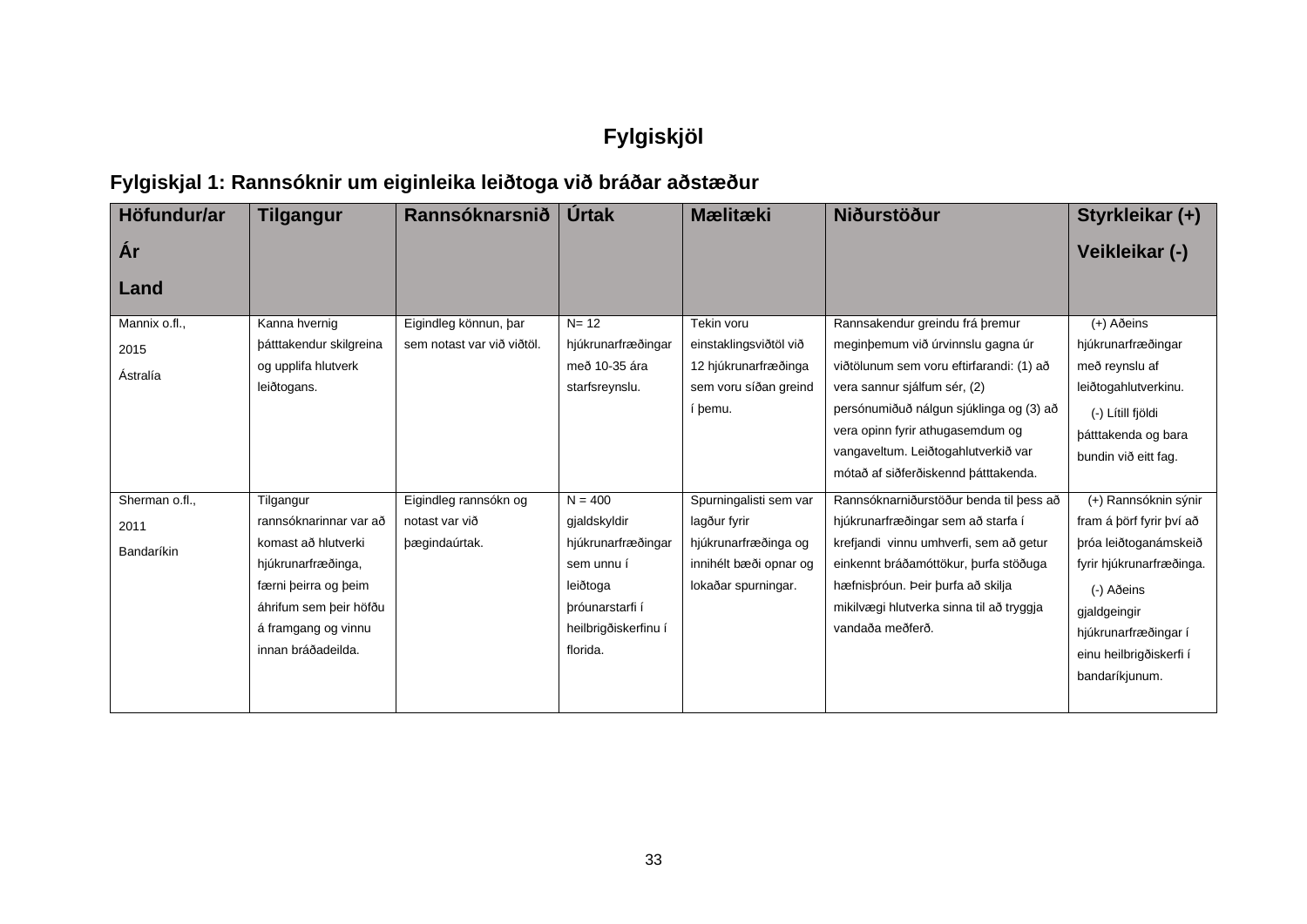<span id="page-34-0"></span>

| Höfundur/ar                                                                           | <b>Tilgangur</b>                                                                                                                                                                                                                            | Rannsóknarsnið         | <b>Úrtak</b>                                                                                                             | <b>Mælitæki</b>                                                                                                       | <b>Niðurstöður</b>                                                                                   | Styrkleikar (+)                                                                                                                                                                        |
|---------------------------------------------------------------------------------------|---------------------------------------------------------------------------------------------------------------------------------------------------------------------------------------------------------------------------------------------|------------------------|--------------------------------------------------------------------------------------------------------------------------|-----------------------------------------------------------------------------------------------------------------------|------------------------------------------------------------------------------------------------------|----------------------------------------------------------------------------------------------------------------------------------------------------------------------------------------|
| Ar                                                                                    |                                                                                                                                                                                                                                             |                        |                                                                                                                          |                                                                                                                       |                                                                                                      | Veikleikar (-)                                                                                                                                                                         |
| Land                                                                                  |                                                                                                                                                                                                                                             |                        |                                                                                                                          |                                                                                                                       |                                                                                                      |                                                                                                                                                                                        |
| Kuzovlev o.fl.<br>2021<br>Rússland, Belgía,<br>Kanada, Ástralía,<br>Sviss, Austurríki | Meta hvort að þjálfun i<br>sérhæfð þjálfun hafi<br>áhrif á lifun og<br>frammistöðu leiðtoga<br>við móttöku bráðveikra<br>og slasaðra miðað var<br>við ef einstaklingar<br>sóttu námskeið í<br>einungis<br>leitðogaþjálfun í<br>endurlífgun. | Kerfisbundin rannsókn, | 31 endurlífganir<br>voru metnar. 17<br>voru slembriraðaðar<br>og 14 ekki.                                                | Ýmsar misjafnar<br>aðferðir notaðar til að<br>mæla árangur.                                                           | Niðurstöður veittu litlar<br>vísbendingar um<br>misjafnan árangur á milli<br>teyma eftir námskeiðin. | (+) Sýnir frammá mikilvægi þess<br>að rannsaka slík atriði.<br>Hnitmiðuð og skýr, allar upplýsingar<br>koma fram.<br>(-) Misjöfn mælitæki við þjálfun,<br>nokkur lönd.                 |
| Saravo, Netzel &<br>Kiesewetter<br>2017<br>Þýskaland                                  | Rannsaka hvort að<br>leiðtogaþjálfun myndi<br>bæta leiðtogafærni.                                                                                                                                                                           | Eigindleg rannsókn     | $N = 57$<br>Blandaðir hópar af<br>57 læknum, sem að<br>allir höfðu starfað á<br>klínískum vettvangi í<br>4 ár eða meira. | Fjögurra vikna<br><b>IMPACT</b><br>leiðtogaþjálfun,<br>árangur svo metinn<br>með árangurskvarta af<br>ytri matsmanni. | Niðurstöður sýndu fram á<br>aukningu á leiðtogafærni<br>hjá þeim sem sóttu<br>bjálfunina.            | (+) Rannsóknar niðurstöður<br>gefa til kynna mikilvægar<br>upplýsingar um þörf þjálfunar og<br>gangsemi hennar.<br>(-) Aðeins læknar í geðr<br>rannsóknar og aðeins eitt<br>sjúkrahús. |
| Rosenman o.fl.<br>2019<br>Bandaríkin                                                  | Tilgangur rannsóknar<br>var að athuga hvort að<br>leiðtogaþjálfun sem<br>var hönnuð af<br>Rosenman og félögum                                                                                                                               | Eigindleg rannsókn     | $N = 23$<br>23 læknar í<br>sérnámi.                                                                                      | Þátttakendur svöruðu<br>lista sem að innihélt<br>spurningar um<br>gangsem þjálfunar.                                  | Niðurstöður sýndu frammá<br>að þeir sem tóku þátt<br>fannst þjálfunin vera<br>gagnleg, tölfræðilegar | (+) Sýnir frammá mikilvægi<br>þjálfunar. Vantar frekari niðurstöður<br>um gagnsemi þjálfunar í klínískum<br>þáttum, ekki einungis af<br>spunringarlista.                               |

## **Fylgiskjal 2: Rannsóknir um þjálfun leiðtoga í leiðtogahlutverkinu**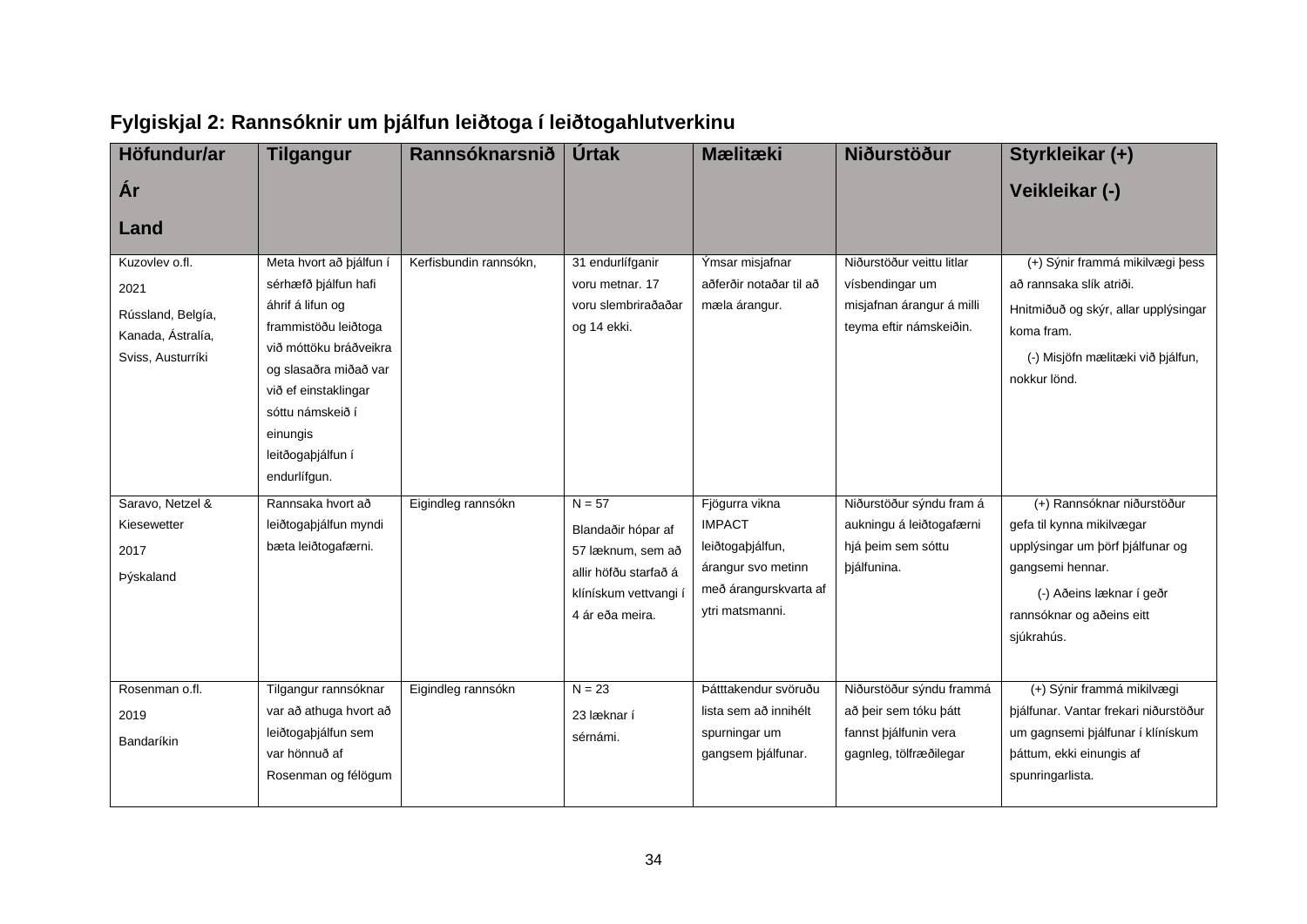| myndi skila árangri í |  | niðursötður bentu einnig til | (-) Fáir þátttakendur, og aðeins |
|-----------------------|--|------------------------------|----------------------------------|
| leiðtogafærni.        |  | árangurs.                    | læknar. Eingöngu sérnámslæknar.  |
|                       |  |                              |                                  |
|                       |  |                              |                                  |
|                       |  |                              |                                  |
|                       |  |                              |                                  |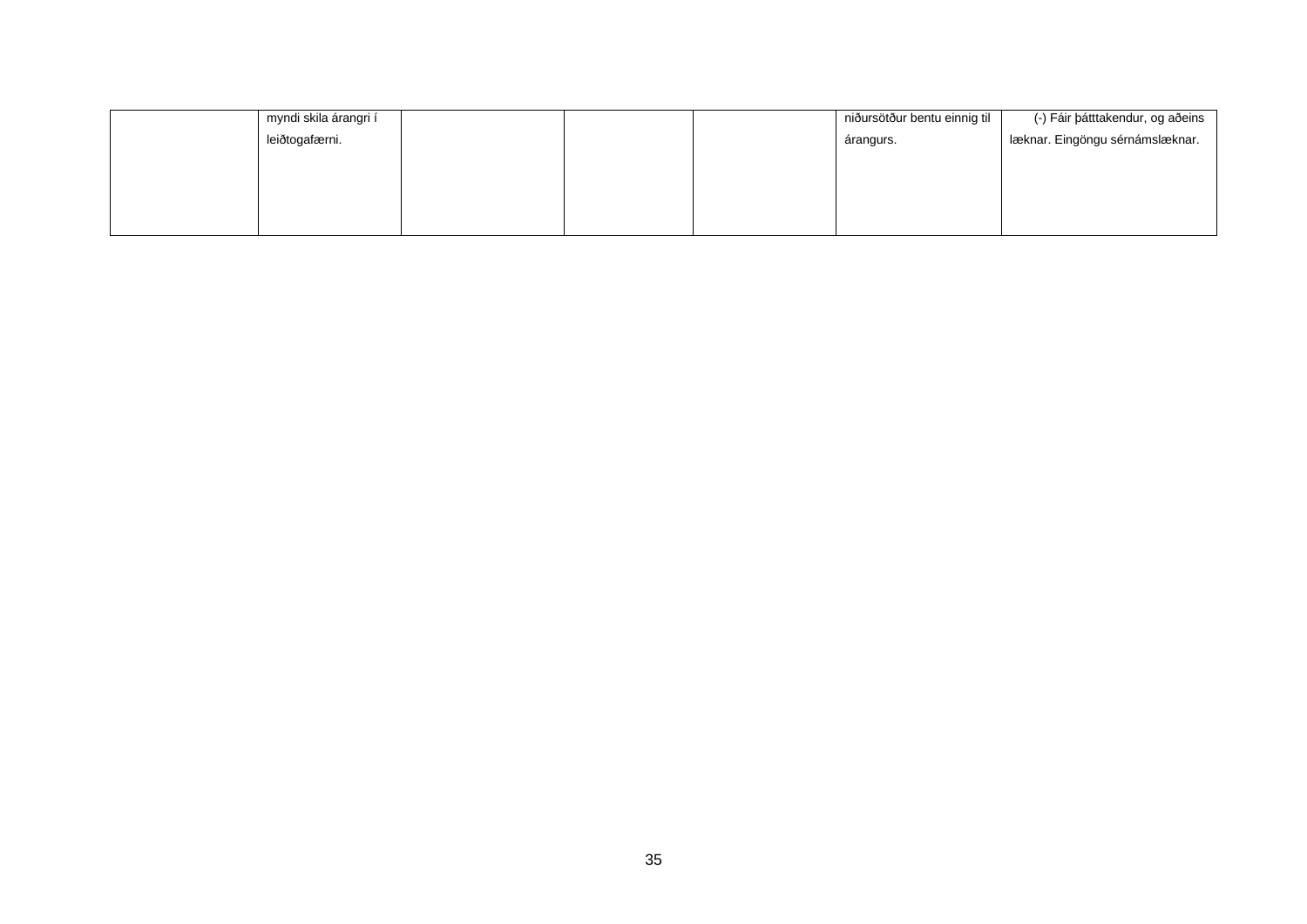<span id="page-36-0"></span>

| Höfundur/ar                             | <b>Tilgangur</b>                                                                                                                                                                                                                                                              | Rannsóknarsnið                                                                                    | <b>Úrtak</b>                                                                                                                                                                               | <b>Mælitæki</b>                                                                                                                                                                                                         | <b>Niðurstöður</b>                                                                                                                                                                                                                                                                                                                                                                                                                                | Styrkleikar (+)                                                                                                                                                                                                                                                                                                    |
|-----------------------------------------|-------------------------------------------------------------------------------------------------------------------------------------------------------------------------------------------------------------------------------------------------------------------------------|---------------------------------------------------------------------------------------------------|--------------------------------------------------------------------------------------------------------------------------------------------------------------------------------------------|-------------------------------------------------------------------------------------------------------------------------------------------------------------------------------------------------------------------------|---------------------------------------------------------------------------------------------------------------------------------------------------------------------------------------------------------------------------------------------------------------------------------------------------------------------------------------------------------------------------------------------------------------------------------------------------|--------------------------------------------------------------------------------------------------------------------------------------------------------------------------------------------------------------------------------------------------------------------------------------------------------------------|
| År                                      |                                                                                                                                                                                                                                                                               |                                                                                                   |                                                                                                                                                                                            |                                                                                                                                                                                                                         |                                                                                                                                                                                                                                                                                                                                                                                                                                                   | Veikleikar (-)                                                                                                                                                                                                                                                                                                     |
| Land                                    |                                                                                                                                                                                                                                                                               |                                                                                                   |                                                                                                                                                                                            |                                                                                                                                                                                                                         |                                                                                                                                                                                                                                                                                                                                                                                                                                                   |                                                                                                                                                                                                                                                                                                                    |
| Asif o.fl.,<br>2019<br>Pakistan         | Tilgangur<br>rannsóknarinnar var<br>að kanna tengsl á<br>milli<br>umbretyingarforystu<br>og<br>uppbyggingareflingu,<br>starfsánægju, afdrif<br>sjúklinga og gæði<br>umönnunar.                                                                                                | Þversniðsrannsókn. Notuð<br>voru þversniðsgögn með<br>slembiúrtakstækni til að<br>kanna tilgátur. | $N = 600$<br>hjúkrunarfræðingar.<br>Starfsreynsla: lágmark 1<br>ár.                                                                                                                        | Rannsóknin var<br>gerð á 17<br>ríkisspítölum í<br>Pakistan.<br>Spurningalisti var<br>sendur til beirra<br>hjúkrunarfræðinga<br>sem tóku þátt.                                                                           | Mikilvægt er að leiðtogar sýni<br>fordæmi í starfi. Niðurstöður<br>rannsóknarninnar sýndu fram á<br>mikilvægi þess að tileinka sér<br>umbreytingarforystu. Það hefur áhrif<br>á aðstæður og ánægju meðal<br>starfsfólks. Einnig eflir það samskipti<br>við sjúklinga sem og afdrif þeirra.<br>Fordæmi í starfi getur haft góð áhrif á<br>uppbyggingu heilbrigðisstofnanna og<br>dregur úr skaðsemi er varðar<br>sjúklinga sem dvelja á stofnunum. | (+) Niðurstöður<br>rannsókna sýndu fram á<br>sambærirlegar niðurstöður og<br>fyrri rannsóknir hafa sýnt.<br>(-) Rannsókn byggð á<br>þversniðst eðli sem<br>takmarkar túlkun á<br>niðurstöðum. Aðeins fengust<br>kvennkynshjúkrunarfræðingar<br>í rannsóknina.<br>Einnig var aðeins skoðað<br>ríkisrekin sjúkrahús. |
| Pallas, J. D. o.fl,<br>2021<br>Ástralía | Tilgangur<br>rannsóknarninar var<br>kanna hvort<br>hjúkrunarfræðingar<br>sem sinntu<br>leiðtogahlutverkinu í<br>hermiþjálfun á meðan<br>endurlífgun stóð hefði<br>jákvæð áhrif á<br>teymisvinnuna og<br>jafnframt hvort hann<br>gæti dregið úr álagi á<br>stjórnandi lækni og | Slembin<br>samanburðarannsókn.                                                                    | Þátttakendur<br>rannsóknarinnar voru<br>120 einstaklingar sem<br>samanstóðu af<br>fjölbreyttum hópi fólks<br>bar með talið,<br>hjúkrunarfræðingar,<br>læknar, yfirlæknar og<br>ófaglærðir. | Þátttakendum var<br>skipt upp í 2 hópa.<br>Annar hópurinn var<br>með fyrirfram<br>skilgreindan<br>hjúkrunarfræðing í<br>leiðtogahlutverki.<br>Seinni hópurinn<br>hafði engann<br>fyrirfram<br>skilgreindan<br>leiðtoga. | Niðustöður sýndu að með því að<br>hafa hjúkrunarfræðing sem leiðtoga í<br>teymi í endurlífgun stuðlaði það að<br>bættu hjartahnoði, hjartastuði,<br>einbeitingu yfirlæknis og tók vinna<br>teymisins styttri tíma<br>Hjúkrunarfræðingarnir höfðu jákvæð<br>áhrif á einbeitingu og frammistöðu<br>teymisins í heild.                                                                                                                               | (+) Hermikennslan var<br>tekin upp og því auðveldara<br>að meta.<br>(-) Notuð var<br>hermikennsla en ekki<br>raunverulegur atburður af<br>endurlífgun.<br>Takmörkuð úrtaksstærð.                                                                                                                                   |

## **Fylgiskjal 3: Rannsóknir um afdrif sjúklinga ef leiðtogi er til staðar við bráðar aðstæð**